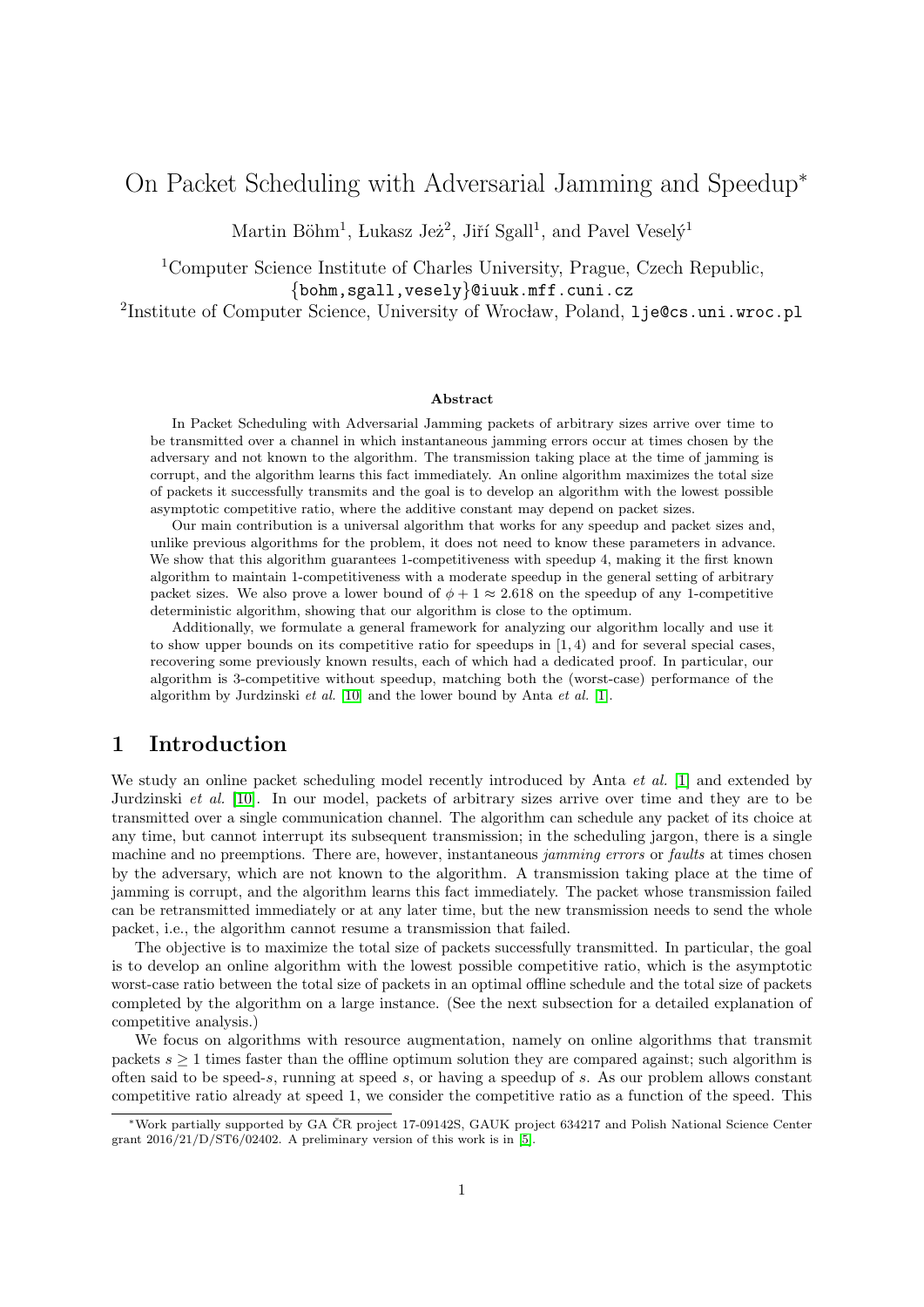deviates from previous work, which focused on the case with no speedup or on the speedup sufficient for ratio 1, ignoring intermediate cases.

### 1.1 Competitive Analysis and its Extensions

Competitive analysis focuses on determining the competitive ratio of an online algorithm. The competitive ratio coincides with the approximation ratio, i.e., the supremum over all valid instances I of  $\mathsf{OPT}(I)/\mathsf{ALG}(I)$ , which is the ratio of the optimum profit to the profit of an algorithm ALG on instance  $I$ .<sup>[1](#page-1-0)</sup> This name, as opposed to approximation ratio, is used for historical reasons, and stresses that the nature of the hardness at hand is not due to computational complexity, but rather the online mode of computation, i.e., processing an unpredictable sequence of requests, completing each without knowing the future. Note that the optimum solution is to the whole instance, so it can be thought of as being determined by an algorithm that knows the whole instance in advance and has unlimited computational power; for this reason, the optimum solution is sometimes called "offline optimum". Competitive analysis, not yet called this way, was first applied by Sleator and Tarjan to analyze list update and paging problems [\[19\]](#page-29-2). Since then, it was employed to the study of many online optimization problems, as evidenced by (now somewhat dated) textbook by Borodin and El-Yaniv [\[6\]](#page-29-3). A nice overview of competitive analysis and its many extensions in the scheduling context, including intuitions and meaning can be found in a survey by Pruhs [\[17\]](#page-29-4).

#### 1.1.1 Asymptotic Ratio and Additive Constant

In some problems of discrete nature, such as bin packing or various coloring problems, it appears that the standard notion of competitive analysis is too restrictive. The problem is that in order to attain competitive ratio relatively close to 1 (or even any ratio), an online algorithm must behave in a predictable way when the current optimum value is still small, which makes the algorithms more or less trivial and the ratio somewhat large. To remedy this, the "asymptotic competitive ratio" is often considered, which means essentially that only instances with a sufficiently large optimum value are considered. This is often captured by stating that an algorithm is  $R$ -competitive if (in our convention) there exists a constant  $c$ such that  $R \cdot \mathsf{ALG}(I) + c \ge \mathsf{OPT}(I)$  holds for every instance I. The constant c is typically required not to depend on the class of instances considered, which makes sense for aforementioned problems where the optimum value corresponds to the number of bins or colors used, but is still sometimes too restrictive.

This is the case in our problem. Specifically, using an example we show that a deterministic algorithm running at speed 1 can be (constant) competitive only if the additive term in the definition of the competitive ratio depends on the values of the packet sizes, even if there are only two packet sizes. Suppose that a packet of size  $\ell$  arrives at time 0. If the algorithm starts transmitting it immediately at time 0, then at time  $\varepsilon > 0$  a packet of size  $\ell - 2\epsilon$  arrives, the next fault is at time  $\ell - \varepsilon$  and then the schedule ends, i.e., the time horizon is at  $T = \ell - \varepsilon$ . Thus the algorithm does not complete the packet of size  $\ell$ , while the adversary completes a slightly smaller packet of size  $\ell - 2\epsilon$ . Otherwise, the algorithm is idle till some time  $\varepsilon > 0$ , no other packet arrives and the next fault is at time  $\ell$ , which is also the time horizon. In this case, the packet of size  $\ell$  is completed in the optimal schedule, while the algorithm completes no packet again.

#### 1.1.2 Resource Augmentation

Last but not least, some problems do not admit competitive algorithms at all or yield counterintuitive results. Again, our problem is an example of the former kind if no additive constant depending on packet sizes is allowed (cf. aforementioned example), whereas the latter can be observed in the paging problem, where the optimum ratio equals the cache size, seemingly suggesting that the larger the cache size, the worse the performance, regardless of the caching policy. Perhaps for this reason, already Sleator and Tarjan [\[19\]](#page-29-2) considered *resource augmentation* for paging problem, comparing an online algorithm with cache capacity k to the optimum with cache capacity  $h \leq k$ . Yet again, they were ahead of the time:

<span id="page-1-0"></span><sup>1</sup>We note that this ratio is always at least 1 for a maximization problem such as ours, but some authors always consider the reciprocal, i.e., the "alg-to-opt" ratio, which is then at most 1 for maximization problems and at least 1 for minimization problems.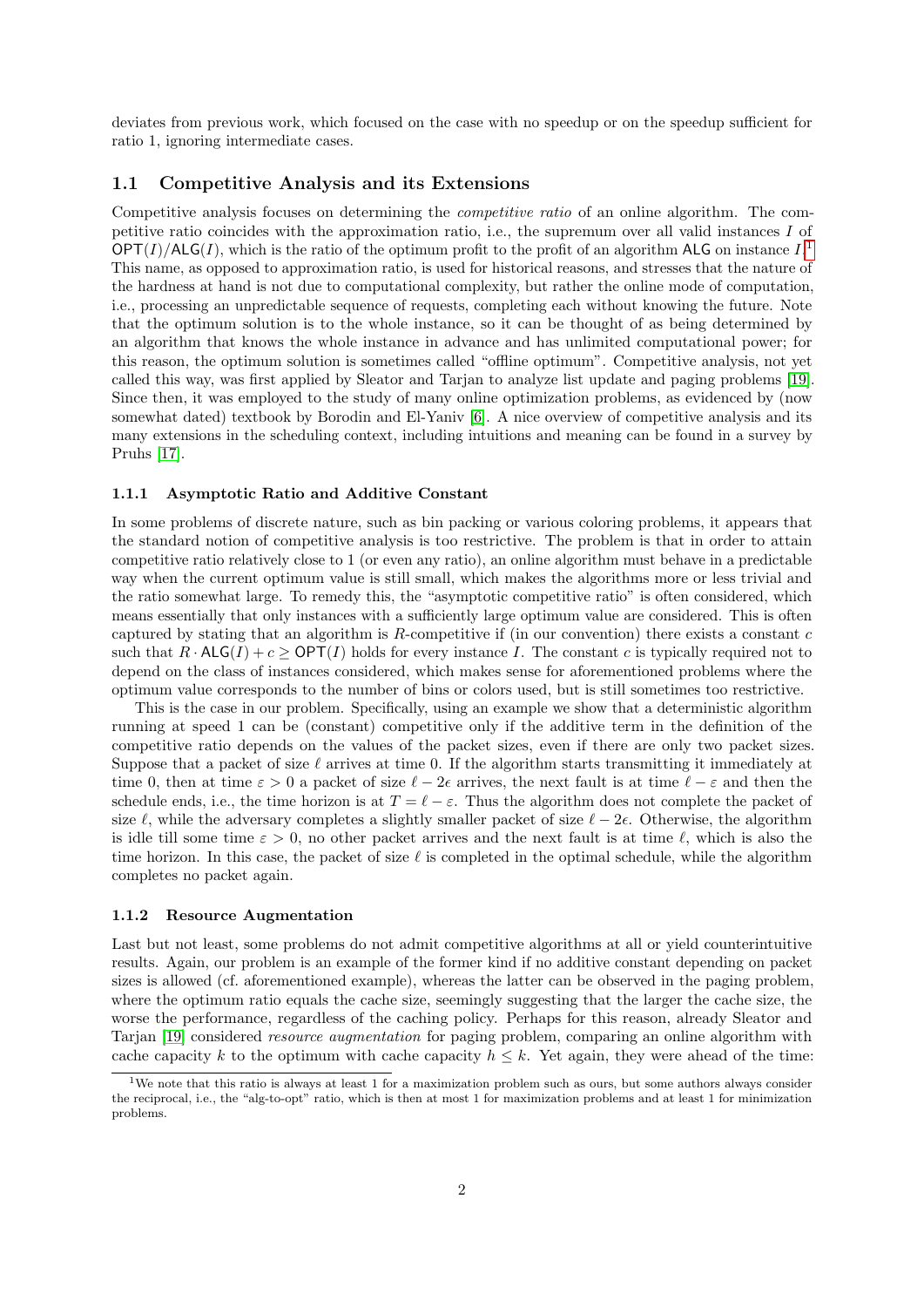resource augmentation was re-introduced and popularized in scheduling problems by Kalyanasundaram and Pruhs  $[11]$ , and the name itself coined by Phillips *et al.* [\[16\]](#page-29-6), who also considered scheduling.

We give a brief overview of some of the work on resource augmentation in online scheduling, focusing on interesting open problems. As mentioned before, Kalyanasundaram and Pruhs [\[11\]](#page-29-5) introduced resource augmentation. Among other results they proved that a constant competitive ratio is possible with a constant speedup for a preemptive variant of real-time scheduling where each job has a release time, deadline, processing time and a weight and the objective is to maximize the weight of jobs completed by their deadlines on a single machine. Subsequently resource augmentation was applied in various scenarios. Of the most relevant for us are those that considered algorithms with speedup that are 1-competitive, i.e., as good as the optimum. We mention two models that still contain interesting open problems.

For real-time scheduling, Phillips *et al.* [\[16\]](#page-29-6) considered the underloaded case in which there exists a schedule that completes all the jobs. It is easy to see that on a single machine, the Earliest-Deadline *First* (EDF) algorithm is then an optimal online algorithm. Phillips *et al.* [\[16\]](#page-29-6) proved that EDF on m machines is 1-competitive with speedup  $2 - 1/m$ . (Here the weights are not relevant.) Intriguingly, finding a 1-competitive algorithm with minimal speedup for  $m > 1$  is wide open: It is known that speedup at least 6/5 is necessary, it has been conjectured that speedup  $e/(e-1)$  is sufficient, but the best upper bound proven is  $2 - 2/(m + 1)$  from [\[15\]](#page-29-7). See Schewior [\[18\]](#page-29-8) for more on this problem.

Later these results were extended to real-time scheduling of overloaded systems, where for uniform density (i.e., weight equal to processing time) Lam *et al.* [\[14\]](#page-29-9) have shown that a variant of EDF with admission control is 1-competitive with speedup 2 on a single machine and with speedup 3 on more machines. For non-uniform densities, the necessary speedup is a constant if each job is tight (its deadline equals its release time plus its processing time) [\[12\]](#page-29-10). Without this restriction it is no longer constant, depending on the ratio  $\xi$  of the maximum and minimum weight. It is known that it is at least  $\Omega(\log \log \xi)$ and at most  $\mathcal{O}(\log \xi)$  [\[7,](#page-29-11) [14\]](#page-29-9); as far as we are aware, closing this gap is still an open problem.

### 1.2 Previous and Related Results

The model was introduced by Anta *et al.* [\[1\]](#page-28-0), who resolved it for two packet sizes: If  $\gamma > 1$  denotes the ratio of the two sizes, then the optimum competitive ratio for deterministic algorithms is  $(\gamma + |\gamma|)/|\gamma|$ , which is always in the range  $[2, 3)$ . This result was extended by Jurdzinski *et al.* [\[10\]](#page-29-0), who proved that the optimum ratio for the case of multiple (though fixed) packet sizes is given by the same formula for the two packet sizes which maximize it.

Moreover, Jurdzinski *et al.* [\[10\]](#page-29-0) gave further results for *divisible* packet sizes, i.e., instances in which every packet size divides every larger packet size. In particular, they proved that on such instances speed 2 is sufficient for 1-competitiveness in the resource augmentation setting. (Note that the above formula for the optimal competitive ratio without speedup gives 2 for divisible instances.)

In another work, Anta *et al.* [\[3\]](#page-28-1) consider popular scheduling algorithms and analyze their performance under speed augmentation with respect to three efficiency measures, which they call *completed load*, pending load, and latency. The first is precisely the objective that we aim to maximize, the second is the total size of the available but not yet completed packets (which we minimize in turn), and finally, the last one is the maximum time elapsed from a packet's arrival till the end of its successful transmission. We note that a 1-competitive algorithm (possibly with an additive constant) for any of the first two objectives is also 1-competitive for the other, but there is no similar relation for larger ratios.

We note that Anta *et al.* [\[1\]](#page-28-0) demonstrate the necessity of instantaneous error feedback by proving that discovering errors upon completed transmission rules out a constant competitive ratio. They also provide improved results for a stochastic online setting.

Recently, Kowalski, Wong, and Zavou [\[13\]](#page-29-12) studied the effect of speedup on latency and pending load objectives in the case of two packet sizes only. They use two conditions on the speedup, defined in [\[2\]](#page-28-2), and show that if both hold, then there is no 1-competitive deterministic algorithm for either objective (but speedup must be below 2), while if one of the conditions is not satisfied, such an algorithm exists.

#### 1.2.1 Multiple Channels or Machines

The problem we study was generalized to multiple communication channels, machines, or processors, depending on particular application. The standard assumption, in communication parlance, is that the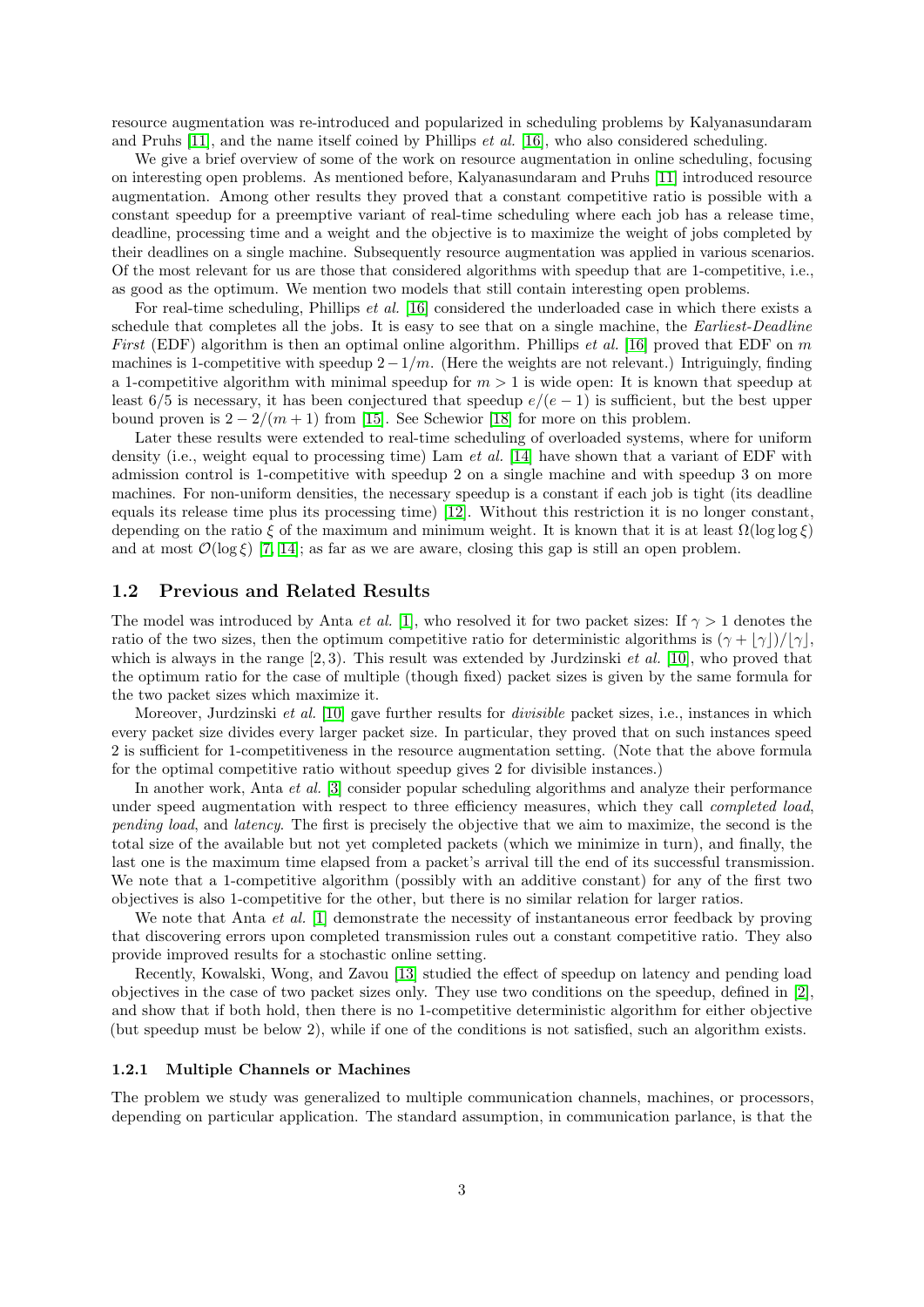jamming errors on each channel are independent, and that any packet can be transmitted on at most one channel at any time.

For divisible instances, Jurdzinski *et al.* [\[10\]](#page-29-0) extended their (optimal) 2-competitive algorithm to an arbitrary number  $f$  of channels. The same setting, without the restriction to divisible instances was studied by Anta et al. [\[2\]](#page-28-2), who consider the objectives of minimizing the number or the total size of pending (i.e., not yet transmitted) packets. They investigate what speedup is necessary and sufficient for 1-competitiveness with respect to either objective. Recall that 1-competitiveness for minimizing the total size of pending packets is equivalent to 1-competitiveness for our objective of maximizing the total size of completed packets. In particular, for either objective, Anta et al. [\[2\]](#page-28-2) obtain a tight bound of 2 on speedup for 1-competitiveness for two packet sizes. Moreover, they claim a 1-competitive algorithm with speedup 7/2 for a constant number of sizes and pending (or completed) load, but the proof is incorrect; see Section [3.3](#page-13-0) for a (single-channel) counterexample.

Georgio et al. [\[9\]](#page-29-13) consider the same problem in a distributed setting, distinguishing between different information models. As communication and synchronization pose new challenges, they restrict their attention to jobs of unit size only and no speedup. On top of efficiency measured by the number of pending jobs, they also consider the standard (in distributed systems) notions of correctness and fairness.

Finally, Garncarek et al. [\[8\]](#page-29-14) consider "synchronized" parallel channels that all suffer errors at the same time. Their work distinguishes between "regular" jamming errors and "crashes", which also cause the algorithm's state to reset, losing any information stored about the past events. They proved that for the algorithm's state to reset, losing any information stored about the past events. They proved that for the two packet sizes the optimum ratio tends to 4/3 for the former and to  $\phi = (\sqrt{5} + 1)/2 \approx 1.618$  for the latter setting as the number f of channels tends to infinity.

#### 1.2.2 Randomization

All aforementioned results, as well as our work, concern deterministic algorithms. In general, randomization often allows an improved competitive ratio, but while the idea is simply to replace algorithm's cost or profit with its expectation in the competitive ratio, the latter's proper definition is subtle: One may consider the adversary's "strategies" for creating and solving an instance separately, possibly limiting their powers. Formal considerations lead to more than one adversary model, which may be confusing. As a case in point, Anta et al. [\[1\]](#page-28-0) note that their lower bound strategy for two sizes (in our model) applies to randomized algorithms as well, which would imply that randomization provides no advantage. However, their argument only applies to the adaptive adversary model, which means that in the lower bound strategy the adversary needs to make decisions based on the previous behavior of the algorithm that depends on random bits. To our best knowledge, randomized algorithms for our problem were never considered for the more common oblivious adversary model, where the adversary needs to fix the instance in advance and cannot change it according to the decisions of the algorithm. For more details and formal definitions of these adversary models, refer to the article that first distinguished them [\[4\]](#page-29-15) or the textbook on online algorithms [\[6\]](#page-29-3).

### 1.3 Our Results

Our major contribution is a uniform algorithm, called PrudentGreedy (PG), described in Section [2.1,](#page-5-0) that works well in every setting, together with a uniform analysis framework (in Section [3\)](#page-6-0). This contrasts with the results of Jurdzinski *et al.* [\[10\]](#page-29-0), where each upper bound was attained by a dedicated algorithm with independently crafted analysis; in a sense, this means that their algorithms require the knowledge of speed they are running at. Moreover, algorithms in [\[10\]](#page-29-0) do require the knowledge of all admissible packet sizes. Our algorithm has the advantage that it is completely oblivious, i.e., requires no such knowledge. Furthermore, our algorithm is more appealing as it is significantly simpler and "work-conserving" or "busy", i.e., transmitting some packet whenever there is one pending, which is desirable in practice. In contrast, algorithms in [\[10\]](#page-29-0) can be unnecessarily idle if there is a small number of pending packets.

Our main result concerns the analysis of the general case with speedup where we show that speed 4 is sufficient for our algorithm PG to be 1-competitive; the proof is by a complex (non-local) charging argument described in Section [4.](#page-17-0)

However, we start by formulating a simpler local analysis framework in Section [3,](#page-6-0) which is very universal as we demonstrate by applying it to several settings. In particular, we prove that on general instances PG achieves the optimal competitive ratio of 3 without speedup and we also get a trade-off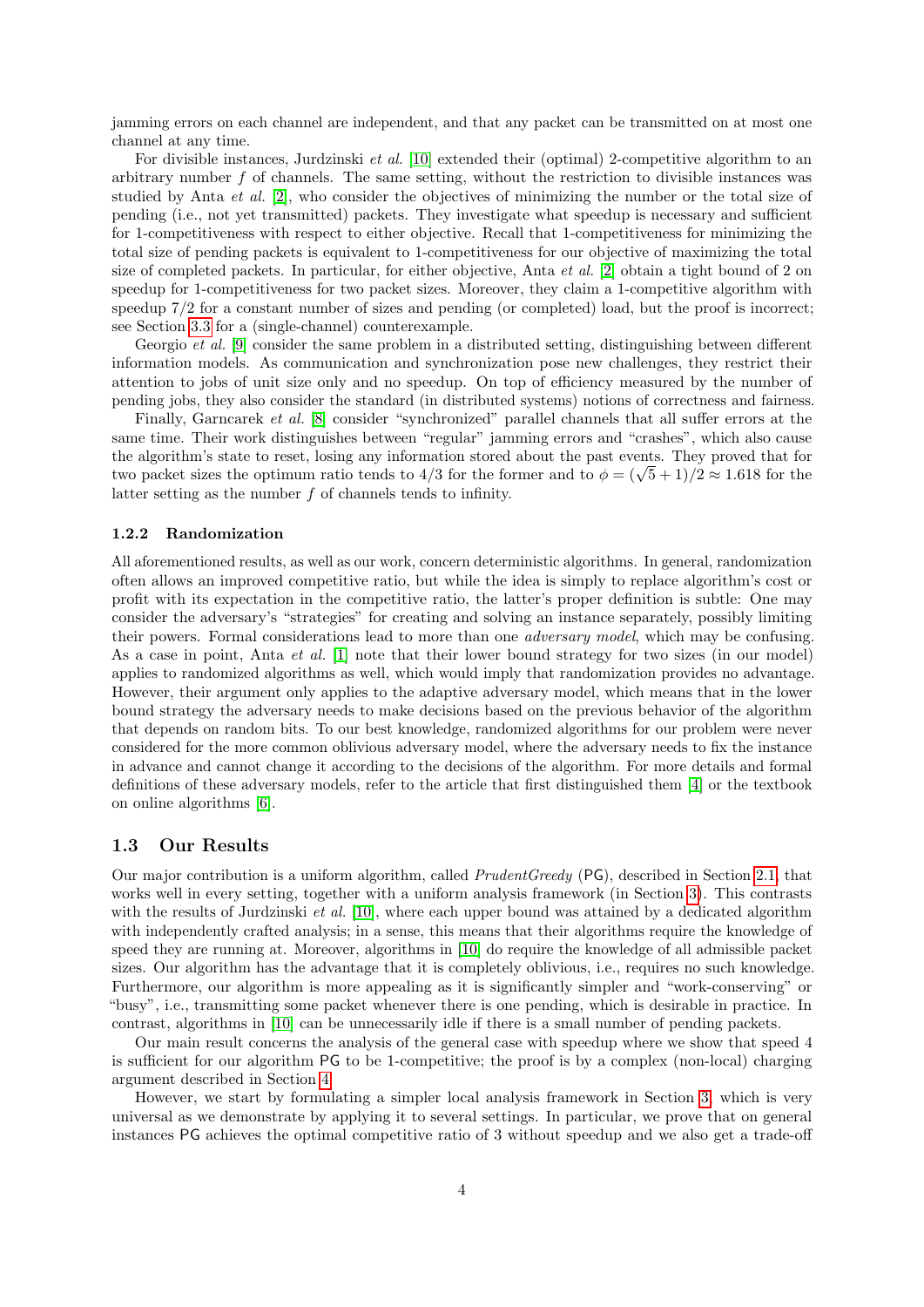

<span id="page-4-0"></span>Figure 1: A graph of our upper and lower bounds on the competitive ratio of algorithm  $PG(s)$ , depending on the speedup s. The upper bounds are from Theorems [3.4](#page-9-0) and [4.1](#page-17-1) and the lower bounds are by hard instances from Section [3.3.](#page-13-0)

between the competitive ratio and the speedup for speeds in [1, 4); see Figure [1](#page-4-0) for a graph of our bounds on the competitive ratio depending on the speedup.

To recover the 1-competitiveness at speed 2 and also 2-competitiveness at speed 1 for divisible instances, we have to modify our algorithm slightly as otherwise, we can guarantee 1-competitiveness for divisible instances only at speed 2.5 (Section [3.2.3\)](#page-13-1). This is to be expected as divisible instances are a very special case. The definition of the modified algorithm for divisible instances and its analysis by our local analysis framework is in Section [3.4.](#page-14-0)

On the other hand, we prove that our original algorithm is 1-competitive on far broader class of "well-separated" instances at sufficient speed: If the ratio between two successive packet sizes (in their sorted list) is no smaller than  $\alpha \geq 1$ , our algorithm is 1-competitive if its speed is at least  $S_{\alpha}$  which is a non-increasing function of  $\alpha$  such that  $S_1 = 6$  and  $\lim_{\alpha \to \infty} S_\alpha = 2$ ; see Section [3.2.2](#page-10-0) for the precise definition of  $S_{\alpha}$ . (Note that speed 4 is sufficient for 1-competitiveness, but having  $S_1 = 6$  reflects the limits of the local analysis.)

In Section [3.3](#page-13-0) we demonstrate that the analyses of our algorithm are mostly tight, i.e., that (a) on general instances, the algorithm is no better than  $(1 + 2/s)$ -competitive for  $s < 2$  and no better than  $4/s$ -competitive for  $s \in [2, 4)$ , (b) on divisible instances, it is no better than  $4/3$ -competitive for  $s < 2.5$ , and (c) it is at least 2-competitive for  $s < 2$ , even for two divisible packet sizes (example (c) is in Section [3.4.1\)](#page-16-0). See Figure [1](#page-4-0) for a graph of our bounds. Note that we do not obtain tight bounds for  $s \in [2, 4)$ , but we conjecture that using an appropriately adjusted non-local analysis of Theorem [4.1](#page-17-1) (which shows 1-competitiveness for  $s = 4$ ), it is possible to show that the algorithm is  $4/s$ -competitive for  $s \in [2, 4)$ .

In Section [5](#page-22-0) we complement these results with two lower bounds on the speed that is sufficient to achieve 1-competitiveness by a deterministic algorithm. The first one proves that even for two divisible packet sizes, speed 2 is required to attain 1-competitiveness, establishing optimality of our modified algorithm and that of Jurdzinski et al. [\[10\]](#page-29-0) for the divisible case. The second lower bound strengthens the previous construction by showing that for non-divisible instances with more packet sizes, speed  $\phi + 1 \approx 2.618$  is needed for 1-competitiveness. Both results hold even if all packets are released simultaneously.

We remark that Sections [3,](#page-6-0) [4,](#page-17-0) and [5](#page-22-0) are independent on each other and can be read in any order. In particular, the reader may safely skip proofs for special instances in Section [3](#page-6-0) (e.g., the divisible instances), and proceed to Section [4](#page-17-0) with the main result, which is 1-competitiveness with speedup 4.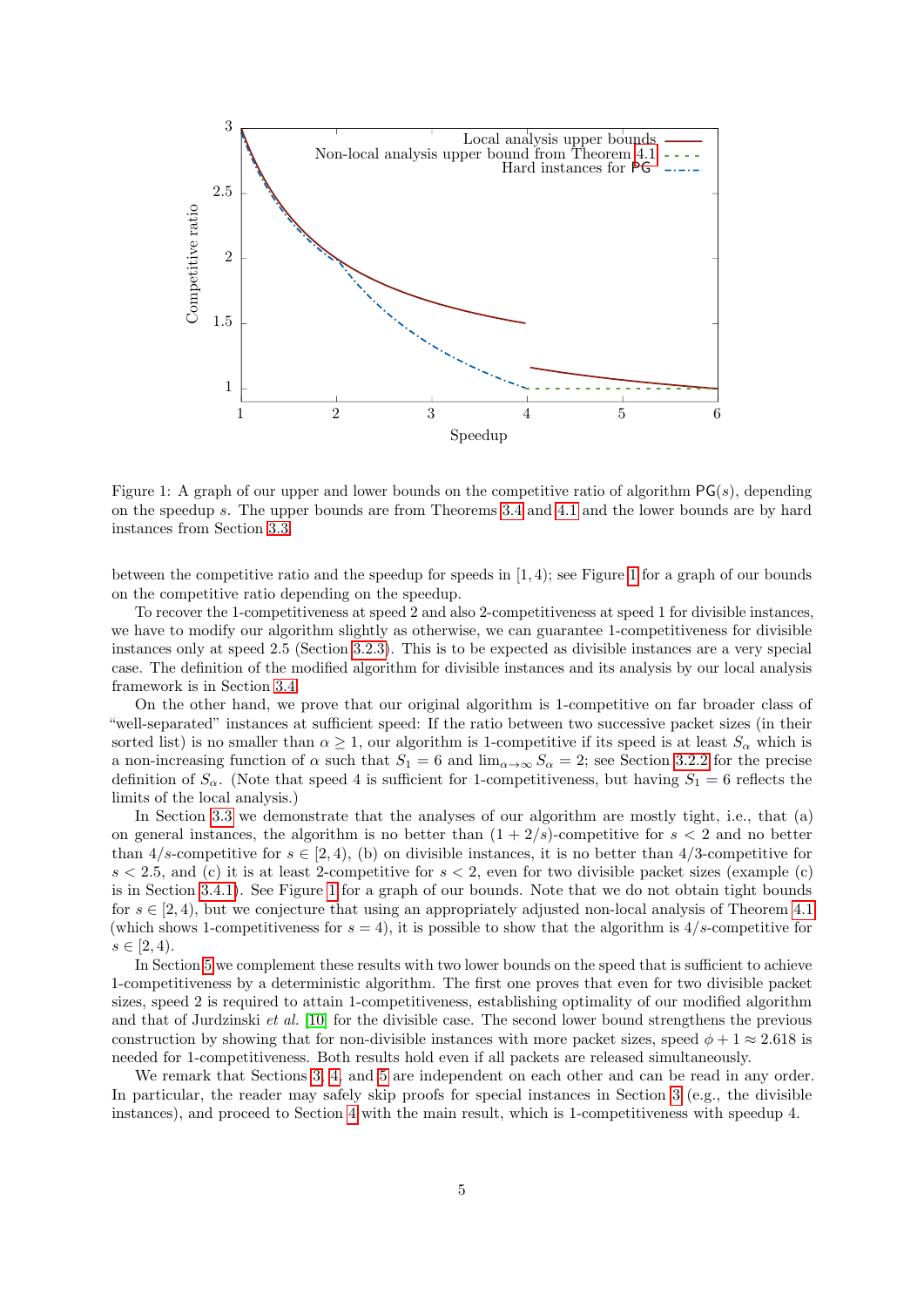## 2 Algorithms, Preliminaries, Notations

We start by some notations. We assume there are k distinct non-zero packet sizes denoted by  $\ell_i$  and ordered so that  $\ell_1 < \cdots < \ell_k$ . For convenience, we define  $\ell_0 = 0$ . We say that the packet sizes are divisible if  $\ell_i$  divides  $\ell_{i+1}$  for all  $i = 1, \ldots, k - 1$ . For a packet p, let  $\ell(p)$  denote the size of p. For a set of packets P, let  $\ell(P)$  denote the total size of all the packets in P.

During the run of an algorithm, at time  $t$ , a packet is pending if it is released before or at  $t$ , not completed before or at t and not started before t and still running. At time t, if no packet is running, the algorithm may start any pending packet. As a convention of our model, if a fault (jamming error) happens at time t and this is the completion time of a previously scheduled packet, this packet is considered completed. Also, at the fault time, the algorithm may start a new packet.

Let  $L_{\text{ALG}}(i, Y)$  denote the total size of packets of size  $\ell_i$  completed by an algorithm ALG during a time interval Y. Similarly,  $L_{\text{ALG}}(\geq i, Y)$  (resp.  $L_{\text{ALG}}(\leq i, Y)$ ) denotes the total size of packets of size at least  $\ell_i$  (resp. less than  $\ell_i$ ) completed by an algorithm ALG during a time interval Y; formally we define  $L_{\text{ALG}}(\geq i, Y) = \sum_{j=i}^{k} L_{\text{ALG}}(j, Y)$  and  $L_{\text{ALG}}(\leq i, Y) = \sum_{j=1}^{i-1} L_{\text{ALG}}(j, Y)$ . We use the notation  $L_{\text{ALG}}(Y)$  with a single parameter to denote the size  $L_{\text{ALG}}(\geq 1, Y)$  of packets of all sizes completed by ALG during Y and the notation LALG without parameters to denote the size of all packets of all sizes completed by ALG at any time.

By convention, the schedule starts at time  $0$  and ends at time  $T$ , which is a part of the instance unknown to an online algorithm until it is reached. (This is similar to the times of jamming errors, one can also alternatively say that after  $T$  the errors are so frequent that no packet is completed.) Algorithm ALG is called R-competitive, if there exists a constant A, possibly dependent on k and  $\ell_1, \ldots, \ell_k$ , such that for any instance and its optimal schedule OPT we have  $L_{\text{OPT}} \leq R \cdot L_{\text{ALG}} + A$ . We remark that in our analyses we show only a crude bound on A.

We denote the algorithm ALG with speedup  $s \geq 1$  by ALG(s). The meaning is that in  $ALG(s)$ , packets of size  $L$  need time  $L/s$  to process. In the resource-augmentation variant, we are mainly interested in finding the smallest s such that  $ALG(s)$  is 1-competitive, compared to  $OPT = OPT(1)$  that runs at speed 1.

## <span id="page-5-0"></span>2.1 Algorithm PrudentGreedy (PG)

The general idea of the algorithm is that after each error, we start by transmitting packets of small sizes, only increasing the size of packets after a sufficiently long period of uninterrupted transmissions. It turns out that the right tradeoff is to transmit a packet only if it would have been transmitted successfully if started just after the last error. It is also crucial that the initial packet after each error has the right size, namely to ignore small packet sizes if the total size of remaining packets of those sizes is small compared to a larger packet that can be transmitted. In other words, the size of the first transmitted packet is larger than the total size of all pending smaller packets and we choose the largest such size. This guarantees that if no error occurs, all currently pending packets with size equal to or larger than the size of the initial packet are eventually transmitted before the algorithm starts a smaller packet.

We now give the description of our algorithm *PrudentGreedy* (PG) for general packet sizes, noting that the other algorithm for divisible sizes differs only slightly. We divide the run of the algorithm into phases. Each phase starts by an invocation of the initial step in which we need to carefully select a packet to transmit as discussed above. The phase ends by a fault, or when there is no pending packet, or when there are pending packets only of sizes larger than the total size of packets completed in the current phase. The periods of idle time, when no packet is pending, do not belong to any phase.

Formally, throughout the algorithm, t denotes the current time. The time  $t_B$  denotes the start of the current phase; initially  $t_B = 0$ . We set rel(t) =  $s \cdot (t - t_B)$ . Since the algorithm does not insert unnecessary idle time,  $rel(t)$  denotes the amount of transmitted packets in the current phase. Note that we use  $rel(t)$  only when there is no packet running at time t, so there is no partially executed packet. Thus  $rel(t)$  can be thought of as a measure of time relative to the start of the current phase (scaled by the speed of the algorithm). Note also that the algorithm can evaluate  $rel(t)$  without knowing the speedup, as it can simply observe the total size of the transmitted packets. Let  $P^{< i}$  denote the set of pending packets of sizes  $\ell_1, \ldots, \ell_{i-1}$  at any given time.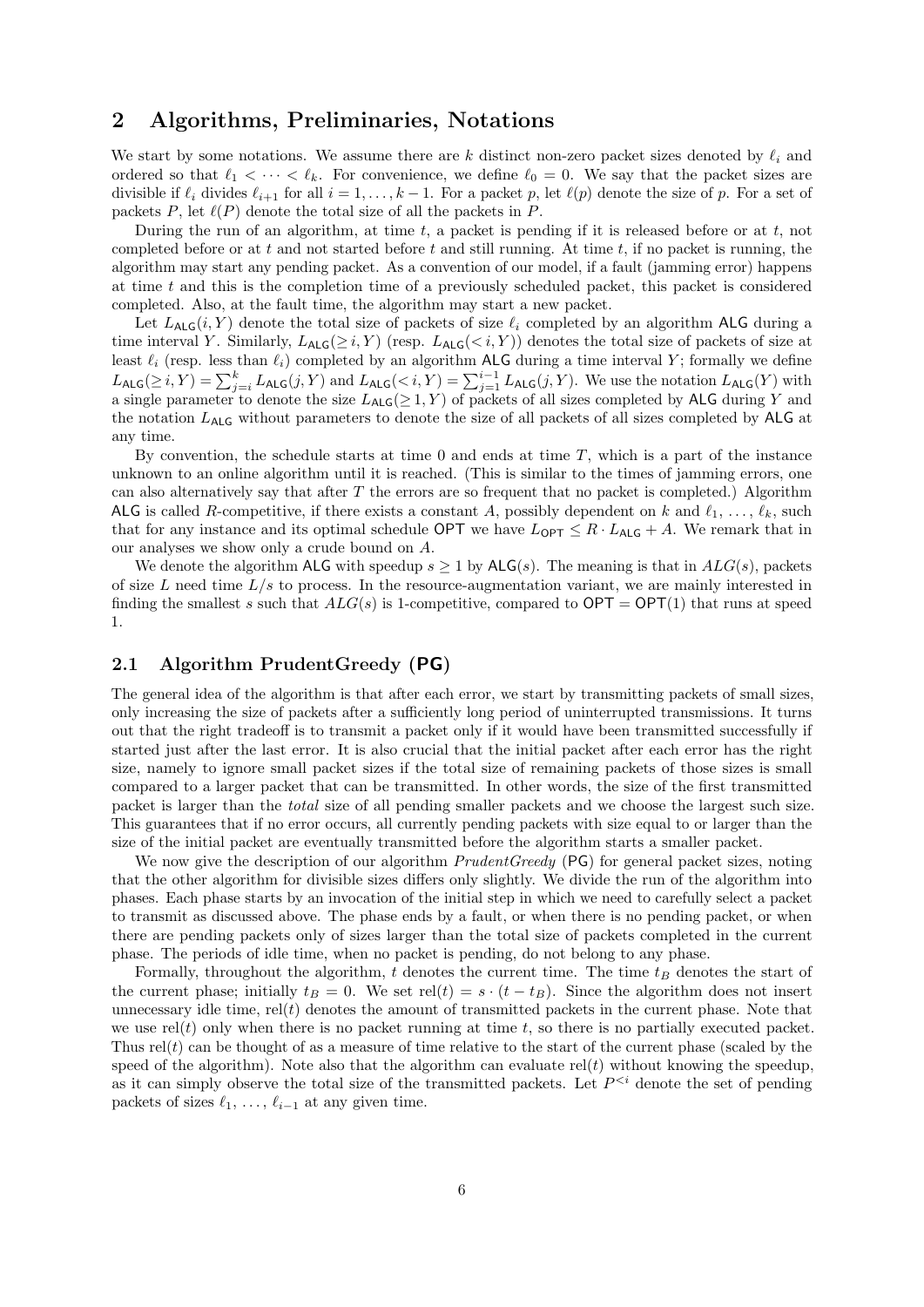#### Algorithm PrudentGreedy (PG)

- (1) If no packet is pending, stay idle until the next release time.
- (2) Let *i* be the maximal  $i \leq k$  such that there is a pending packet of size  $\ell_i$  and  $\ell(P^{< i}) < \ell_i$ . Schedule a packet of size  $\ell_i$  and set  $t_B = t$ .
- (3) Choose the maximum  $i$  such that (i) there is a pending packet of size  $\ell_i$ , (ii)  $\ell_i \le$  rel(t).
	- Schedule a packet of size  $\ell_i$ . Repeat Step (3) as long as such i exists.
- (4) If no packet satisfies the condition in Step (3), go to Step (1).

We first note that the algorithm is well-defined, i.e., that it is always able to choose a packet in Step (2) if it has any packets pending, and that if it succeeds in sending it, the length of thus started phase can be related to the total size of the packets completed in it.

<span id="page-6-2"></span>**Lemma 2.1.** In Step  $(2)$ , PG always chooses some packet if it has any pending. Moreover, if PG completes the first packet in the phase, then  $L_{PG(s)}((t_B, t_E]) > s \cdot (t_E - t_B)/2$ , where  $t_B$  denotes the start of the phase and  $t_E$  its end (by a fault or Step  $(4)$ ).

Proof. For the first property, note that a pending packet of the smallest size is eligible. For the second property, note that there is no idle time in the phase, and that only the last packet chosen by PG in the phase may not complete due to a jam. By the condition in Step (3), the size of this jammed packet is no larger than the total size of all the packets PG previously completed in this phase (including the first packet chosen in Step (2)), which yields the bound.  $\Box$ 

The following lemma shows a crucial property of the algorithm, namely that if packets of size  $\ell_i$  are pending, the algorithm schedules packets of size at least  $\ell_i$  most of the time. Its proof also explains the reasons behind our choice of the first packet in a phase in Step (2) of the algorithm.

<span id="page-6-1"></span>**Lemma 2.2.** Let u be a start of a phase in  $PG(s)$  and  $t = u + \ell_i/s$ .

- (i) If a packet of size  $\ell_i$  is pending at time u and no fault occurs in  $(u, t)$ , then the phase does not end before t.
- (ii) Suppose that  $v > u$  is such that any time in  $[u, v]$  a packet of size  $\ell_i$  is pending and no fault occurs. Then the phase does not end in  $(u, v)$  and  $L_{PG(s)}(< i, (u, v]) < \ell_i + \ell_{i-1}$ . (Recall that  $\ell_0 = 0$ .)

*Proof.* (i) Suppose for a contradiction that the phase started at u ends at time  $t' < t$ . We have  $rel(t') < rel(t) = \ell_i$ . Let  $\ell_j$  be the smallest packet size among the packets pending at t'. As there is no fault, the reason for a new phase has to be that  $rel(t') < \ell_j$ , and thus Step (3) did not choose a packet to be scheduled. Also note that any packet started before  $t'$  was completed. This implies, first, that there is a pending packet of size  $\ell_i$ , as there was one at time u and there was insufficient time to complete it, so j is well-defined and  $j \leq i$ . Second, all packets of sizes smaller than  $\ell_j$  pending at u were completed before  $t'$ , so their total size is at most rel $(t') < \ell_j$ . However, this contradicts the fact that the phase started by a packet smaller than  $\ell_j$  at time u, as a pending packet of the smallest size equal to or larger than  $\ell_j$  satisfied the condition in Step (2) at time u and a packet of size  $\ell_i$  is pending at u. (Note that it is possible that no packet of size  $\ell_j$  is pending at u.)

(ii) By (i), the phase that started at u does not end before time t if no fault happens. A packet of size  $\ell_i$  is always pending by the assumption of the lemma, and it is always a valid choice of a packet in Step (3) from time t on. Thus, the phase that started at u does not end in  $(u, v)$ , and moreover only packets of sizes at least  $\ell_i$  are started in  $[t, v)$ . It follows that packets of sizes smaller than  $\ell_i$  are started only before time t and their total size is thus less than rel(t) +  $\ell_{i-1} = \ell_i + \ell_{i-1}$ . The lemma follows.  $\Box$ 

## <span id="page-6-0"></span>3 Local Analysis and Results

In this section we formulate a general method for analyzing our algorithms by comparing locally within each phase the size of "large" packets completed by the algorithm and by the adversary. This method simplifies a complicated induction used in [\[10\]](#page-29-0), letting us obtain the same upper bounds of 2 and 3 on competitiveness for divisible and unrestricted packet sizes, respectively, at no speedup, as well as several new results for the non-divisible cases included in this section. In Section [4,](#page-17-0) we use a more complex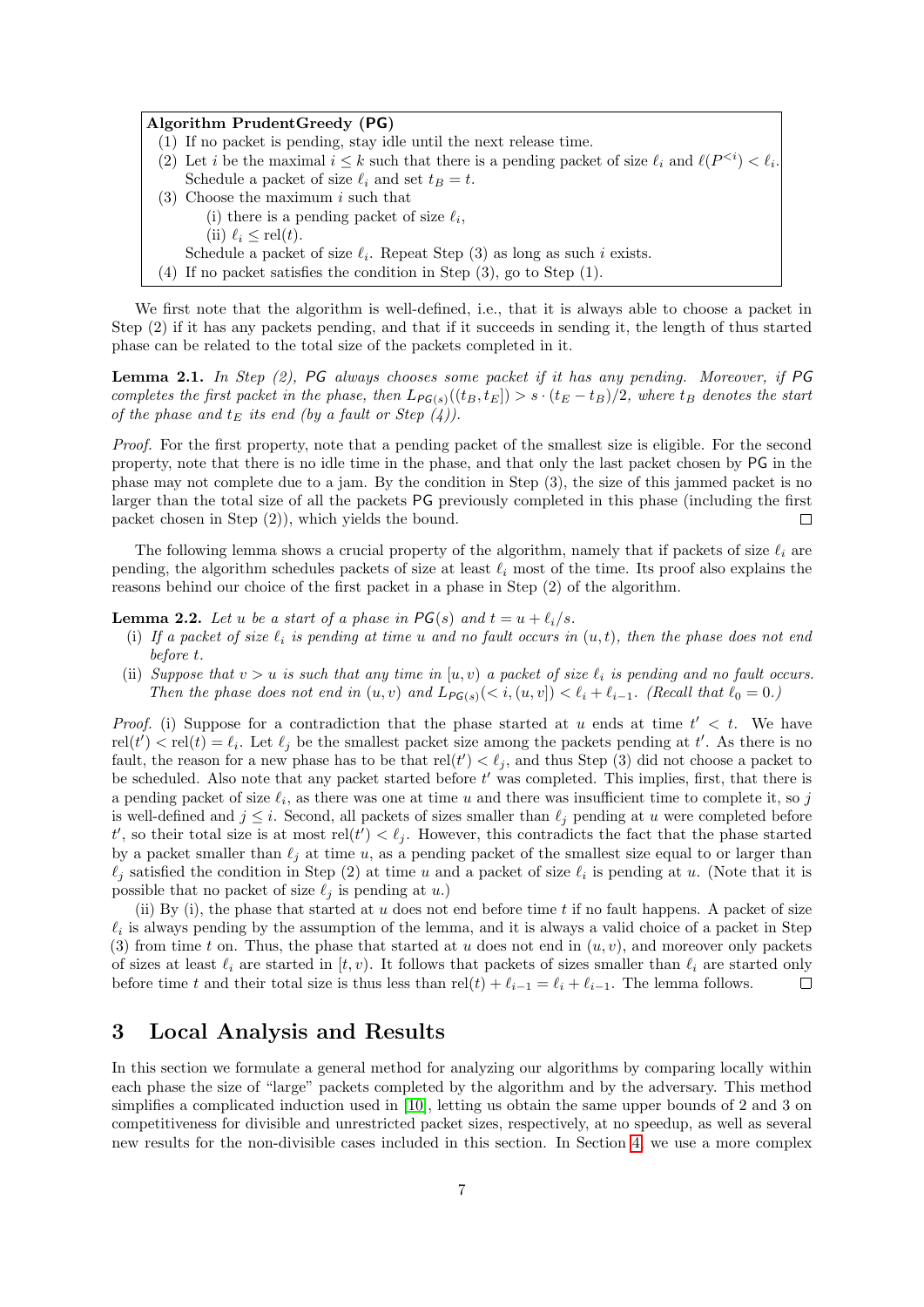charging scheme to obtain our main result. We postpone the use of local analysis for the divisible case to Section [3.4.](#page-14-0)

For the analysis, let  $s \geq 1$  be the speedup. We fix an instance and its schedules for PG(s) and OPT.

## <span id="page-7-2"></span>3.1 Critical Times and Master Theorem

The common scheme is the following. We carefully define a sequence of critical times  $C_k \leq C_{k-1} \leq \cdots \leq C_k$  $C_1 \leq C_0$ , where  $C_0 = T$  is the end of the schedule, satisfying two properties: (1) till time  $C_i$  the algorithm has completed almost all pending packets of size  $\ell_i$  released before  $C_i$  and (2) in  $(C_i, C_{i-1}]$ , a packet of size  $\ell_i$  is always pending. Properties (1) and (2) allow us to relate  $L_{\text{OPT}}(i, (0, C_i])$  and  $L_{\text{OPT}}(\geq i, (C_i, C_{i-1}])$ , respectively, to their "PG counterparts". As each packet completed by OPT belongs to exactly one of these sets, summing the bounds gives the desired results; see Figure [2](#page-8-0) for an illustration. These two facts together imply R-competitiveness of the algorithm for appropriate R and speed s.

We first define the notion of  $i$ -good times so that they satisfy property  $(1)$ , and then choose the critical times among their suprema so that those satisfy property (2) as well.

<span id="page-7-0"></span>**Definition 1.** Let  $s \geq 1$  be the speedup. For  $i = 1, \ldots k$ , time t is called i-good if one of the following conditions holds:

(i) At time t, algorithm  $PG(s)$  starts a new phase by scheduling a packet of size larger than  $\ell_i$ , or

(ii) at time t, no packet of size  $\ell_i$  is pending for  $PG(s)$ , or

(iii)  $t = 0$ .

We define critical times  $C_0, C_1, \ldots, C_k$  iteratively as follows:

- $C_0 = T$ , *i.e.*, *it is the end of the schedule.*
- For  $i = 1, \ldots, k$ ,  $C_i$  is the supremum of i-good times t such that  $t \leq C_{i-1}$ .

Note that all  $C_i$ 's are defined and  $C_i \geq 0$ , as time  $t = 0$  is *i*-good for all *i*. The choice of  $C_i$  implies that each  $C_i$  is of one of the three types (the types are not disjoint):

- $C_i$  is *i*-good and a phase starts at  $C_i$  (this includes  $C_i = 0$ ),
- $C_i$  is *i*-good and  $C_i = C_{i-1}$ , or
- there exists a packet of size  $\ell_i$  pending at  $C_i$ , however, any such packet was released at  $C_i$ .

If the first two options do not apply, then the last one is the only remaining possibility (as otherwise some time in the non-empty interval  $(C_i, C_{i-1}]$  would be *i*-good); in this case,  $C_i$  is not *i*-good, but only the supremum of i-good times.

First we bound the total size of packets of size  $\ell_i$  completed before  $C_i$ ; the proof actually only uses the fact that each  $C_i$  is the supremum of *i*-good times and justifies the definition above.

<span id="page-7-1"></span>**Lemma 3.1.** Let  $s \geq 1$  be the speedup. Then, for any i, it holds  $L_{OPT}(i, (0, C_i]) \leq L_{PG(s)}(i, (0, C_i]) + \ell_k$ .

*Proof.* If  $C_i$  is *i*-good and satisfies condition (i) in Definition [1,](#page-7-0) then by the description of Step (2) of the algorithm, the total size of pending packets of size  $\ell_i$  is less than the size of the scheduled packet, which is at most  $\ell_k$  and the lemma follows.

In all the remaining cases it holds that  $PG(s)$  has completed all the jobs of size  $\ell_i$  released before  $C_i$ , thus the inequality holds trivially even without the additive term.  $\Box$ 

Our remaining goal is to bound  $L_{\text{OPT}}(\geq i, (C_i, C_{i-1}])$ . We divide  $(C_i, C_{i-1}]$  into *i*-segments by the faults. We prove the bounds separately for each i-segment. One important fact is that for the first i-segment we use only a loose bound, as we can use the additive constant. The critical part is then the bound for i-segments started by a fault, this part determines the competitive ratio and is different for each case. We summarize the general method by the following definition and master theorem.

**Definition 2.** The interval  $(u, v]$  is called the initial i-segment if  $u = C_i$  and v is either  $C_{i-1}$  or the first time of a fault after u, whichever comes first.

The interval  $(u, v]$  is called a proper i-segment if  $u \in (C_i, C_{i-1})$  is a time of a fault and v is either  $C_{i-1}$  or the first time of a fault after u, whichever comes first.

Note that there is no *i*-segment if  $C_{i-1} = C_i$ .

**Theorem 3.2** (Master Theorem). Let  $s \geq 1$  be the speedup. Suppose that for  $R \geq 1$  both of the following hold: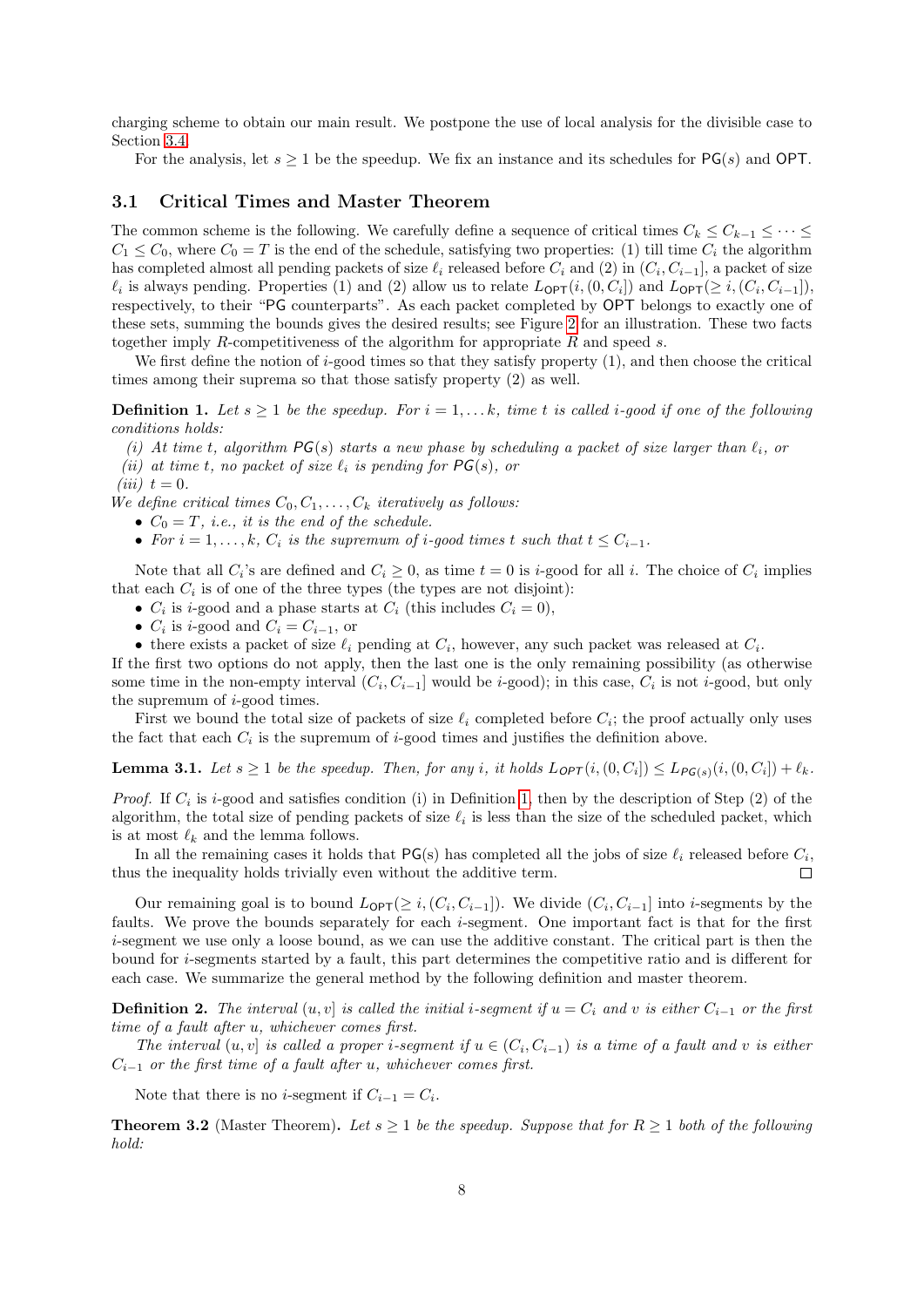1. For each  $i = 1, \ldots, k$  and each proper i-segment  $(u, v]$  with  $v - u \ge \ell_i$ , it holds that

<span id="page-8-1"></span>
$$
(R-1)L_{PG(s)}((u,v]) + L_{PG(s)}(\geq i, (u,v]) \geq L_{OPT}(\geq i, (u,v]). \tag{3.1}
$$

2. For the initial i-segment  $(u, v)$ , it holds that

<span id="page-8-2"></span>
$$
L_{\mathsf{PG}(s)}(\geq i,(u,v]) \; > \; s(v-u) - 4\ell_k \,. \tag{3.2}
$$

Then  $PG(s)$  is R-competitive.

*Proof.* First note that for a proper *i*-segment  $(u, v]$ , u is a fault time. Thus if  $v - u < \ell_i$ , then  $L_{\text{OPT}}(\geq i,(u,v]) = 0$  and [\(3.1\)](#page-8-1) is trivial. It follows that (3.1) holds even without the assumption  $v - u \geq \ell_i$ .

Now consider the initial *i*-segment  $(u, v]$ . We have  $L_{\text{OPT}}(\geq i, (u, v]) \leq \ell_k + v - u$ , as at most a single packet started before u can be completed. Combining this with [\(3.2\)](#page-8-2) and using  $s \geq 1$ , we get  $L_{\mathsf{PG}(s)}(\geq i,(u,v]) > s(v-u) - 4\ell_k \geq v-u - 4\ell_k \geq L_{\mathsf{OPT}}(\geq i,(u,v]) - 5\ell_k.$ 

Summing this with [\(3.1\)](#page-8-1) for all proper *i*-segments and using  $R \ge 1$  we get

$$
(R-1)L_{\mathsf{PG}(s)}((C_i, C_{i-1}]) + L_{\mathsf{PG}(s)}(\geq i, (C_i, C_{i-1}]) + 5\ell_k
$$
  
\n
$$
\geq L_{\mathsf{OPT}}(\geq i, (C_i, C_{i-1}]).
$$
\n(3.3)

Note that for  $C_i = C_{i-1}$ , Equation [\(3.3\)](#page-8-3) holds trivially.

To complete the proof, note that each completed job in the optimum contributes to exactly one among the 2k terms  $L_{\text{OPT}}(\geq i, (C_i, C_{i-1}])$  and  $L_{\text{OPT}}(i, (0, C_i])$ ; similarly for  $L_{\text{PG}(s)}$ . Thus by summing both [\(3.3\)](#page-8-3) and Lemma [3.1](#page-7-1) for all  $i = 1, \ldots, k$  we obtain

$$
L_{\text{OPT}} = \sum_{i=1}^{k} L_{\text{OPT}} (\geq i, (C_i, C_{i-1}]) + \sum_{i=1}^{k} L_{\text{OPT}}(i, (0, C_i])
$$
  
\n
$$
\leq \sum_{i=1}^{k} \left( (R - 1)L_{\text{PG}(s)}((C_i, C_{i-1}]) + (L_{\text{PG}(s)}(\geq i, (C_i, C_{i-1}]) + 5\ell_k) \right)
$$
  
\n
$$
+ \sum_{i=1}^{k} (L_{\text{PG}(s)}(i, (0, C_i]) + \ell_k)
$$
  
\n
$$
\leq (R - 1)L_{\text{PG}(s)} + L_{\text{PG}(s)} + 6k\ell_k = R \cdot L_{\text{PG}(s)} + 6k\ell_k.
$$

The theorem follows.



<span id="page-8-0"></span>Figure 2: An illustration of dividing the schedule of OPT in the local analysis, i.e., dividing the (total size of) packets completed by OPT into  $L_{\mathsf{OPT}}(i,(0,C_i])$  and  $L_{\mathsf{OPT}}(\geq i,(C_i,C_{i-1}])$  for  $i=1,\ldots,k$ . Rows correspond to packet sizes and the X-axis to time. Gray horizontal rectangles thus correspond to  $L_{\text{OPT}}(i, (0, C_i]),$  i.e., these rectangles represent the time interval  $(0, C_i]$  and packets of size  $\ell_i$  completed by OPT in  $(0, C_i]$ , whereas hatched rectangles correspond to  $L_{\text{OPT}} \geq i, (C_i, C_{i-1}]$ .

<span id="page-8-3"></span> $\Box$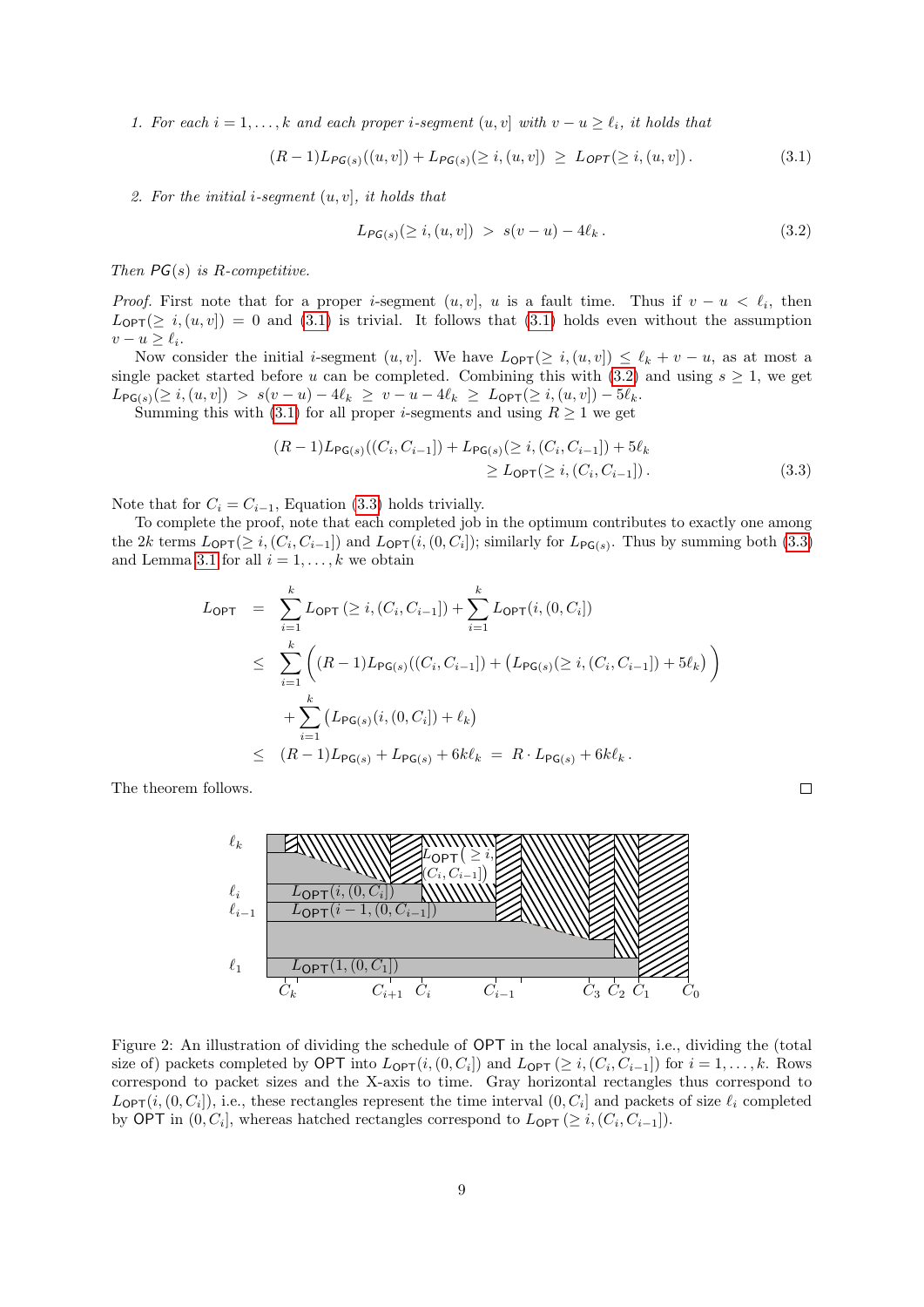## 3.2 Local Analysis of PrudentGreedy (PG)

The first part of the following lemma implies the condition  $(3.2)$  for the initial *i*-segments in all cases. The second part of the lemma is the base of the analysis of a proper  $i$ -segment, which is different in each situation.

**Lemma 3.3.** (i) If  $(u, v)$  is the initial i-segment, then  $L_{PG(s)}(\geq i, (u, v]) > s(v - u) - 4\ell_k$ . (ii) If  $(u, v)$  is a proper i-segment and  $v - u \geq \ell_i$  then  $\widehat{L}_{PG(s)}((u, v)) > s(v - u)/2$  and  $L_{PG(s)}(\geq$  $i, (u, v]) > s(v - u)/2 - \ell_i - \ell_{i-1}.$  (Recall that  $\ell_0 = 0.$ )

*Proof.* (i) If the phase that starts at u or contains u ends before v, let u' be its end; otherwise let  $u' = u$ . We have  $u' \leq u + \ell_i/s$ , as otherwise any packet of size  $\ell_i$ , pending throughout the *i*-segment by definition, would be an eligible choice in Step  $(3)$  of the algorithm, and the phase would not end before v. Using Lemma [2.2\(](#page-6-1)ii), we have  $L_{\mathsf{PG}(s)}(< i,(u',v]) < \ell_i + \ell_{i-1} < 2\ell_k$ . Since at most one packet at the end of the segment is unfinished, we have  $L_{\mathsf{PG}(s)}(\geq i,(u,v]) \geq L_{\mathsf{PG}(s)}(\geq i,(u',v]) > s(v-u') - 3\ell_k \geq s(v-u) - 4\ell_k$ .

(ii) Let  $(u, v]$  be a proper *i*-segment. Thus u is a start of a phase that contains at least the whole interval  $(u, v]$  by Lemma [2.2\(](#page-6-1)ii). By the definition of  $C_i$ ,  $u$  is not *i*-good, so the phase starts by a packet of size at most  $\ell_i$ . If  $v - u \ge \ell_i$  then the first packet finishes (as  $s \ge 1$ ) and thus  $L_{\mathsf{PG}(s)}((u, v]) > s(v - u)/2$ by Lemma [2.1.](#page-6-2) The total size of completed packets smaller than  $\ell_i$  is less than  $\ell_i + \ell_{i-1}$  by Lemma [2.2\(](#page-6-1)ii), and thus  $L_{\mathsf{PG}(s)}(\geq i,(u,v]) > s(v-u)/2 - \ell_i - \ell_{i-1}.$  $\Box$ 

#### 3.2.1 General Packet Sizes

The next theorem gives a tradeoff of the competitive ratio of  $PG(s)$  and the speedup s using our local analysis. While Theorem [4.1](#page-17-1) shows that  $PG(s)$  is 1-competitive for  $s > 4$ , here we give a weaker result that reflects the limits of the local analysis. However, for  $s = 1$  our local analysis is tight as already the lower bound from [\[1\]](#page-28-0) shows that no algorithm is better than 3-competitive (for packet sizes 1 and  $2 - \varepsilon$ ). See Figure [1](#page-4-0) for an illustration of our upper and lower bounds on the competitive ratio of  $PG(s)$ .

<span id="page-9-0"></span>**Theorem 3.4.** PG(s) is  $R_s$ -competitive where:

 $R_s = 1 + 2/s$  for  $s \in [1, 4)$ ,  $R_s = 2/3 + 2/s$  for  $s \in [4, 6)$ , and  $R_s = 1$  for  $s \geq 6$ .

*Proof.* Lemma [3.3\(](#page-0-0)i) implies the condition [\(3.2\)](#page-8-2) for the initial *i*-segments. We now prove [\(3.1\)](#page-8-1) for any proper *i*-segment  $(u, v]$  with  $v - u \geq \ell_i$  and appropriate R. The bound then follows by the Master Theorem.

Since there is a fault at time u, we have  $L_{\text{OPT}}(\geq i,(u,v]) \leq v - u$ .

For  $s \geq 6$ , Lemma [3.3\(](#page-0-0)ii) implies

$$
L_{\mathsf{PG}(s)}(\geq i, (u, v]) > s(v - u)/2 - 2\ell_i
$$
  
 
$$
\geq 3(v - u) - 2(v - u) = v - u \geq L_{\mathsf{OPT}}(\geq i, (u, v]),
$$

which is  $(3.1)$  for  $R = 1$ .

For  $s \in [4, 6)$ , by Lemma [3.3\(](#page-0-0)ii) we have  $L_{\mathsf{PG}(s)}((u, v]) > s(v-u)/2$  and by multiplying it by  $(2/s-1/3)$ we obtain

$$
\left(\frac{2}{s}-\frac{1}{3}\right)\cdot L_{\mathsf{PG}(s)}((u,v])>\left(1-\frac{s}{6}\right)(v-u).
$$

Thus to prove [\(3.1\)](#page-8-1) for  $R = 2/3 + 2/s$ , it suffices to show that

$$
L_{\mathsf{PG}(s)}(\geq i,(u,v]) > \frac{s}{6}(v-u)\,,
$$

as clearly  $v - u \geq L_{\text{OPT}}(\geq i, (u, v])$ . The remaining inequality again follows from Lemma [3.3\(](#page-0-0)ii), but we need to consider two cases:

If  $(v - u) \geq \frac{6}{s} \ell_i$ , then

$$
L_{\mathsf{PG}(s)}(\geq i,(u,v]) > \frac{s}{2}(v-u) - 2\ell_i \geq \frac{s}{2}(v-u) - \frac{s}{3}(v-u) = \frac{s}{6}(v-u).
$$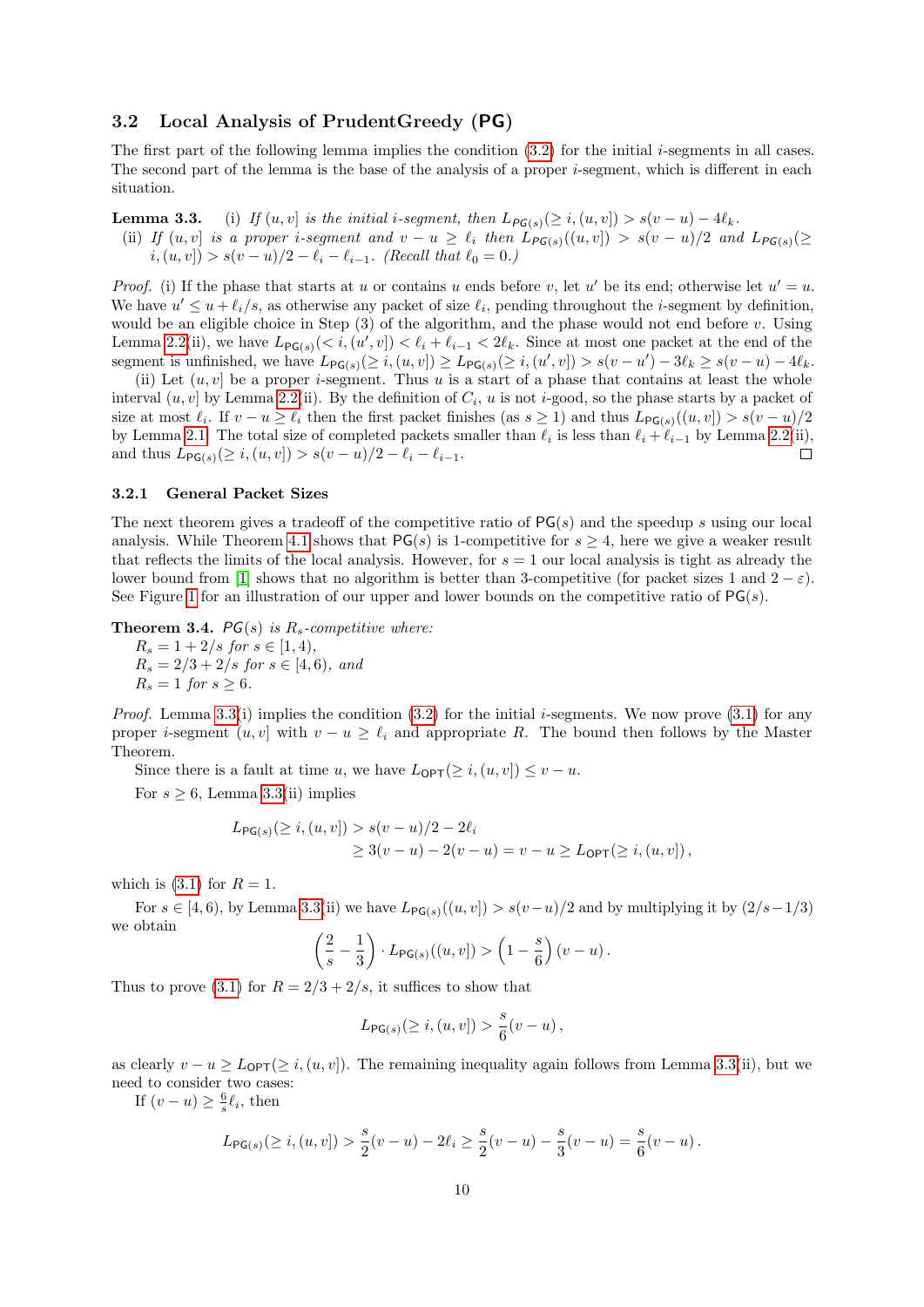

<span id="page-10-1"></span>Figure 3: A graph of  $S_\alpha$  and the bounds on the speedup that we use in Theorem [3.5.](#page-11-0) Note that in the graph we also use Theorem [4.1](#page-17-1) for 1-competitiveness with speed 4 (for any  $\alpha$ ), but in the definition of  $S_{\alpha}$ we do not take it into account.

On the other hand, if  $(v - u) < \frac{6}{s} \ell_i$ , then using  $s \geq 4$  as well,

$$
L_{\mathsf{PG}(s)}(\geq i,(u,v]) > \frac{s}{2}(v-u) - 2\ell_i \geq 0,
$$

therefore  $PG(s)$  completes a packet of size at least  $\ell_i$  which implies

$$
L_{\mathsf{PG}(s)}(\geq i,(u,v])\geq \ell_i > \frac{s}{6}(v-u)\,,
$$

concluding the case of  $s \in [4, 6)$ .

For  $s \in [1, 4)$ , by Lemma [3.3\(](#page-0-0)ii) we get  $(2/s) \cdot L_{\mathsf{PG}(s)}((u, v]) > v - u \geq L_{\mathsf{OPT}}(\geq i, (u, v])$ , which implies  $(3.1)$  for  $R = 1 + 2/s$ .  $\Box$ 

#### <span id="page-10-0"></span>3.2.2 Well-separated Packet Sizes

We can obtain better bounds on the speedup necessary for 1-competitiveness if the packet sizes are sufficiently different. Namely, we call the packet sizes  $\ell_1, \ldots, \ell_k$  α-separated if  $\ell_i \geq \alpha \ell_{i-1}$  holds for  $i=2,\ldots,k.$ 

Next, we show that for  $\alpha$ -separated packet sizes,  $PG(S_{\alpha})$  is 1-competitive for the following  $S_{\alpha}$ . We define

$$
\alpha_0 = \frac{1}{2} + \frac{1}{6}\sqrt{33} \approx 1.46
$$
, which is the positive root of  $3\alpha^2 - 3\alpha - 2$ .  
\n
$$
\alpha_1 = \frac{3 + \sqrt{17}}{4} \approx 1.78
$$
, which is the positive root of  $2\alpha^2 - 3\alpha - 1$ .  
\n
$$
S_{\alpha} = \begin{cases} \frac{4\alpha + 2}{\alpha^2} & \text{for } \alpha \in [1, \alpha_0], \\ 3 + \frac{1}{\alpha} & \text{for } \alpha \in [\alpha_0, \alpha_1), \text{ and} \\ 2 + \frac{2}{\alpha} & \text{for } \alpha \ge \alpha_1. \end{cases}
$$

See Figure [3](#page-10-1) for a graph of  $S_\alpha$  and all the bounds on it that we use. The value of  $\alpha_0$  is chosen as the point where  $(4\alpha + 2)/\alpha^2 = 3 + 1/\alpha$ . The value of  $\alpha_1$  is chosen as the point from which the argument in case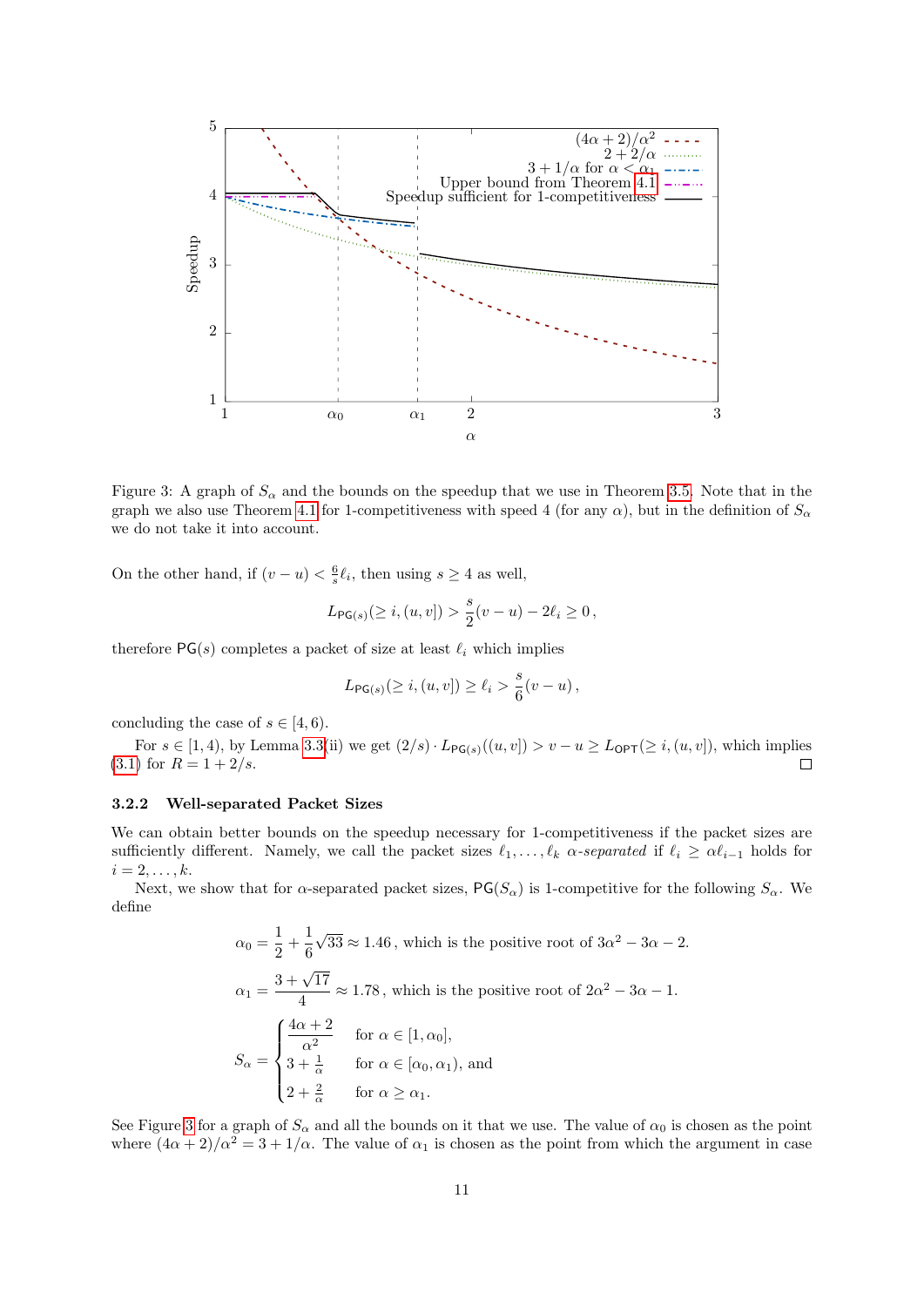(viii) of the proof below works, which allows for a better result for  $\alpha > \alpha_1$ . If  $s > S_\alpha$  then  $s > (4\alpha + 2)/\alpha^2$ and  $s \geq 2 + 2/\alpha$  for all  $\alpha$  and also  $s \geq 3 + 1/\alpha$  for  $\alpha < \alpha_1$ ; these facts follow from inspection of the functions and are useful for the analysis.

Note that  $S_\alpha$  is decreasing in  $\alpha$ , with a single discontinuity at  $\alpha_1$ . We have  $S_1 = 6$ , matching the upper bound for 1-competitiveness using local analysis. We have  $S_2 = 3$ , i.e., PG(3) is 1-competitive for 2-separated packet sizes, which includes the case of divisible packet sizes (however, only  $s \geq 2.5$  is needed 2-separated packet sizes, which includes the case of divisible packet sizes (nowever, only  $s \ge 2.5$  is needed<br>in the divisible case, as we show later). The limit of  $S_\alpha$  for  $\alpha \to +\infty$  is 2. For  $\alpha < (1 + \sqrt{3})/2 \approx 1.366$ we get  $S_{\alpha} > 4$ , while Theorem [4.1](#page-17-1) shows that  $PG(s)$  is 1-competitive for  $s \geq 4$ ; the weaker result of Theorem [3.5](#page-11-0) below reflect the limits of the local analysis.

<span id="page-11-0"></span>**Theorem 3.5.** Let  $\alpha > 1$ . If the packet sizes are  $\alpha$ -separated, then PG(s) is 1-competitive for any  $s > S_{\alpha}$ .

*Proof.* Lemma [3.3\(](#page-0-0)i) implies [\(3.2\)](#page-8-2). We now prove for any proper *i*-segment  $(u, v]$  with  $v - u \geq \ell_i$  that

<span id="page-11-1"></span>
$$
L_{\mathsf{PG}(s)}(\geq i,(u,v]) \geq L_{\mathsf{OPT}}(\geq i,(u,v]),\tag{3.4}
$$

which is [\(3.1\)](#page-8-1) for  $R = 1$ . The bound then follows by the Master Theorem.

Let  $X = L_{\text{OPT}}(\geq i, (u, v])$ . Note that  $X \leq v - u$ .

Lemma [3.3\(](#page-0-0)ii) together with  $\ell_{i-1} \leq \ell_i/\alpha$  gives  $L_{\mathsf{PG}(s)} (\geq i,(u,v]) > M$  for  $M = sX/2 - (1 + 1/\alpha)\ell_i$ . We use the fact that both X and  $L_{\mathsf{PG}(s)}(\geq i, (u, v])$  are sums of some packet sizes  $\ell_j, j \geq i$ , and thus only some of the values are possible. However, the situation is quite complicated, as for example  $\ell_{i+1}$ ,  $\ell_{i+2}, 2\ell_i, \ell_i + \ell_{i+1}$  are possible values, but their ordering may vary.

We distinguish several cases based on  $X$  and  $\alpha$ . We note in advance that the first five cases suffice for  $\alpha < \alpha_1$ ; only after completing the proof for  $\alpha < \alpha_1$ , we analyze the additional cases needed for  $\alpha \geq \alpha_1$ . **Case (i):**  $X = 0$ . Then [\(3.4\)](#page-11-1) is trivial.

**Case (ii):**  $X = \ell_i$ . Using  $s \geq 2 + 2/\alpha$ , we obtain  $M \geq (1 + 1/\alpha)\ell_i - (1 + 1/\alpha)\ell_i = 0$ . Thus  $L_{\mathsf{PG}(s)}(\geq i,(u,v]) > M \geq 0$  which implies  $L_{\mathsf{PG}(s)}(\geq i,(u,v]) \geq \ell_i = X$  and [\(3.4\)](#page-11-1) holds.

**Case (iii):**  $X = \ell_{i+1}$  and  $\ell_{i+1} \leq 2\ell_i$ . Using  $s \geq (4\alpha + 2)/\alpha^2$  and  $X = \ell_{i+1} \geq \alpha \ell_i$ , we obtain

$$
M \ge \frac{s\ell_{i+1}}{2} - \left(1 + \frac{1}{\alpha}\right)\ell_i \ge \left(2 + \frac{1}{\alpha}\right)\ell_i - \left(1 + \frac{1}{\alpha}\right)\ell_i = \ell_i.
$$

Thus  $L_{\mathsf{PG}(s)}(\geq i,(u,v]) > \ell_i$  which together with  $\ell_{i+1} \leq 2\ell_i$  implies  $L_{\mathsf{PG}(s)}(\geq i,(u,v]) \geq \ell_{i+1} = X$  and [\(3.4\)](#page-11-1) holds.

**Case (iv):**  $X \ge \alpha^2 \ell_i$ . (Note that this includes all cases when a packet of size at least  $\ell_{i+2}$  contributes to X.) We first show that  $s \geq 2(1+1/\alpha^2+1/\alpha^3)$  by straightforward calculations with the golden ratio  $\phi$ :

• If  $\alpha \leq \phi$ , we have

$$
s \ge \frac{4\alpha + 2}{\alpha^2} = 2\left(\frac{2}{\alpha} + \frac{1}{\alpha^2}\right) \ge 2\left(1 + \frac{1}{\alpha^2} + \frac{1}{\alpha^3}\right),
$$

where we use  $2/\alpha \geq 1 + 1/\alpha^3$  or equivalently  $\alpha^3 + 1 - 2\alpha^2 \leq 0$ , which is true as

$$
\alpha^{3} + 1 - 2\alpha^{2} = \alpha^{3} - \alpha^{2} + 1 - \alpha^{2} = \alpha^{2}(\alpha - 1) - (\alpha + 1)(\alpha - 1) = (\alpha - 1)(\alpha^{2} - \alpha - 1) \leq 0,
$$

where the last inequality holds for  $\alpha \in (1, \phi)$ .

• If on the other hand  $\alpha \ge \phi$ , then  $s \ge 2(1+1/\alpha) \ge 2(1+1/\alpha^2+1/\alpha^3)$ , as  $1/\alpha \ge 1/\alpha^2+1/\alpha^3$  holds for  $\alpha \geq \phi$ .

Now we obtain

$$
M - X \ge \left(\frac{s}{2} - 1\right)X - \left(1 + \frac{1}{\alpha}\right)\ell_i
$$
  
\n
$$
\ge \left(1 + \frac{1}{\alpha^2} + \frac{1}{\alpha^3} - 1\right)X - \left(1 + \frac{1}{\alpha}\right)\ell_i
$$
  
\n
$$
\ge \left(\frac{1}{\alpha^2} + \frac{1}{\alpha^3}\right)\alpha^2\ell_i - \left(1 + \frac{1}{\alpha}\right)\ell_i = 0,
$$

and [\(3.4\)](#page-11-1) holds.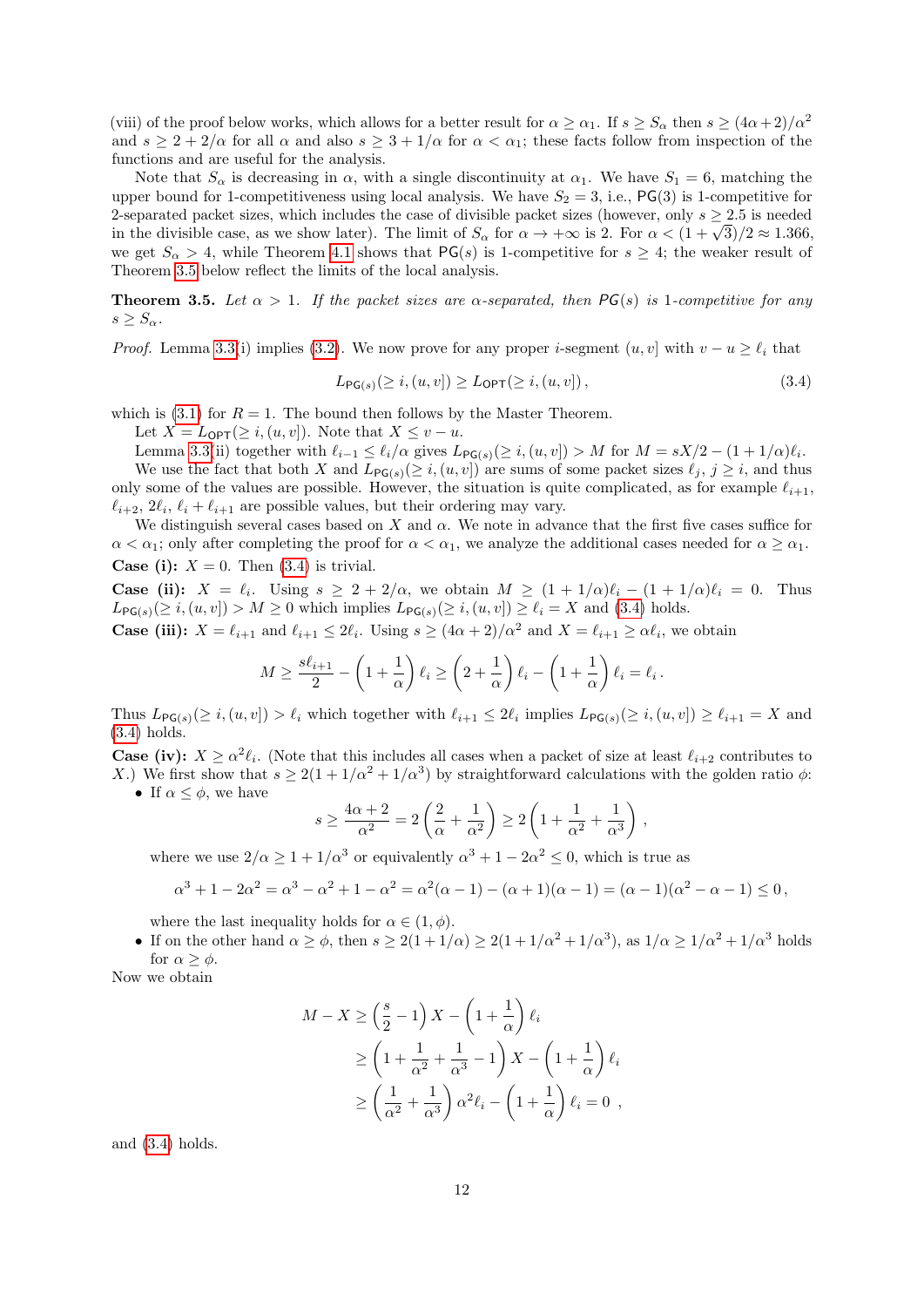**Case (v):**  $X > 2\ell_i$  and  $\alpha < \alpha_1$ . (Note that this includes all cases when at least two packets contribute to X, but we use it only if  $\alpha < \alpha_1$ .) Using  $s \geq 3 + 1/\alpha$  we obtain

$$
M - X \ge \left(\frac{1}{2}\left(3 + \frac{1}{\alpha}\right) - 1\right)X - \left(1 + \frac{1}{\alpha}\right)\ell_i \ge \frac{1}{2}\left(1 + \frac{1}{\alpha}\right)2\ell_i - \left(1 + \frac{1}{\alpha}\right)\ell_i = 0,
$$

and [\(3.4\)](#page-11-1) holds.

**Proof for**  $\alpha < \alpha_1$ : We now observe that for  $\alpha < \alpha_1$ , we have exhausted all the possible values of X. Indeed, if (v) does not apply, then at most a single packet contributes to  $X$ , and one of the cases (i)-(iv) applies, as (iv) covers the case when  $X \geq \ell_{i+2}$ , and as  $X = \ell_{i+1}$  is covered by (iii) or (v). Thus [\(3.4\)](#page-11-1) holds and the proof is complete.

**Proof for**  $\alpha \geq \alpha_1$ : We now analyze the remaining cases for  $\alpha \geq \alpha_1$ .

**Case (vi):**  $X \geq (\alpha + 1)\ell_i$ . (Note that this includes all cases when two packets not both of size  $\ell_i$ contribute to X.) Using  $s \geq 2 + 2/\alpha$  we obtain

$$
M - X \ge \left(1 + \frac{1}{\alpha} - 1\right)X - \left(1 + \frac{1}{\alpha}\right)\ell_i \ge \frac{1}{\alpha}(\alpha + 1)\ell_i - \left(1 + \frac{1}{\alpha}\right)\ell_i = 0
$$

and [\(3.4\)](#page-11-1) holds.

**Case (vii):**  $X = n \cdot \ell_i < (\alpha + 1)\ell_i$  for some  $n = 2, 3, \ldots$  Since  $\alpha > \alpha_1 > \phi$ , we have  $\ell_{i+1} > \ell_i + \ell_{i-1}$ . This implies that the first packet of size at least  $\ell_i$  that is scheduled in the phase has size equal to  $\ell_i$  by the condition in Step (3) of the algorithm. Thus, if also a packet of size larger than  $\ell_i$  contributes to  $L_{\text{PG}(s)}(\geq i,(u,v]),$  we have

$$
L_{\mathsf{PG}(s)}(\geq i,(u,v]) \geq \ell_{i+1} + \ell_i \geq (\alpha+1)\ell_i > X
$$

by the case condition and [\(3.4\)](#page-11-1) holds. Otherwise  $L_{\mathsf{PG}(s)}(\geq i,(u,v])$  is a multiple of  $\ell_i$ . Using  $s \geq 2 + 2/\alpha$ , we obtain

$$
M \ge \left(1 + \frac{1}{\alpha}\right) n \cdot \ell_i - \left(1 + \frac{1}{\alpha}\right) \ell_i \ge (n - 1) \left(1 + \frac{1}{\alpha}\right) \ell_i > (n - 1) \ell_i.
$$

This, together with divisibility by  $\ell_i$  implies  $L_{\mathsf{PG}(s)}(\geq i,(u,v]) \geq n \cdot \ell_i = X$  and [\(3.4\)](#page-11-1) holds again.

**Case (viii):**  $X = \ell_{i+1}$  and  $\ell_{i+1} > 2\ell_i$ . We distinguish two subcases depending on the size of the unfinished packet of PG(s) in this phase.

If the unfinished packet has size at most  $\ell_{i+1}$ , the size of the completed packets is bounded by

$$
L_{\mathsf{PG}(s)}((u, v]) > sX - \ell_{i+1} = (s-1)\ell_{i+1} \ge \left(1 + \frac{2}{\alpha}\right)\ell_{i+1},
$$

using  $s \geq 2 + 2/\alpha$ . Since the total size of packets smaller than  $\ell_i$  is less then  $(1 + 1/\alpha)\ell_i$  by Lemma [2.2\(](#page-6-1)ii), we obtain

$$
L_{\mathsf{PG}(s)}(\geq i,(u,v]) - X > \frac{2\ell_{i+1}}{\alpha} - \left(1 + \frac{1}{\alpha}\right)\ell_i \geq 2\ell_i - \left(1 + \frac{1}{\alpha}\right)\ell_i > 0,
$$

where the penultimate inequality uses  $\ell_{i+1}/\alpha \geq \ell_i$ . Thus [\(3.4\)](#page-11-1) holds.

Otherwise the unfinished packet has size at least  $\ell_{i+2}$  and, by Step (3) of the algorithm, also  $L_{\mathsf{PG}(s)}((u, v]) > \ell_{i+2}$ . We have  $\ell_{i+2} \ge \alpha \ell_{i+1}$  and by the case condition  $\ell_{i+1} > 2\ell_i$  we obtain

$$
L_{\mathsf{PG}(s)}(\geq i,(u,v]) - X > (\alpha - 1)\ell_{i+1} - \left(1 + \frac{1}{\alpha}\right)\ell_i > 2(\alpha - 1)\ell_i - \left(1 + \frac{1}{\alpha}\right)\ell_i \geq 0,
$$

as the definition of  $\alpha_1$  implies that  $2(\alpha - 1) \geq 1 + 1/\alpha$  for  $\alpha \geq \alpha_1$ . Thus [\(3.4\)](#page-11-1) holds.

We now observe that we have exhausted all the possible values of X for  $\alpha \geq \alpha_1$ . Indeed, if at least two packets contribute to  $X$ , either (vi) or (vii) applies. Otherwise, at most a single packet contributes to X, and one of the cases (i)-(iv) or (viii) applies, as (iv) covers the case when  $X \geq \ell_{i+2}$ . Thus [\(3.4\)](#page-11-1) holds and the proof is complete.  $\Box$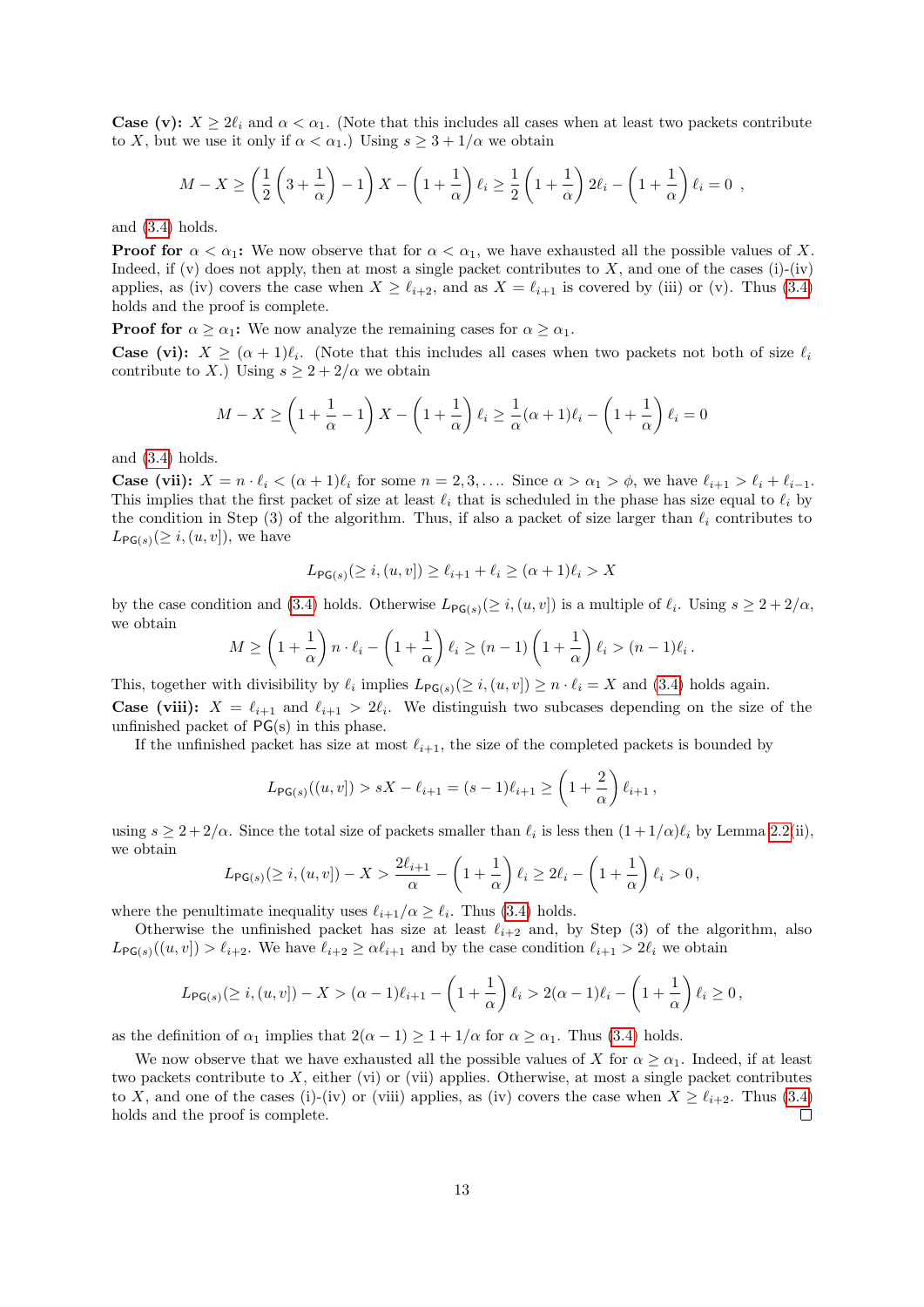#### <span id="page-13-1"></span>3.2.3 Divisible Packet Sizes

Now, we turn briefly to even more restricted *divisible instances* considered by Jurdzinski et al. [\[10\]](#page-29-0), which are a special case of 2-separated instances. Namely, we improve upon Theorem [3.5](#page-11-0) in Theorem [3.6](#page-13-2) presented below in the following sense: While the former guarantees that PG(s) is 1-competitive on (more general) 2-separated instances at speed  $s \geq 3$ , the latter shows that speed  $s \geq 2.5$  is sufficient for (more restricted) divisible instances. Moreover, we note that that by an example in Section [3.3,](#page-13-0) the bound of Theorem [3.6](#page-13-2) is tight, i.e.,  $PG(s)$  is not 1-competitive for  $s < 2.5$ , even on divisible instances.

<span id="page-13-2"></span>**Theorem 3.6.** If the packet sizes are divisible, then  $PG(s)$  is 1-competitive for  $s \geq 2.5$ .

*Proof.* Lemma [3.3\(](#page-0-0)i) implies [\(3.2\)](#page-8-2). We now prove [\(3.1\)](#page-8-1) for any proper *i*-segment  $(u, v]$  with  $v - u \ge \ell_i$ and  $R = 1$ . The bound then follows by the Master Theorem. Since there is a fault at time u, we have  $L_{\text{OPT}}(\geq i,(u,v]) \leq v-u.$ 

By divisibility we have  $L_{\text{OPT}}(\geq i,(u,v]) = n\ell_i$  for some nonnegative integer n. We distinguish two cases based on the size of the last packet started by PG in the *i*-segment  $(u, v]$ , which is possibly unfinished due to a fault at v.

If the unfinished packet has size at most  $n\ell_i$ , then

$$
L_{\mathsf{PG}(s)}(\geq i,(u,v]) > 5(v-u)/2 - \ell_i - \ell_{i-1} - n\ell_i \geq 5n\ell_i/2 - 3\ell_i/2 - n\ell_i \geq (n-1)\ell_i
$$

by Lemma [2.1](#page-6-2) and Lemma [2.2\(](#page-6-1)ii). Divisibility now implies  $L_{PG(s)}(\geq i,(u,v]) \geq n\ell_i = L_{OPT}(\geq i,(u,v])$ .

Otherwise, by divisibility the size of the unfinished packet is at least  $(n + 1)\ell_i$  and the size of the completed packets is larger by the condition in Step (3) of the algorithm; here we also use the fact that  $PG(s)$  completes the packet started at u, as its size is at most  $\ell_i \le v - u$  (otherwise, u would be i-good, thus  $C_i \ge u$  and  $(u, v]$  is not a proper *i*-segment). Thus  $L_{\mathsf{PG}(s)}(\ge i, (u, v]) > (n+1)\ell_i-3\ell_i/2 \ge (n-1/2)\ell_i$ . Divisibility again implies  $L_{\mathsf{PG}(s)}(\geq i,(u,v]) \geq n\ell_i = L_{\mathsf{OPT}}(\geq i,(u,v])$ , which shows [\(3.1\)](#page-8-1).  $\Box$ 

### <span id="page-13-0"></span>3.3 Some Examples for PG

#### 3.3.1 General Packet Sizes

**Speeds below 2** We show an instance on which the performance of  $PG(s)$  matches the bound of Theorem [3.4.](#page-9-0)

*Remark.* PG(s) has competitive ratio at least  $1 + 2/s$  for  $s < 2$ .

Proof. Choose a large enough integer N. At time 0 the following packets are released: 2N packets of size 1, one packet of size 2 and N packet of size  $4/s - \varepsilon$  for a small enough  $\varepsilon > 0$  such that it holds  $2 < 4/s - \varepsilon$ . These are all packets in the instance.

First there are N phases, each of length  $4/s - \varepsilon$  and ending by a fault. OPT completes a packet of size  $4/s - \varepsilon$  in each phase, while PG(s) completes 2 packets of size 1 and then it starts a packet of size 2 which is not finished.

Then there is a fault every 1 unit of time, so that OPT completes all packets of size 1, while the algorithm has no pending packet of size 1 and as  $s < 2$  the length of the phase is not sufficient to finish a longer packet.

Overall, OPT completes packets of total size  $2 + 4/s - \varepsilon$  per phase, while the algorithm completes packets of total size only 2 per phase. The ratio thus tends to  $1 + 2/s$  as  $\varepsilon \to 0$ .  $\Box$ 

**Speeds between 2 and 4** Now we show an instance which proves that  $PG(s)$  is not 1-competitive for  $s < 4$ . In particular, this implies that the speed sufficient for 1-competitiveness in Theorem [4.1,](#page-17-1) which we prove later, cannot be improved.

*Remark.* PG(s) has competitive ratio at least  $4/s > 1$  for  $s \in [2, 4)$ .

*Proof.* Choose a large enough integer y. There will be four packet sizes:  $1, x, y$  and z such that  $1 < x < y < z$ ,  $z = x + y - 1$ , and  $x = y \cdot (s - 2)/2 + 2$ ; as  $s \ge 2$  it holds  $x > 1$  and as  $s < 4$  we have  $x \leq y - 1$  for a large enough y.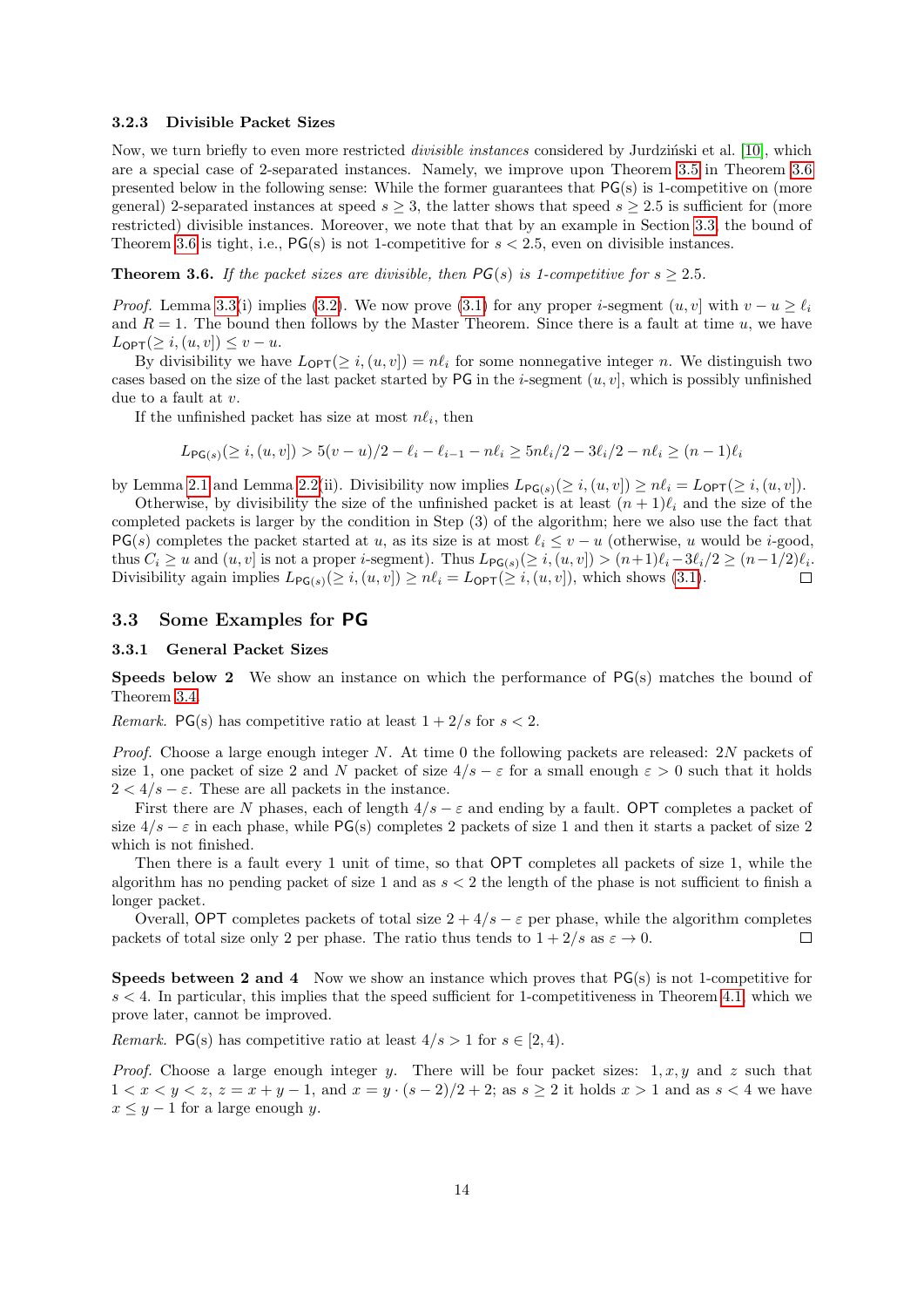We will have N phases again. At time 0 the adversary releases all  $N(y - 1)$  packets of size 1, all N packets of size y and a single packet of size z (never completed by either OPT or  $PG(s)$ ), whereas the packets of size x are released one per phase.

In each phase  $PG(s)$  completes, in this order:  $y - 1$  packets of size 1 and then a packet of size x, which has arrived just after the  $y - 1$  packets of size 1 are completed. Next, it will start a packet of size z and fail due to a jam. We show that OPT will complete a packet of size y. To this end, it is required that  $y < 2(x + y - 1)/s$ , or equivalently  $x > y \cdot (s - 2)/2 + 1$  which holds by the choice of x.

After these  $N$  phases, we will have jams every 1 unit of time, so that OPT can complete all the  $N(y-1)$  packets of size 1, while PG(s) will be unable to complete any packet (of size y or larger). The ratio per phase is

$$
\frac{\mathsf{OPT}}{\mathsf{PG}(s)} = \frac{y - 1 + y}{y - 1 + x} = \frac{2y - 1}{y - 1 + \frac{y \cdot (s - 2)}{2} + 2} = \frac{2y - 1}{\frac{y \cdot s}{2} + 1}
$$

which tends to  $4/s$  as  $y \to \infty$ .

This example also disproves the claim of Anta *et al.* [\[2\]](#page-28-2) that their  $(m, \beta)$ -LAF algorithm is 1-competitive at speed 3.5, even for one channel, i.e.,  $m = 1$ , where it behaves almost exactly as  $PG(s)$  — the sole difference is that LAF starts a phase by choosing a "random" packet. As this algorithm is deterministic, we understand this to mean "arbitrary", so in particular the same as chosen by PG(s).

#### 3.3.2 Divisible Case

We give an example that shows that PG is not very good for divisible instances, in particular it is not 1-competitive for any speed  $s < 2.5$  and thus the bound in Theorem [3.6](#page-13-2) is tight.

*Remark.* PG(s) has competitive ratio at least  $4/3$  on divisible instances if  $s < 2.5$ .

*Proof.* We use packets of sizes 1,  $\ell$ , and 2 $\ell$  and we take  $\ell$  sufficiently large compared to the given speed or competitive ratio. There are many packets of size 1 and 2 $\ell$  available at the beginning, the packets of size  $\ell$  arrive at specific times where PG schedules them immediately.

The faults occur at times divisible by  $2\ell$ , so the optimum schedules one packet of size  $2\ell$  in each phase between two faults. We have N such phases,  $N(2\ell - 1)$  packets of size 1 and N packets of size 2 $\ell$  available at the beginning. In each phase,  $PG(s)$  schedules  $2\ell - 1$  packets of size 1, then a packet of size  $\ell$  arrives and is scheduled, and then a packet of size  $2\ell$  is scheduled. The algorithm would need speed  $2.5 - 1/(2\ell)$ to complete it. So, for  $\ell$  large, the algorithm completes only packets of total size  $3\ell - 1$  per phase. After these N phases, we have faults every 1 unit of time, so the optimum schedules all packets of size 1, but the algorithm has no packet of size 1 pending and it is unable to finish a longer packet. The optimum thus finishes all packets  $2\ell$  plus all small packets, a total of  $4\ell - 1$  per phase. Thus the ratio tends to  $4/3$ as  $\ell \to \infty$ .

 $\Box$ 

#### <span id="page-14-0"></span>3.4 Algorithm PG-DIV and its Analysis

We introduce our other algorithm PG-DIV designed for divisible instances. Actually, it is rather a fine-tuned version of PG, as it differs from it only in Step (3), where PG-DIV enforces an additional divisibility condition, set apart by italics in its formalization below. Then, using our framework of local analysis from this section, we give a simple proof that PG-DIV matches the performance of the algorithms from [\[10\]](#page-29-0) on divisible instances.

 $\Box$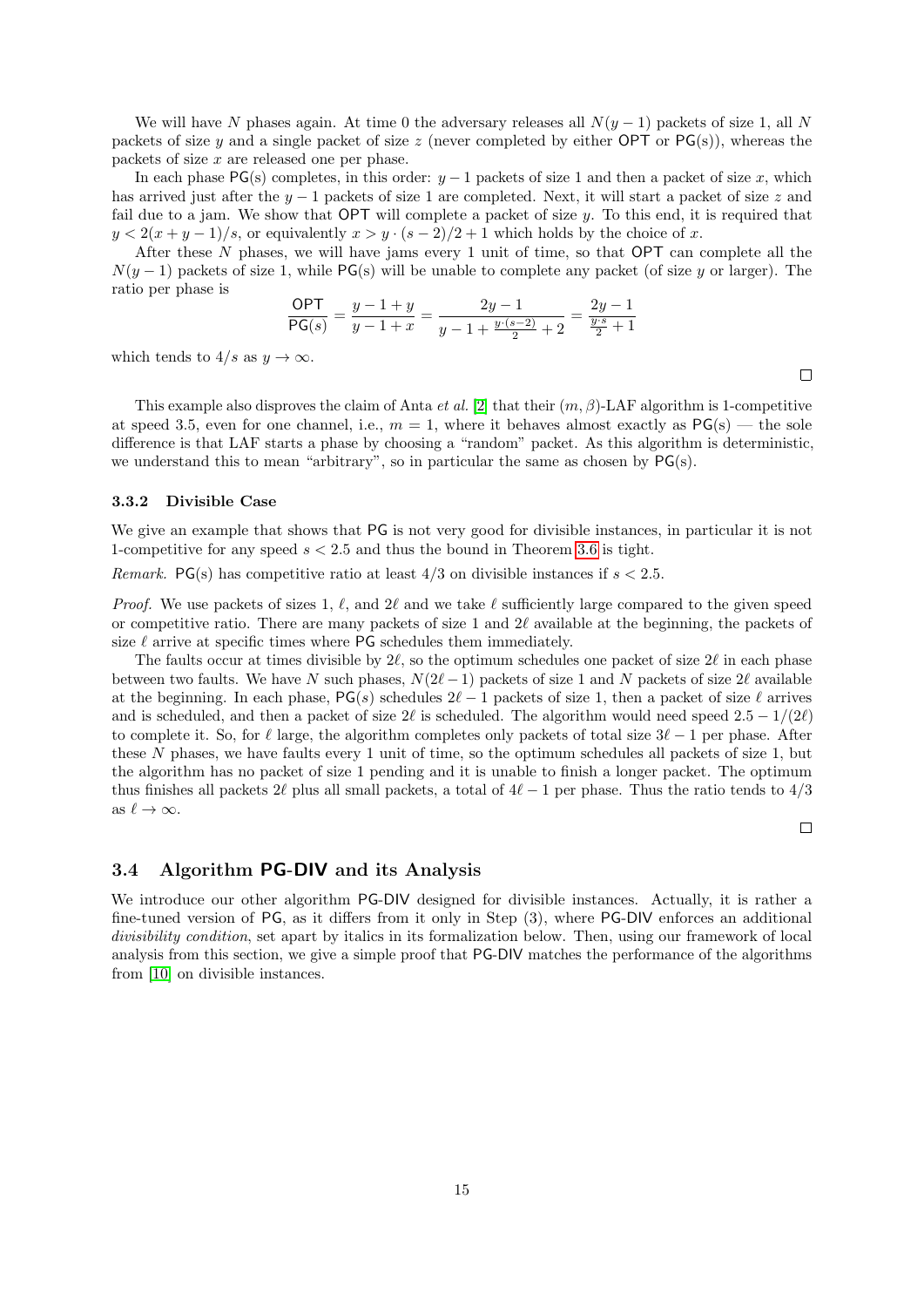#### Algorithm PG-DIV

- (1) If no packet is pending, stay idle until the next release time.
- (2) Let *i* be the maximal  $i \leq k$  such that there is a pending packet of size  $\ell_i$  and  $\ell(P^{< i}) < \ell_i$ . Schedule a packet of size  $\ell_i$  and set  $t_B = t$ .
- (3) Choose the maximum  $i$  such that
	- (i) there is a pending packet of size  $\ell_i$ ,
	- (ii)  $\ell_i \le$  rel(t) and
	- (iii)  $\ell_i$  divides rel(t).
- Schedule a packet of size  $\ell_i$ . Repeat Step (3) as long as such i exists.
- (4) If no packet satisfies the condition in Step (3), go to Step (1).

Throughout the section we assume that the packet sizes are divisible. We note that Lemmata [2.1](#page-6-2) and [3.1](#page-7-1) and the Master Theorem apply to PG-DIV as well, since their proofs are not influenced by the divisibility condition. In particular, the definition of critical times  $C_i$  (Definition [1\)](#page-7-0) remains the same. Thus, this section is devoted to leveraging divisibility to prove stronger stronger analogues of Lemma [2.2](#page-6-1) and Lemma [3.3](#page-0-0) (which are not needed to prove the Master Theorem) in this order. Once established, these are combined with the Master Theorem to prove that  $PG-DIV(2)$  is 1-competitive and  $PG-DIV(1)$  is 2-competitive. Recall that rel(t) =  $s \cdot (t - t_B)$  is the relative time after the start of the current phase  $t_B$ . scaled by the speed of the algorithm.

**Lemma 3.7.** (i) If PG-DIV starts or completes a packet of size  $\ell_i$  at time t, then  $\ell_i$  divides rel(t).

- (ii) Let t be a time with rel(t) divisible by  $\ell_i$  and rel(t) > 0. If a packet of size  $\ell_i$  is pending at time t, then PG-DIV starts or continues running a packet of size at least  $\ell_i$  at time t.
- (iii) If at the beginning of phase at time u a packet of size  $\ell_i$  is pending and no fault occurs before time  $t = u + \ell_i / s$ , then the phase does not end before t.

Proof. (i) follows trivially from the description of the algorithm.

(ii): If PG-DIV continues running some packet at t, it cannot be a packet smaller than  $\ell_i$  by (i) and the claim follows. If PG-DIV starts a new packet, then a packet of size  $\ell_i$  is pending by the assumption. Furthermore, it satisfies all the conditions from Step 3 of the algorithm, as rel(t) is divisible by  $\ell_i$  and  $rel(t) \geq \ell_i$  (from rel(t) > 0 and divisibility). Thus the algorithm starts a packet of size at least  $\ell_i$ .

(iii): We proceed by induction on i. Assume that no fault happens before t. If the phase starts by a packet of size at least  $\ell_i$ , the claim holds trivially, as the packet is not completed before t. This also proves the base of the induction for  $i = 1$ .

It remains to handle the case when the phase starts by a packet smaller than  $\ell_i$ . Let  $P^{ be the set$ of all packets of size smaller than  $\ell_i$  pending at time u. By the Step (2) of the algorithm,  $\ell(P^{< i}) \geq \ell_i$ . We show that all packets of  $P^{&i}$  are completed if no fault happens, which implies that the phase does not end before t.

Let j be such that  $\ell_j$  is the maximum size of a packet in  $P^{; note that j exists, as the phase starts by$ a packet smaller than  $\ell_i$ . By the induction assumption, the phase does not end before time  $t' = u + \ell_j / s$ . From time t' on, the conditions in Step (3) guarantee that the remaining packets from  $P^{&i}$  are processed from the largest ones, possibly interleaved with some of the newly arriving packets of larger sizes, as rel(τ) for the current time  $\tau \geq t'$  such that a packet completes at  $\tau$  is always divisible by the size of the largest pending packet from  $P^{< i}$ . This shows that the phase cannot end before all packets from  $P^{< i}$  are completed if no fault happens.  $\Box$ 

Now we prove a stronger analogue of Lemma [3.3.](#page-0-0)

**Lemma 3.8.** (i) If  $(u, v)$  is the initial *i*-segment, then

 $L_{PG-DIV(s)} (\geq i, (u, v]) > s(v - u) - 3\ell_k$ .

(ii) If  $(u, v)$  is a proper i-segment and  $v - u \geq \ell_i$  then

$$
L_{PG-DIV(s)}(\geq i,(u,v]) > s(v-u)/2 - \ell_i.
$$

Furthermore,  $L_{PG-DIV(s)}((u, v]) > s(v - u)/2$  and  $L_{PG-DIV(s)}((u, v])$  is divisible by  $\ell_i$ .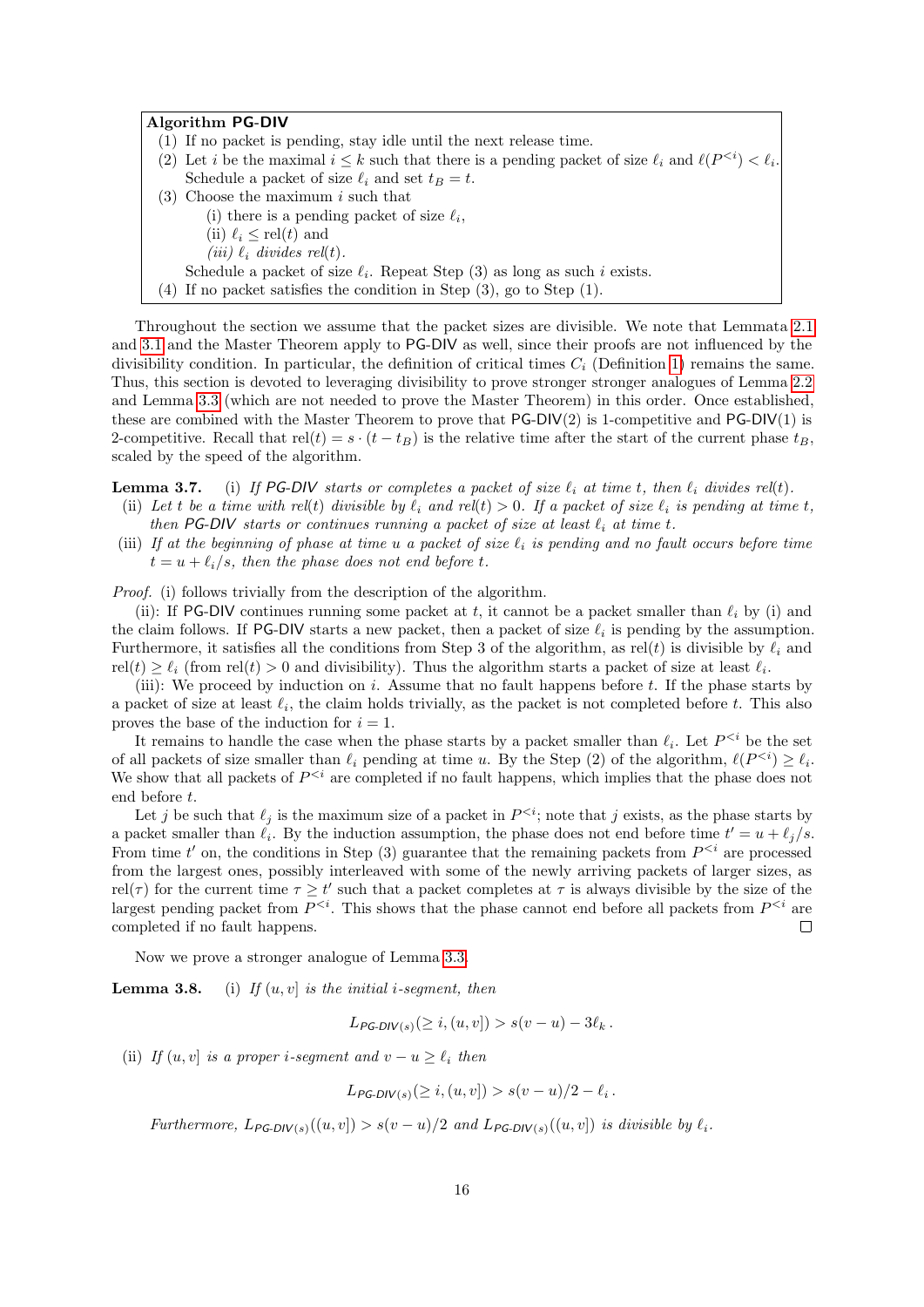*Proof.* Suppose that time  $t \in [u, v)$  satisfies that rel(t) is divisible by  $\ell_i$  and rel(t) > 0. Then observe that Lemma [3.7\(](#page-0-0)ii) together with the assumption that a packet of size  $\ell_i$  is always pending in  $[u, v)$  implies that from time t on only packets of size at least  $\ell_i$  are scheduled, and thus the current phase does not end before v.

For a proper *i*-segment  $(u, v]$ , the previous observation for  $t = u + \ell_i/s$  immediately implies (ii): Observe that  $t \leq v$  by the assumption of (ii). Now  $L_{\mathsf{PG-DIV}(s)}(< i,(u,v))$  is either equal to 0 (if the phase starts by a packet of size  $\ell_i$  at time u), or equal to  $\ell_i$  (if the phase starts by a smaller packet). In both cases  $\ell_i$  divides  $L_{\text{PG-DIV}(s)}(< i,(u, v])$  and thus also  $L_{\text{PG-DIV}(s)}((u, v])$ . As in the analysis of PG, the total size of completed packets is more than  $s(v - u)/2$  and (ii) follows.

For the initial *i*-segment  $(u, v]$  we first observe that the claim is trivial if  $s(v - u) \leq 2\ell_i$ . So we may assume that  $u + 2\ell_i/s \leq v$ . Now we distinguish two cases:

- 1. The phase of u ends at some time  $u' \leq u + \ell_i/s$ : Then, by Lemma [3.7\(](#page-0-0)iii) and the initial observation, the phase that immediately follows the one of u does not end in  $(u', v)$  and from time  $u' + \ell_i / s$  on, only packets of size at least  $\ell_i$  are scheduled. Thus  $L_{\mathsf{PG-DIV}(s)}(< i,(u, v]) \leq 2\ell_i$ .
- 2. The phase of u does not end by time  $u + \ell_i/s$ : Thus there exists  $t \in (u, u + \ell_i/s]$  such that  $\ell_i$ divides rel(t) and also rel(t) > 0 as t > u. Using the initial observation for this t we obtain that the phase does not end in  $(u, v)$  and from time t on only packets of size at least  $\ell_i$  are scheduled. Thus  $L_{\mathsf{PG-DIV}(s)}($

In both cases  $L_{\text{PG-DIV}(s)}(< i,(u,v]) \leq 2\ell_i$ , furthermore only a single packet is possibly unfinished at time v. Thus  $L_{\mathsf{PG-DIV}(s)}(\geq i,(u,v]) > s(v-u) - 2\ell_i - \ell_k$  and (i) follows.

**Theorem 3.9.** Let the packet sizes be divisible. Then  $PG-DIV(1)$  is 2-competitive. Also, for any speed  $s \geq 2$ , PG-DIV(s) is 1-competitive.

*Proof.* Lemma [3.8\(](#page-0-0)i) implies [\(3.2\)](#page-8-2). We now prove [\(3.1\)](#page-8-1) for any proper *i*-segment  $(u, v]$  with  $v - u > \ell_i$ and appropriate R. The theorem then follows by the Master Theorem.

Since u is a time of a fault, we have  $L_{\text{OPT}}(\geq i,(u,v]) \leq v-u$ . If  $L_{\text{OPT}}(\geq i,(u,v]) = 0$ , [\(3.1\)](#page-8-1) is trivial. Otherwise  $L_{\text{OPT}}(\geq i, (u, v]) \geq \ell_i$ , thus  $v - u \geq \ell_i$  and the assumption of Lemma [3.8\(](#page-0-0)ii) holds.

For  $s \geq 2$ , Lemma [3.8\(](#page-0-0)ii) implies

$$
L_{\mathsf{PG-DIV}(s)}(\geq i,(u,v]) > s(v-u)/2 - \ell_i \geq v-u-\ell_i \geq L_{\mathsf{OPT}}(\geq i,(u,v]) - \ell_i.
$$

Since both  $L_{PG-DIV(s)}(\geq i,(u,v])$  and  $L_{OPT}(\geq i,(u,v])$  are divisible by  $\ell_i$ , this implies  $L_{PG-DIV(s)}(\geq i, (u,v])$  $i,(u, v]) \geq L_{\text{OPT}}(\geq i,(u, v]),$  i.e., [\(3.1\)](#page-8-1) holds for  $R = 1$ .

For  $s = 1$ , Lemma [3.8\(](#page-0-0)ii) implies

$$
L_{\mathsf{PG-DIV}}((u,v]) + L_{\mathsf{PG-DIV}}(\geq i, (u,v]) > (v-u)/2 + (v-u)/2 - \ell_i
$$
  

$$
\geq v - u - \ell_i \geq L_{\mathsf{OPT}}(\geq i, (u,v]) - \ell_i.
$$

Since  $L_{\text{PG-DIV}}((u, v]), L_{\text{PG-DIV}}(\geq i, (u, v]), \text{ and } L_{\text{OPT}}(\geq i, (u, v]) \text{ are all divisible by } \ell_i, \text{ this implies}$  $L_{\text{PG-DIV}}((u, v]) + L_{\text{PG-DIV}}(\geq i, (u, v]) \geq L_{\text{OPT}}(\geq i, (u, v]),$  i.e., [\(3.1\)](#page-8-1) holds for  $R = 2$ .  $\Box$ 

#### <span id="page-16-0"></span>3.4.1 Example with Two Divisible Packet Sizes

We show that for our algorithms speed 2 is necessary if we want a ratio below 2, even if there are only two packet sizes in the instance. This matches the upper bound given in Theorem [3.4](#page-9-0) for PG(2) and our upper bounds for PG-DIV(s) on divisible instances, i.e., ratio 2 for  $s < 2$  and ratio 1 for  $s \geq 2$ . We remark that by Theorem [5.1,](#page-22-1) no deterministic algorithm can be 1-competitive with speed  $s < 2$  on divisible instances, but this example shows a stronger lower bound for our algorithms, namely that their ratios are at least 2.

Remark. PG and PG-DIV have ratio no smaller than 2 when s < 2, even if packet sizes are only 1 and  $\ell \ge \max\{s + \epsilon, \ \epsilon/(2 - s)\}\$ for an arbitrarily small  $\epsilon > 0$ .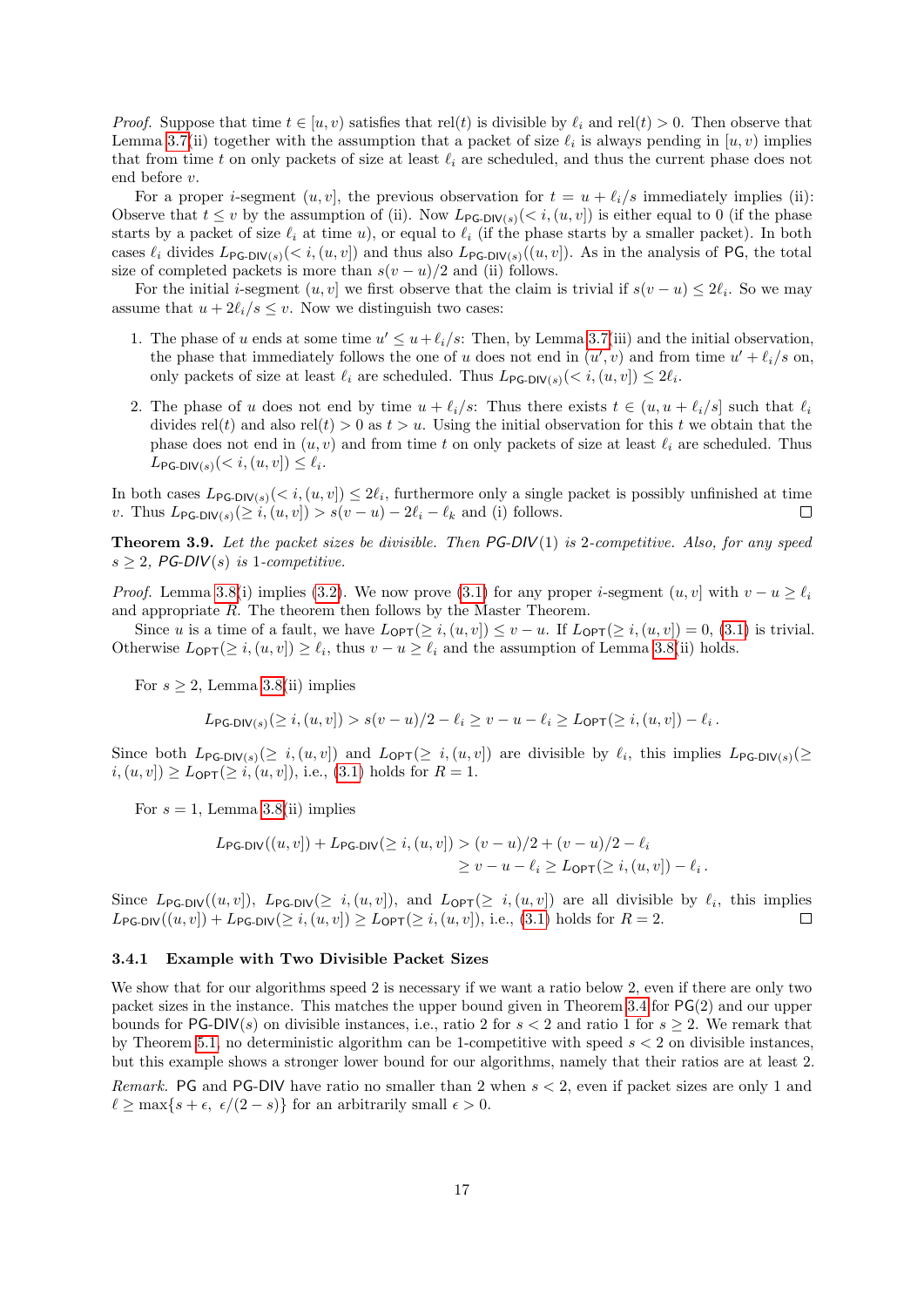*Proof.* We denote either algorithm by ALG. There will be  $N$  phases, that all look the same: In each phase, issue one packet of size  $\ell$  and  $\ell$  packets of size 1, and have the phase end by a fault at time  $(2\ell - \varepsilon)/s > \ell$ which holds by the bounds on  $\ell$ . Then ALG will complete all  $\ell$  packets of size 1 but will not complete the one of size  $\ell$ . By the previous inequality, OPT can complete the packet of size  $\ell$  within the phase. Once all N phases are over, the jams occur every 1 unit of time, which allows OPT completing all  $N\ell$ remaining packets of size 1. However, ALG is unable to complete any of the packets of size  $\ell$ . Thus the ratio is 2.  $\Box$ 

## <span id="page-17-0"></span>4 PrudentGreedy with Speed 4

In this section we prove that speed 4 is sufficient for PG to be 1-competitive. An example in Section [3.3](#page-13-0) show that speed 4 is also necessary for our algorithm.

<span id="page-17-1"></span>**Theorem 4.1.** *PG(s) is 1-competitive for s*  $\geq$  4.

Intuition For  $s \geq 4$  we have that if at the start of a phase PG(s) has a packet of size  $\ell_i$  pending and the phase has length at least  $\ell_i$ , then  $PG(s)$  completes a packet of size at least  $\ell_i$ . To show this, assume that the phase starts at time t. Then the first packet p of size at least  $\ell_i$  is started before time  $t + 2\ell_i/s$ by Lemma [2.2\(](#page-6-1)ii) and by the condition in Step (3) it has size smaller than  $2\ell_i$ . Thus it completes before time  $t + 4\ell_i/s \leq t + \ell_i$ , which is before the end of the phase. This property does not hold for  $s < 4$ . It is important in our proof, as it shows that if the optimal schedule completes a job of some size, and such job is pending for  $PG(s)$ , then  $PG(s)$  completes a job of the same size or larger. However, this is not sufficient to complete the proof by a local (phase-by-phase) analysis similar to the previous section, as the next example shows.

Assume that at the beginning, we release N packets of size 1, N packets of size  $1.5 - 2\varepsilon$ , one packet of size  $3 - 2\varepsilon$  and a sufficient number of packets of size  $1 - \varepsilon$ , for a small  $\varepsilon > 0$ . Our focus is on packets of size at least 1. Supposing  $s = 4$  we have the following phases:

- First, there are N phases of length 1. In each phase the optimum completes a packet of size  $1$ , while among packets of size at least 1,  $PG(s)$  completes a packet of size  $1.5-2\varepsilon$ , as it starts packets of sizes  $1 - \varepsilon$ ,  $1 - \varepsilon$ ,  $1.5 - 2\varepsilon$ ,  $3 - 2\varepsilon$ , in this order, and the last packet is jammed.
- Then there are N phases of length  $1.5 2\varepsilon$  where the optimum completes a packet of size  $1.5 2\varepsilon$ while among packets of size at least 1, the algorithm completes only a single packet of size 1, as it starts packets of sizes  $1 - \varepsilon$ ,  $1 - \varepsilon$ ,  $1$ ,  $3 - 2\varepsilon$ , in this order. The last packet is jammed, since for s = 4 the phase must have length at least  $1.5 - \varepsilon$  to complete it.

In phases of the second type, the algorithm does not complete more (in terms of total size) packets of size at least 1 than the optimum. Nevertheless, in our example, packets of size  $1.5 - 2\varepsilon$  were already finished by the algorithm, and this is a general rule. The novelty in our proof is a complex charging argument that exploits such subtle interaction between phases.

Outline of the proof We define critical times  $C_i'$  similarly as before, but without the condition that they should be ordered (thus either  $C_i' \leq C_{i-1}'$  or  $C_i' > C_{i-1}'$  may hold). Then, since the algorithm has nearly no pending packets of size  $\ell_i$  just before  $C'_i$ , we can charge almost all adversary's packets of size  $\ell_i$ started before  $C_i'$  to algorithm's packets of size  $\ell_i$  completed before  $C_i'$  in a 1-to-1 fashion; we thus call these charges 1-to-1 charges. We account for the first few packets of each size completed at the beginning of ADV, the schedule of the adversary, in the additive constant of the competitive ratio, thereby shifting the targets of the 1-to-1 charges backward in time. This also resolves what to do with the yet uncharged packets pending for the algorithm just before  $C_i^\prime.$ 

After the critical time  $C_i'$ , packets of size  $\ell_i$  are always pending for the algorithm, and thus (as we observed above) the algorithm schedules a packet of size at least  $\ell_i$  when the adversary completes a packet of size  $\ell_i$ . It is actually more convenient not to work with phases, but partition the schedule into blocks inbetween successive faults. A block can contain several phases of the algorithm separated by an execution of Step (4); however, in the most important and tight part of the analysis the blocks coincide with phases.

In the crucial lemma of the proof, based on these observations and their refinements, we show that we can assign the remaining packets in ADV to algorithm's packets in the same block so that for each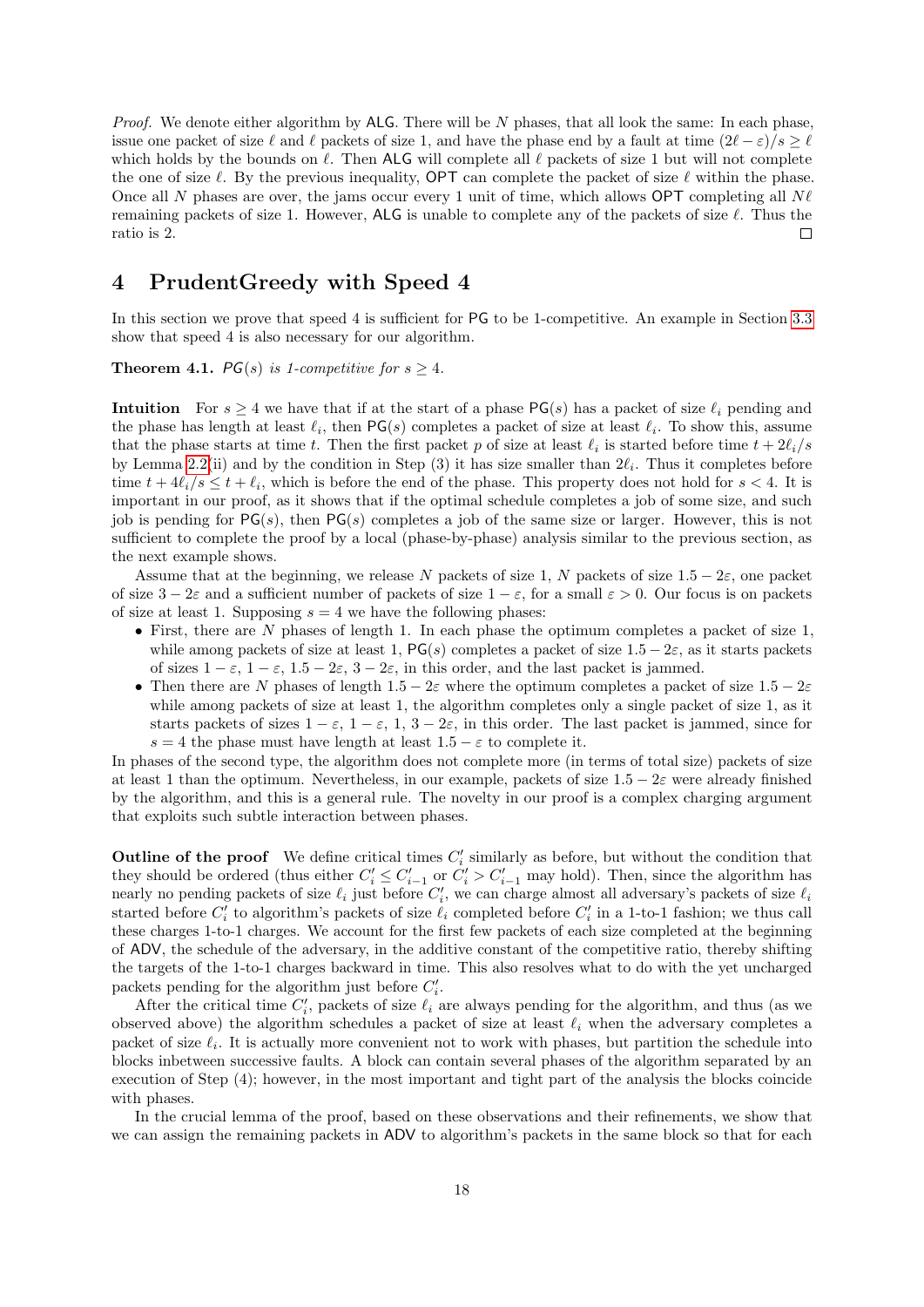algorithm's packet q the total size of packets assigned to it is at most  $\ell(q)$ . However, we cannot use this assignment directly to charge the remaining packets, as some of the algorithm's big packets may receive 1-to-1 charges, and in this case the analysis needs to handle the interaction of different blocks. This very issue can be seen even in our introductory example.

To deal with this, we process blocks in the order of time from the beginning to the end of the schedule, simultaneously completing the charging to the packets in the current block of the schedule of PG(s) and possibly modifying ADV in the future blocks. In fact, in the assignment described above, we include not only the packets in ADV without 1-to-1 charges, but also packets in ADV with a 1-to-1 charge to a later block. After creating the assignment, if we have a packet  $q$  in PG that receives a 1-to-1 charge from a packet  $p$  in a later block of ADV, we remove  $p$  from ADV in that later block and replace it there by the packets assigned to q (that are guaranteed to be of smaller total size than  $p$ ). After these swaps, the 1-to-1 charges together with the assignment form a valid charging that charges the remaining not swapped packets in ADV in this block together with the removed packets from the later blocks in ADV to the packets of PG(s) in the current block. This charging is now independent of the other blocks, so we can continue with the next block.

#### 4.1 Blocks, Critical Times, 1-to-1 Charges and the Additive Constant

We now formally define the notions of blocks and (modified) critical times.

**Definition 3.** Let  $f_1, f_2, \ldots, f_N$  be the times of faults. Let  $f_0 = 0$  and  $f_{N+1} = T$  is the end of schedule. Then the time interval  $(f_i, f_{i+1}], i = 0, \ldots, N$ , is called a block.

**Definition 4.** For  $i = 1, \ldots k$ , the critical time  $C'_i$  is the supremum of i-good times  $t \in [0, T]$ , where T is the end of the schedule and i-good times are as defined in Definition [1.](#page-7-0)

All  $C_i$ 's are defined, as  $t = 0$  is i-good for all i. Similarly to Section [3.1,](#page-7-2) each  $C_i$  is of one of the following types: (i)  $C_i'$  starts a phase and a packet larger than  $\ell_i$  is scheduled, (ii)  $C_i' = 0$ , (iii)  $C_i' = T$ , or (iv) just before time  $C'_i$  no packet of size  $\ell_i$  is pending but at time  $C'_i$  one or more packets of size  $\ell_i$  are pending; in this case  $C_i'$  is not *i*-good but only the supremum of *i*-good times. We observe that in each case, at time  $C_i'$  the total size of packets p of size  $\ell_i$  pending for  $\mathsf{PG}(s)$  and released before  $C_i'$  is less than  $\ell_k$ .

Next we define the set of packets that contribute to the additive constant.

**Definition 5.** Let the set A contain for each  $i = 1, \ldots, k$ :

(i) the first  $[4\ell_k/\ell_i]$  packets of size  $\ell_i$  completed by the adversary, and

(ii) the first  $[4\ell_k/\ell_i]$  packets of size  $\ell_i$  completed by the adversary after  $C'_i$ .

If there are not sufficiently many packets of size  $\ell_i$  completed by the adversary in (i) or (ii), we take all the packets in  $(i)$  or all the packets completed after  $C_i'$  in  $(ii)$ , respectively.

For each i, we put into A packets of size  $\ell_i$  of total size at most  $10\ell_k$ . Thus we have  $\ell(A) = \mathcal{O}(k\ell_k)$ which implies that packets in A can be counted in the additive constant.

We define 1-to-1 charges for packets of size  $\ell_i$  as follows. Let  $p_1, p_2, \ldots, p_n$  be all the packets of size  $\ell_i$  started by the adversary before  $C'_i$  that are not in A. We claim that PG(s) completes at least n packets of size  $\ell_i$  before  $C'_i$  if  $n \geq 1$ . Indeed, if  $n \geq 1$ , before time  $C'_i$  at least  $n + \lceil 4\ell_k/\ell_i \rceil$  packets of size  $\ell_i$  are started by the adversary and thus released; by the definition of  $C_i'$  at time  $C_i'$  fewer than  $\ell_k/\ell_i$  of them are pending for  $PG(s)$ , one may be running and the remaining ones must be completed. We now charge each  $p_m$  to the mth packet of size  $\ell_i$  completed by PG(s). Note that each packet started by the adversary is charged at most once and each packet completed by  $PG(s)$  receives at most one charge.

We call a 1-to-1 charge starting and ending in the same block an up charge, a 1-to-1 charge from a block starting at u to a block ending at  $v' \leq u$  a back charge, and a 1-to-1 charge from a block ending at v to a block starting at  $u' \geq v$  a *forward charge*; see Figure [4](#page-19-0) for an illustration. A *charged packet* is a packet charged by a 1-to-1 charge. The definition of A implies the following two important properties.

<span id="page-18-0"></span>**Lemma 4.2.** Let p be a packet of size  $\ell_i$ , started by the adversary at time t, charged by a forward charge to a packet q started by  $PG(s)$  at time t'. Then at any time  $\tau \in [t-3\ell_k, t')$ , more than  $\ell_k/\ell_i$  packets of size  $\ell_i$  are pending for  $PG(s)$ .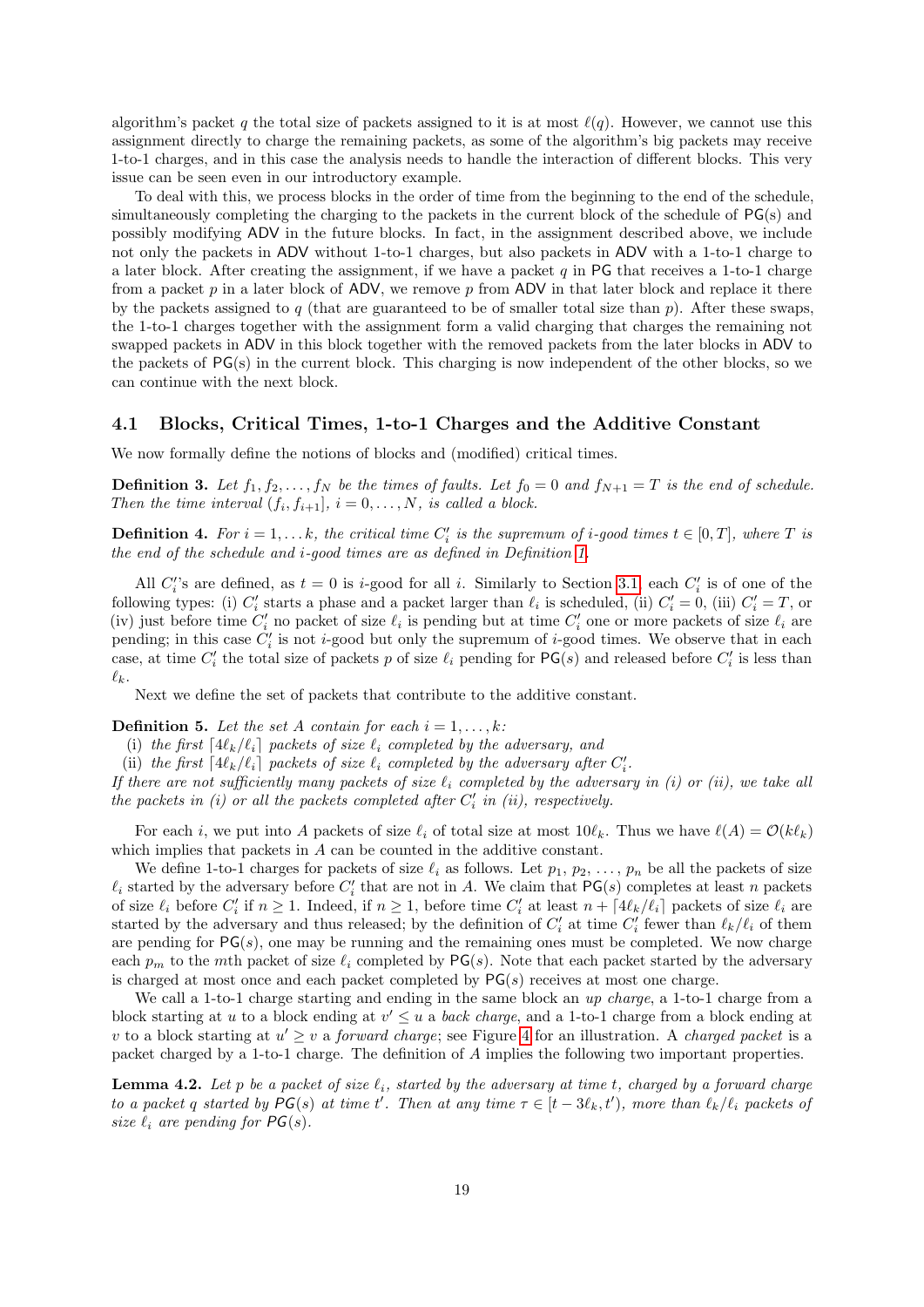

<span id="page-19-0"></span>Figure 4: An illustration of back, up, and forward 1-to-1 charges for  $\ell_i$ -sized packets (other packets are not shown). The winding lines depict the times of jamming errors, i.e., the beginnings and ends of blocks. Note that the packets in the algorithm's schedule are shorter, but wider, which illustrates that the algorithm runs the packets with a higher speed for a shorter time (the area thus corresponds to the amount of work done). Crossed packets are included in the set A (and thus contribute to the additive constant).

*Proof.* Let m be the number of packets of size  $\ell_i$  that PG(s) completes before q. Then, by the definition of A, the adversary completes  $m + \left[4\ell_k/\ell_i\right]$  packets of size  $\ell_i$  before p. As fewer than  $3\ell_k/\ell_i$  of these packets are started in  $(t - 3\ell_k, t]$ , the remaining more than  $m + \ell_k/\ell_i$  packets have been released before or at time  $t - 3\ell_k$ . As only m of them are completed by PG(s) before t', the remaining more than  $\ell_k/\ell_i$ packets are pending at any time  $\tau \in [t - 3\ell_k, t']$ .  $\Box$ 

<span id="page-19-1"></span>**Lemma 4.3.** Let  $p \notin A$  be a packet of size  $\ell_i$  started by the adversary at time t that is not charged. Then  $t - 4\ell_k \geq C'_i$  and thus at any  $\tau \geq t - 4\ell_k$ , a packet of size  $\ell_i$  is pending for  $\mathsf{PG}(s)$ .

*Proof.* Any packet of size  $\ell_i$  started before  $C'_i + 4\ell_k$  is either charged or put in A, thus  $t - 4\ell_k \ge C'_i$ . After  $C'_i$ , a packet of size  $\ell_i$  is pending by the definition of  $C'_i$ . П

## 4.2 Processing Blocks

Initially, let ADV be an optimal (adversary) schedule. First, we remove all packets in A from ADV. Then we process blocks one by one in the order of time. When we process a block, we modify ADV so that we (i) remove some packets from ADV, so that the total size of removed packets is at most the total size of packets completed by  $PG(s)$  in this block, and (ii) reschedule any remaining packet in ADV in this block to one of the later blocks, so that the schedule of remaining packets is still feasible. Summing over all blocks, (i) guarantees that  $PG(s)$  is 1-competitive with an additive constant  $\ell(A)$ .

When we reschedule a packet in ADV, we keep the packet's 1-to-1 charge (if it has one), however, its type may change due to rescheduling. Since we are moving packets to later times only, the release times are automatically respected. Also it follows that we can apply Lemmata [4.2](#page-18-0) and [4.3](#page-19-1) even to ADV after rescheduling.

After processing of a block, there will remain no charges to or from it. For the charges from the block, this is automatic, as ADV contains no packet in the block after we process it. For the charges to the block, this is guaranteed as in the process we remove from ADV all the packets in later blocks charged by back charges to the current block.

From now on, let  $(u, v)$  be the current block that we are processing; all previous blocks ending at  $v' \leq u$  are processed. As there are no charges to the previous blocks, any packet scheduled in ADV in  $(u, v)$  is charged by an up charge or a forward charge, or else it is not charged at all. We distinguish two main cases of the proof, depending on whether  $PG(s)$  finishes any packet in the current block.

#### 4.2.1 Main Case 1: Empty Block

The algorithm does not finish any packet in  $(u, v]$ . We claim that ADV does not finish any packet. The processing of the block is then trivial.

For a contradiction, assume that ADV starts a packet p of size  $\ell_i$  at time t and completes it. The packet p cannot be charged by an up charge, as  $PG(s)$  completes no packet in this block. Thus p is either charged by a forward charge or not charged. Lemma  $4.2$  or  $4.3$  implies that at time t some packet of size  $\ell_i$  is pending for  $PG(s)$ .

Since PG does not idle unnecessarily, this means that some packet q of size  $\ell_j$  for some j is started in PG(s) at time  $\tau \leq t$  and running at t. As PG(s) does not complete any packet in  $(u, v]$ , the packet q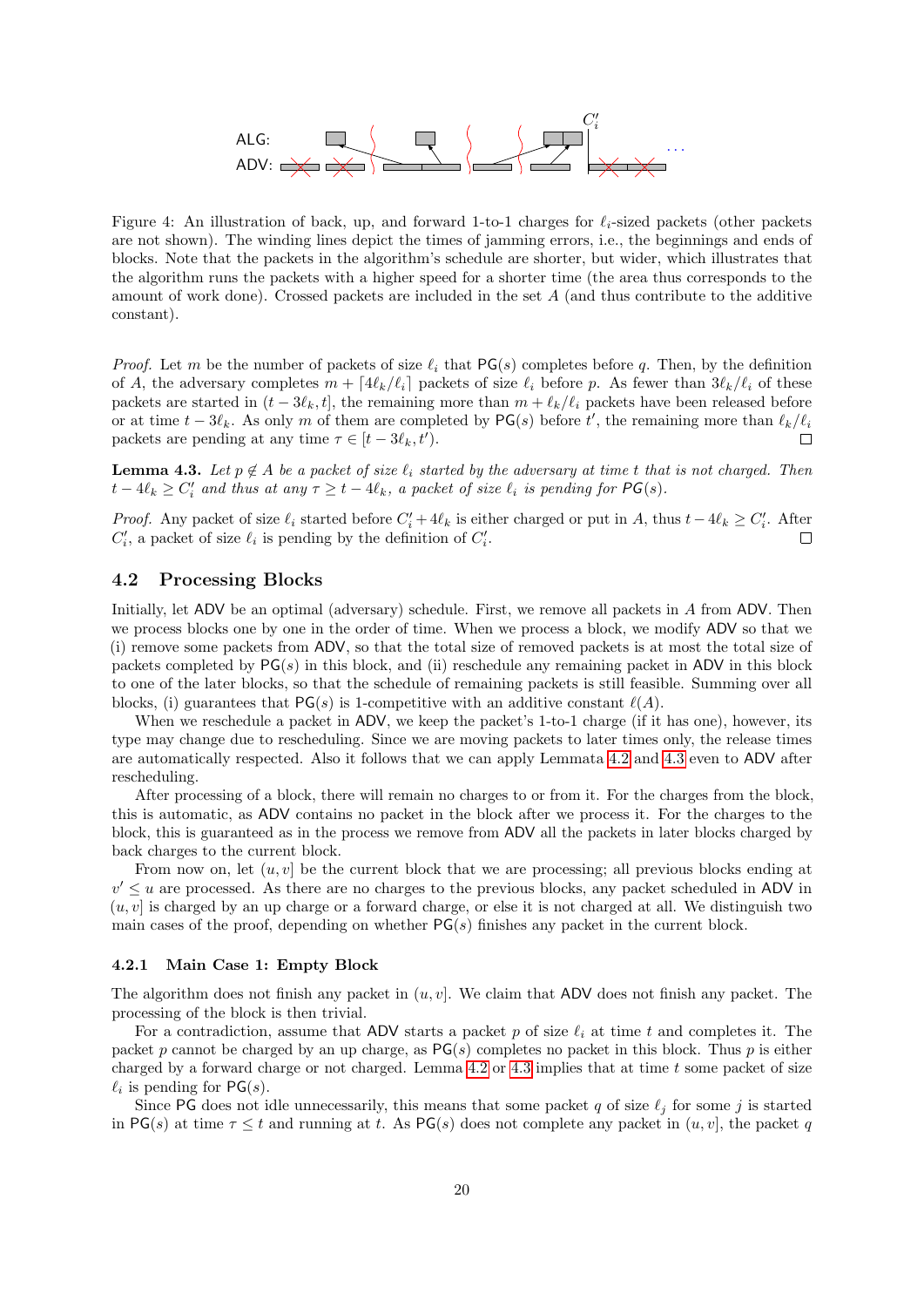is jammed by the fault at time v. This implies that  $j > i$ , as  $\ell_j > s(v - \tau) \ge v - t \ge \ell_i$ ; we also have  $t - \tau < \ell_j$ . Moreover, q is the only packet started by PG(s) in this block, thus it starts a phase.

As this phase is started by packet q of size  $\ell_j > \ell_i$ , the time  $\tau$  is i-good and  $C_i' \geq \tau$ . All packets ADV started before time  $C_i' + 4\ell_k/s$  are charged, as the packets in A are removed from ADV and packets in ADV are rescheduled only to later times. Packet p is started before  $v < \tau + \ell_j / s < C'_i + \ell_k / s$ , thus it is charged. It follows that  $p$  is charged by a forward charge. We now apply Lemma [4.2](#page-18-0) again and observe that it implies that at  $\tau > t - \ell_i$  there are more than  $\ell_k/\ell_i$  packets of size  $\ell_i$  pending for PG(s). This is in contradiction with the fact that at  $\tau$ , PG(s) started a phase by q of size  $\ell_j > \ell_i$ .

#### 4.2.2 Main Case 2: Non-empty Block

Otherwise,  $PG(s)$  completes a packet in the current block  $(u, v]$ .

Let Q be the set of packets completed by  $PG(s)$  in  $(u, v]$  that do not receive an up charge. Note that no packet in Q receives a forward charge, as the modified ADV contains no packets before u, so packets in Q either get a back charge or no charge at all. Let P be the set of packets completed in ADV in  $(u, v]$ that are not charged by an up charge. Note that P includes packets charged by a forward charge and uncharged packets, as no packets are charged to a previous block.

We first assign packets in P to packets in Q so that for each packet  $q \in Q$  the total size of packets assigned to q is at most  $\ell(q)$ . Formally, we iteratively define a provisional assignment  $f : P \to Q$  such that  $\ell(f^{-1}(q)) \leq \ell(q)$  for each  $q \in Q$ .

**Provisional assignment** We maintain a set  $O \subseteq Q$  of *occupied* packets that we do not use for a future assignment. Whenever we assign a packet p to  $q \in Q$  and  $\ell(q) - \ell(f^{-1}(q)) < \ell(p)$ , we add q to O. This rule guarantees that each packet  $q \in O$  has  $\ell(f^{-1}(q)) > \ell(q)/2$ .

We process packets in  $P$  in the order of decreasing sizes as follows. We take the largest unassigned packet  $p \in P$  of size  $\ell(p)$  (if there are more unassigned packets of size  $\ell(p)$ , we take an arbitrary one) and choose an arbitrary packet  $q \in Q \setminus O$  such that  $\ell(q) \geq \ell(p)$ ; we prove in Lemma [4.4](#page-20-0) below that such a q exists. We assign p to q, that is, we set  $f(p) = q$ . Furthermore, as described above, if  $\ell(q) - \ell(f^{-1}(q)) < \ell(p)$ , we add q to O. We continue until all packets are assigned.

If a packet p is assigned to q and q is not put in O, it follows that  $\ell(q) - \ell(f^{-1}(q)) \ge \ell(p)$ . This implies that after the next packet p' is assigned to q, we have  $\ell(q) \geq \ell(f^{-1}(q))$ , as the packets are processed from the largest one and thus  $\ell(p') \leq \ell(p)$ . If follows that at the end we obtain a valid provisional assignment.

<span id="page-20-0"></span>Lemma 4.4. The assignment process above assigns all packets in P.

*Proof.* For each size  $\ell_j$  we show that all packets of size  $\ell_j$  in P are assigned, which is clearly sufficient. We fix the size  $\ell_j$  and define a few quantities.

Let n denote the number of packets of size  $\ell_j$  in P. Let o denote the total occupied size, defined as  $o = \ell(O) + \sum_{q \in Q \setminus O} \ell(f^{-1}(q))$  at the time just before we start assigning the packets of size  $\ell_j$ . Note that the rule for adding packets to O implies that  $\ell(f^{-1}(Q)) \geq o/2$ . Let a denote the current total available size defined as  $a = \sum_{q \in Q \setminus O:\ell(q) \geq \ell_j} (\ell(q) - \ell(f^{-1}(q)))$ . We remark that in the definition of a we restrict attention only to packets of size  $\geq \ell_j$ , but in the definition of o we consider all packets in Q; however, as we process in the order of decreasing sizes, so far we have assigned packets from  $P$  only to packets of size  $\geq \ell_i$  in Q.

First, we claim that it is sufficient to show that  $a > (2n-2)\ell_j$  before we start assigning the packets of size  $\ell_j$ . As long as  $a > 0$ , there is a packet  $q \in Q \setminus O$  of size at least  $\ell_j$  and thus we may assign the next packet (and, as noted before, actually  $a \geq \ell_j$ , as otherwise  $q \in O$ ). Furthermore, assigning a packet p of size  $\ell_j$  to q decreases a by  $\ell_j$  if q is not added to O and by less than  $2\ell_j$  if q is added to O. Altogether, after assigning the first  $n - 1$  packets, a decreases by less than  $(2n - 2)\ell_j$ , thus we still have  $a > 0$ , and we can assign the last packet. The claim follows.

We now split the analysis into two cases, depending on whether there is a packet of size  $\ell_i$  pending for  $PG(s)$  at all times in  $[u, v)$ , or not. In either case, we prove that the available space a is sufficiently large before assigning the packets of size  $\ell_i$ .

In the first case, we suppose that a packet of size  $\ell_j$  is pending for PG(s) at all times in [u, v). Let z be the total size of packets of size at least  $\ell_i$  charged by up charges in this block. The size of packets in P already assigned is at least  $\ell(f^{-1}(Q)) \geq o/2$  and we have n yet unassigned packets of size  $\ell_j$  in P.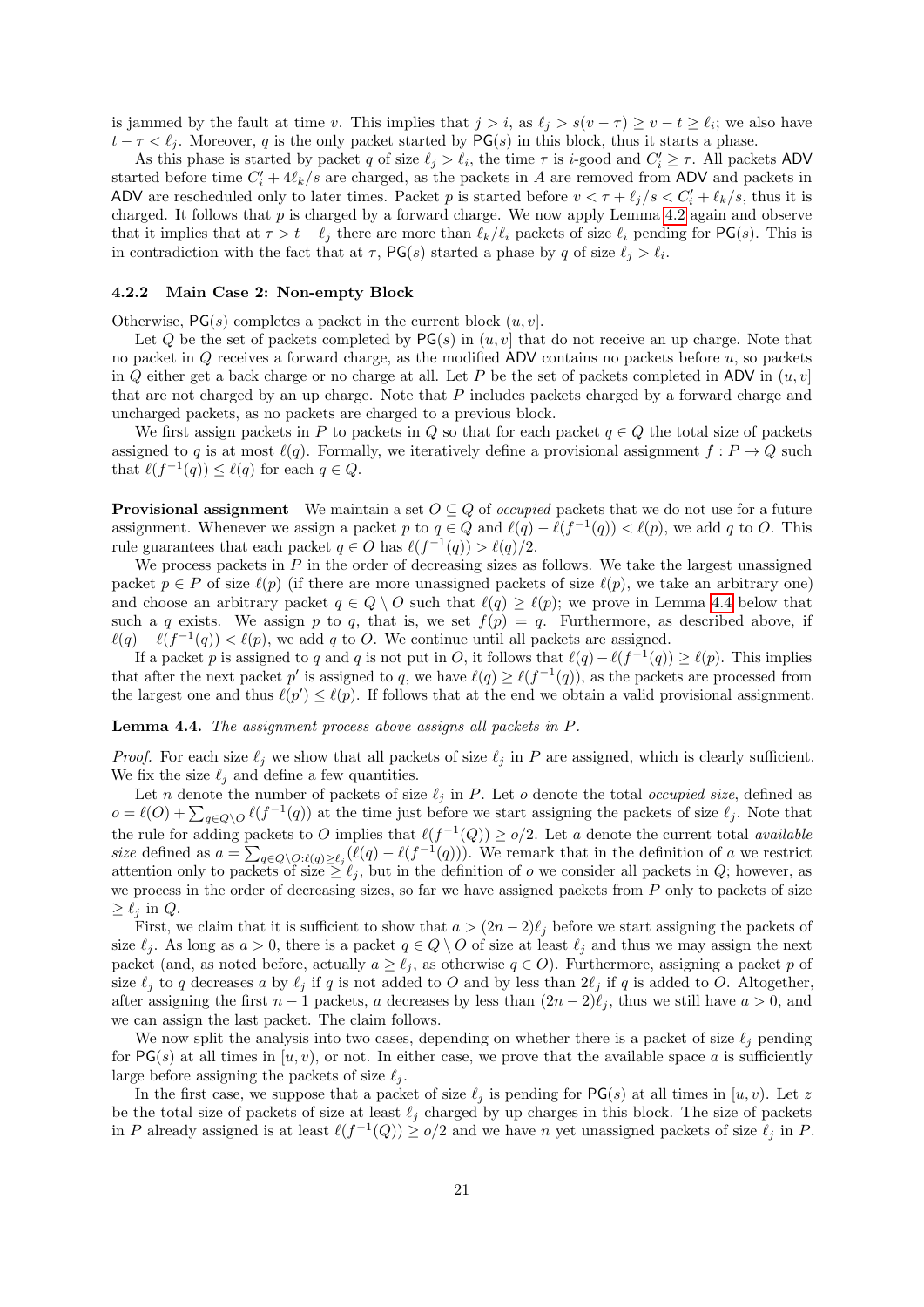

<span id="page-21-0"></span>Figure 5: An illustration of bounding the total size of small packets completed after  $\tau$  in the case when  $\ell_i$  is not pending in the whole block. Gray packets are small, while hatched packets have size at least  $\ell_i$ . The times  $\tau_1, \tau_2$ , and  $\tau_3$  are the ends of phases after  $\tau$  (thus  $\alpha = 3$ ), but  $\tau$  need not be the end of a phase.

As ADV has to schedule all these packets and the packets with up charges in this block, its size satisfies  $v - u \ge \ell(P) + z \ge n\ell_j + o/2 + z$ . Now consider the schedule of PG(s) in this block. By Lemma [2.2,](#page-6-1) there is no end of phase in  $(u, v)$  and jobs smaller than  $\ell_j$  scheduled by PG(s) have total size less than  $2\ell_j$ . All the other completed packets contribute to one of a, o, or z. Using Lemma [2.1,](#page-6-2) the previous bound on v − u and s ≥ 4, the total size of completed packets is at least  $s(v - u)/2 \geq 2n\ell_j + o + 2z$ . Hence  $a > (2n\ell_j + o + 2z) - 2\ell_j - o - z \geq (2n - 2)\ell_j$ , which completes the proof of the lemma in this case.

Otherwise, in the second case, there is a time in  $[u, v)$  when no packet of size  $\ell_j$  is pending for PG(s). Let  $\tau$  be the supremum of times  $\tau' \in [u, v]$  such that PG(s) has no pending packet of size at least  $\ell_j$  at time  $\tau'$ ; if no such  $\tau'$  exists we set  $\tau = u$ . Let t be the time when the adversary starts the first packet p of size  $\ell_i$  from P.

Since  $p$  is charged using a forward charge or  $p$  is not charged, we can apply Lemma [4.2](#page-18-0) or [4.3,](#page-19-1) which implies that packets of size  $\ell_j$  are pending for PG(s) from time  $t-3\ell_k$  till at least v. By the case condition, there is a time in  $[u, v]$  when no packet of size  $\ell_i$  is pending, and this time is thus before  $t - 3\ell_k$ , implying  $u < t - 3\ell_k$ . The definition of  $\tau$  now implies that  $\tau \leq t - 3\ell_k$ .

Towards bounding a, we show that (i)  $PG(s)$  runs a limited amount of small packets after  $\tau$  and thus  $a + o$  is large, and that (ii)  $f^{-1}(Q)$  contains only packets run by ADV from  $\tau$  on, and thus o is small.

We claim that the total size of packets smaller than  $\ell_i$  completed in PG(s) in  $(\tau, v]$  is less than  $3\ell_k$ . This claim is similar to Lemma [2.2](#page-6-1) and we also argue similarly. Let  $\tau_1 < \tau_2 < \ldots < \tau_\alpha$  be all the ends of phases in  $(\tau, v)$  (possibly there is none, then  $\alpha = 0$ ); also let  $\tau_0 = \tau$ . For  $i = 1, \ldots, \alpha$ , let  $r_i$  denote the packet started by  $PG(s)$  at  $\tau_i$ ; note that  $r_i$  exists since after  $\tau$  there is a pending packet at any time in  $[\tau, v]$  by the definition of  $\tau$ . See Figure [5](#page-21-0) for an illustration. First note that any packet started at or after time  $\tau_{\alpha} + \ell_{k}/s$  has size at least  $\ell_{j}$ , as such a packet is pending and satisfies the condition in Step (3) of the algorithm. Thus the total amount of the small packets completed in  $(\tau_{\alpha}, v]$  is less than  $\ell_k + \ell_{k-1} < 2\ell_k$ . The claim now follows for  $\alpha = 0$ . Otherwise, as there is no fault in  $(u, v)$ , at  $\tau_i$ ,  $i = 1, \ldots, \alpha$ , Step (4) of the algorithm is reached and thus no packet of size at most  $s(\tau_i - \tau_{i-1})$  is pending. In particular, this implies that  $\ell(r_i) > s(\tau_i - \tau_{i-1})$  for  $i = 1, \ldots, \alpha$ . This also implies that the amount of the small packets completed in  $(\tau_0, \tau_1]$  is less than  $\ell_k$  and the claim for  $\alpha = 1$  follows. For  $\alpha \geq 2$  first note that by Lemma [2.2\(](#page-6-1)i),  $s(\tau_i - \tau_{i-1}) \geq \ell_j$  for all  $i = 2, ..., \alpha$  and thus  $r_i$  is not a small packet. Thus for  $i = 3, \ldots, \alpha$ , the amount of small packets in  $(\tau_{i-1}, \tau_i]$  is at most  $s(\tau_i - \tau_{i-1}) - \ell(r_{i-1}) < \ell(r_i) - \ell(r_{i-1})$ . The amount of small packets completed in  $(\tau_1, \tau_2]$  is at most  $s(\tau_2 - \tau_1) < \ell(r_2)$  and the amount of small packets completed in  $(\tau_{\alpha}, v]$  is at most  $2\ell_k - \ell(r_{\alpha})$ . Summing this together, the amount of small packets completed in  $(\tau_1, v)$  is at most  $2\ell_k$  and the claim follows.

Let z be the total size of packets of size at least  $\ell_i$  charged by up charges in this block and completed by PG(s) after  $\tau$ . After  $\tau$ , PG(s) processes packets of total size more than  $s(v - \tau) - \ell_k$  and all of these packets contribute to one of a, o, z, or the volume of less than  $3\ell_k$  of small packets from the claim above. Thus, using  $s \geq 4$ , we get

<span id="page-21-1"></span>
$$
a > 4(v - \tau) - o - z - 4\ell_k. \tag{4.1}
$$

Now we derive two lower bounds on  $v - \tau$  using ADV schedule.

Observe that no packet contributing to z except for possibly one (the one possibly started by  $PG(s)$ ) before  $\tau$ ) is started by ADV before  $\tau$  as otherwise, it would be pending for PG(s) just before  $\tau$ , contradicting the definition of  $\tau$ .

Also, observe that in  $(u, \tau]$ , ADV runs no packet  $p \in P$  with  $\ell(p) > \ell_j$ : For a contradiction, assume that such a p exists. As  $\tau \leq C_{j'}$  for any  $j' \geq j$ , such a p is charged. As  $p \in P$ , it is charged by a forward charge. However, then Lemma [4.2](#page-18-0) implies that at all times between the start of  $p$  in ADV and  $v$ a packet of size  $\ell(p)$  is pending for PG(s); in particular, such a packet is pending in the interval before  $\tau$ , contradicting the definition of  $\tau$ .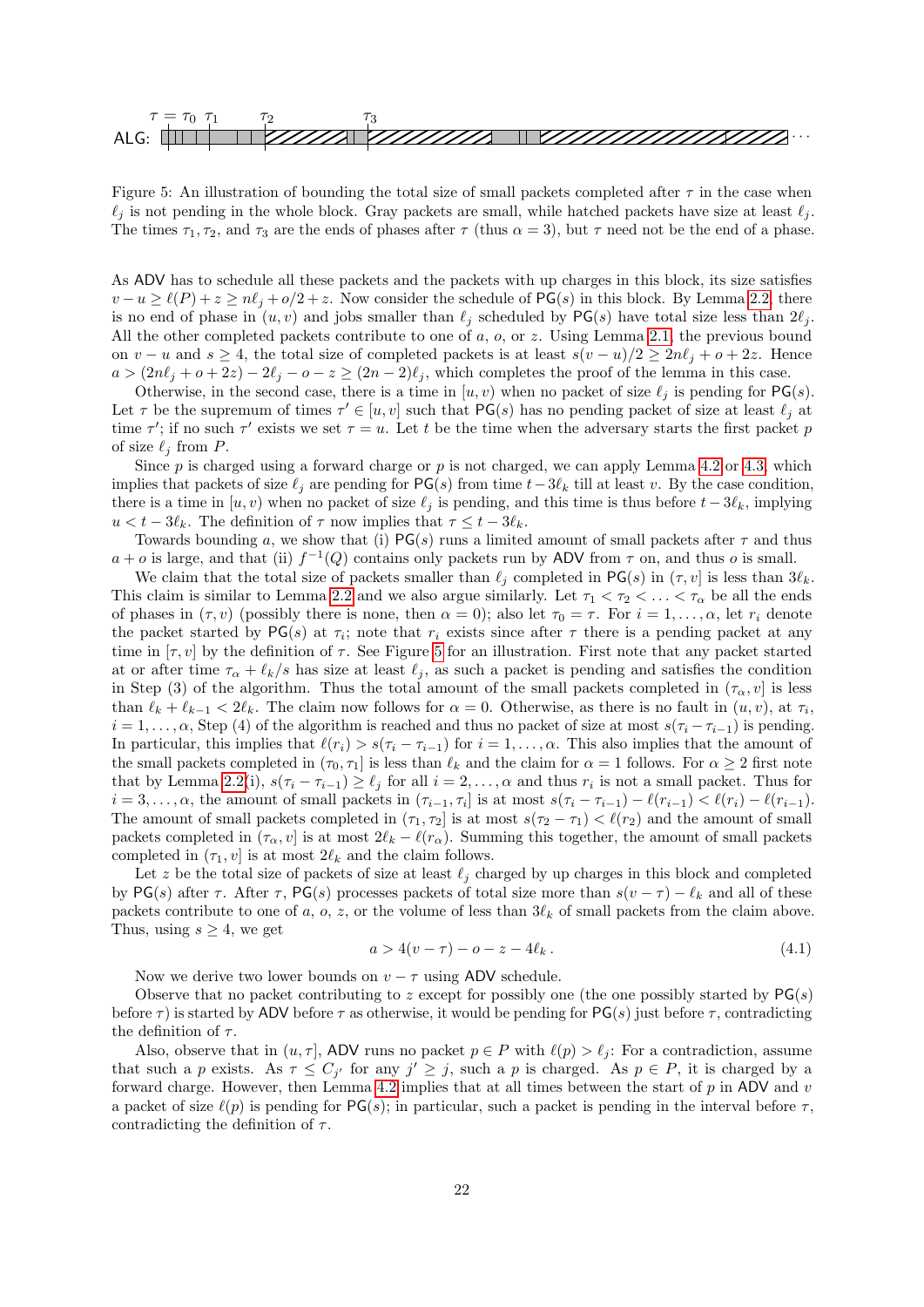

<span id="page-22-2"></span>Figure 6: An illustration of the provisional assignment on the left; note that a packet of size  $\ell_i$  with a forward charge is also assigned. Full arcs depict 1-to-1 charges and dashed arcs depict the provisional assignment. The result of modifying the adversary schedule on the right.

These two observations imply that in  $[\tau, v]$ , ADV starts and completes all the assigned packets from P, the n packets of size  $\ell_j$  from P, and all packets except possibly one contributing to z. This gives  $v - \tau \ge \ell(f^{-1}(Q)) + n\ell_j + z - \ell_k \ge o/2 + n\ell_j + z - \ell_k.$ 

To obtain the second bound, we observe that the n packets of size  $\ell_j$  from P are scheduled in  $[t, v]$ and together with  $t \geq \tau + 3\ell_k$  we obtain  $v - \tau = v - t + t - \tau \geq n\ell_i + 3\ell_k$ .

Summing the two bounds on  $v - \tau$  and multiplying by two we get  $4(v - \tau) \ge 4n\ell_j + 4\ell_k + o + 2z$ . Summing with [\(4.1\)](#page-21-1) we get  $a > 4n\ell_j + z \ge 4n\ell_j$ . This completes the proof of the second case.

As a remark, note that in the previous proof, the first case deals with blocks after  $C_i$ , it is the typical and tight case. The second case deals mainly with the block containing  $C_i$ , and also with some blocks before  $C_j$ , which brings some technical difficulties, but there is a lot of slack. This is similar to the situation in the local analysis using the Master Theorem.

**Modifying the adversary schedule** Now all the packets from  $P$  are provisionally assigned by  $f$  and for each  $q \in Q$  we have that  $\ell(f^{-1}(q)) \leq \ell(q)$ .

We process each packet q completed by  $PG(s)$  in  $(u, v]$  according to one of the following three cases; in each case we remove from ADV one or more packets with total size at most  $\ell(q)$ .

If  $q \notin Q$ , then the definition of P and Q implies that q is charged by an up charge from some packet  $p \notin P$  of the same size. We remove p from ADV.

If  $q \in Q$  does not receive a charge, we remove  $f^{-1}(q)$  from ADV. We have  $\ell(f^{-1}(q)) \leq \ell(q)$ , so the size is as required. If any packet  $p \in f^{-1}(q)$  is charged (necessarily by a forward charge), we remove this charge.

If  $q \in Q$  receives a charge, it is a back charge from some packet p of the same size. We remove p from ADV and in the interval where p was scheduled, we schedule packets from  $f^{-1}(q)$  in an arbitrary order. As  $\ell(f^{-1}(q)) \leq \ell(q)$ , this is feasible. If any packet  $p \in f^{-1}(q)$  is charged, we keep its charge to the same packet in  $PG(s)$ ; the charge was necessarily a forward charge, so it leads to some later block. See Figure [6](#page-22-2) for an illustration.

After we have processed all the packets  $q$ , we have modified ADV by removing an allowed total size of packets and rescheduling the remaining packets in  $(u, v)$  so that any remaining charges go to later blocks. This completes processing of the block  $(u, v]$  and thus also the proof of 1-competitiveness.

## <span id="page-22-0"></span>5 Lower Bounds

### 5.1 Lower Bound with Two Packet Sizes

In this section we study lower bounds on the speed necessary to achieve 1-competitiveness. We start with a lower bound of 2 which holds even for the divisible case. It follows that our algorithm PG-DIV and the algorithm in Jurdzinski et al. [\[10\]](#page-29-0) are optimal. Note that this lower bound follows from results of Anta et al. [\[2\]](#page-28-2) by a similar construction, although the packets in their construction are not released together.

<span id="page-22-1"></span>**Theorem 5.1.** There is no 1-competitive deterministic online algorithm running with speed  $s < 2$ , even if packets have sizes only 1 and  $\ell$  for  $\ell > 2s/(2 - s)$  and all of them are released at time 0.

*Proof.* For a contradiction, consider an algorithm ALG running with speed  $s < 2$  that is claimed to be 1-competitive with an additive constant A where A may depend on  $\ell$ . At time 0 the adversary releases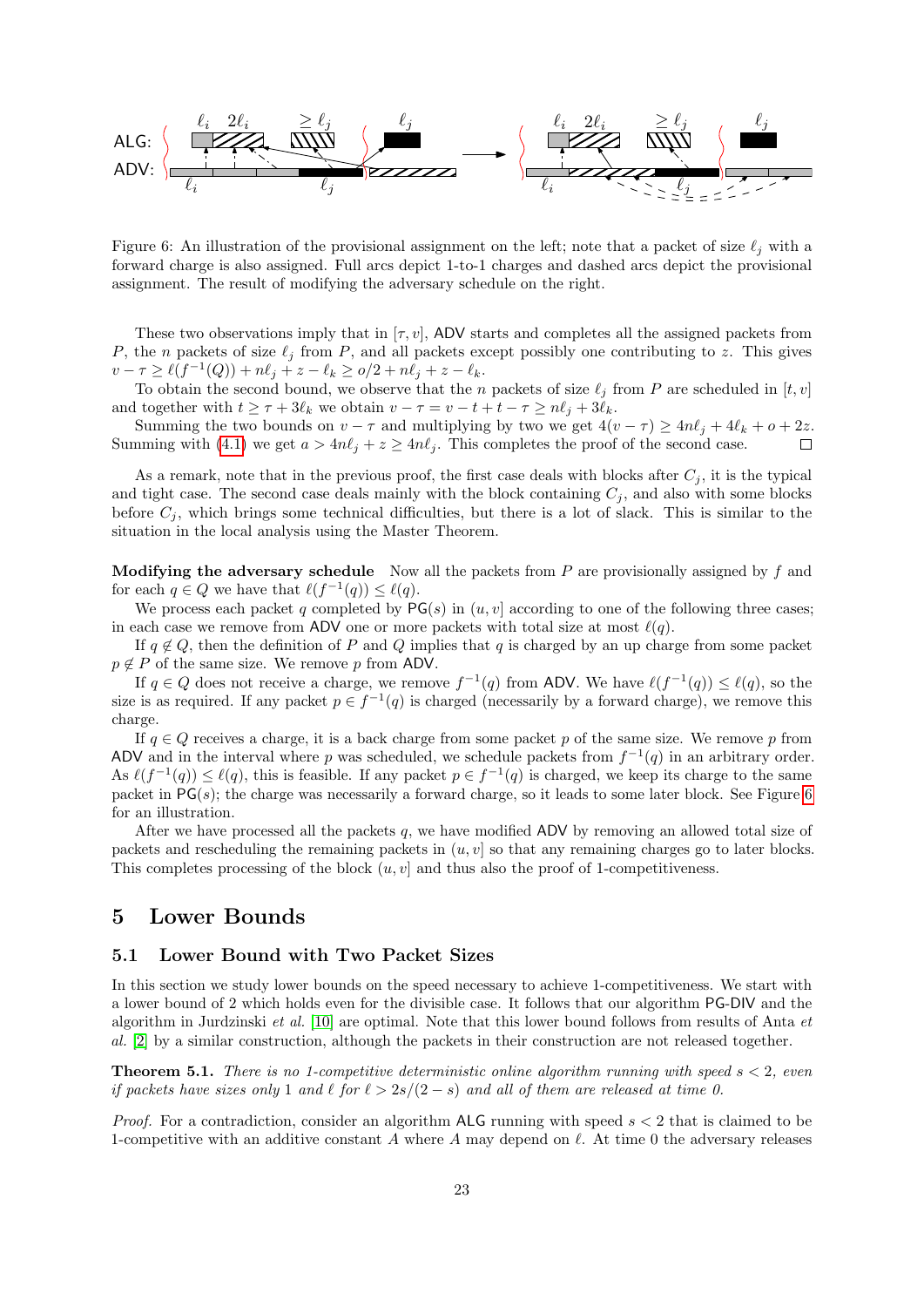

<span id="page-23-2"></span>Figure 7: An illustration of Case [\(D3\).](#page-23-0)



<span id="page-23-4"></span>Figure 8: An illustration of Case [\(D4\).](#page-23-1)

 $N_1 = \lfloor A/\ell \rfloor + 1$  packets of size  $\ell$  and  $N_0 = \lceil \frac{2\ell}{\ell} \rceil$  $\frac{2\ell}{s} \cdot (N_1 \cdot (s-1) \cdot \ell + A + 1)$  packets of size 1. These are

all packets in the instance.

The adversary's strategy works by blocks where a block is a time interval between two faults and the first block begins at time 0. The adversary ensures that in each such block ALG completes no packet of size  $\ell$  and moreover ADV either completes an  $\ell$ -sized packet, or completes more 1's (packets of size 1) than ALG.

Let t be the time of the last fault; initially  $t = 0$ . Let  $\tau \geq t$  be the time when ALG starts the first  $\ell$ -sized packet after t (or at t) if now fault occurs after t; we set  $\tau = \infty$  if it does not happen. Note that we use here that  $ALG$  is deterministic. In a block beginning at time t, the adversary proceeds according to the first case below that applies.

- <span id="page-23-3"></span>(D1) If ADV has less than  $2\ell/s$  pending packets of size 1, then the end of the schedule is at t.
- <span id="page-23-5"></span>(D2) If ADV has all packets of size  $\ell$  completed, then it stops the current process and issues faults at times  $t + 1, t + 2, \ldots$  Between every two consecutive faults after t it completes one packet of size 1 and it continues issuing faults until it has no pending packet of size 1. Then there is the end of the schedule. Clearly, ALG may complete only packets of size 1 after t as  $\ell > 2s/(2 - s) > s$  for  $s < 2$ .
- <span id="page-23-0"></span>(D3) If  $\tau \geq t + \ell/s - 2$ , then the next fault is at time  $t + \ell$ . In the current block, the adversary completes a packet  $\ell$ . ALG completes at most  $s \cdot \ell$  packets of size 1 and then it possibly starts  $\ell$  at  $\tau$  (if  $\tau < t + \ell$ ) which is jammed, since it would be completed at

$$
\tau + \frac{\ell}{s} \ge t + \frac{2\ell}{s} - 2 = t + \ell + \left(\frac{2}{s} - 1\right)\ell - 2 > t + \ell
$$

where the last inequality follows from  $(\frac{2}{s} - 1) \ell > 2$  which is equivalent to  $\ell > 2s/(2 - s)$ . Thus the  $\ell$ -sized packet would be completed after the fault. See Figure [7](#page-23-2) for an illustration.

<span id="page-23-1"></span>(D4) Otherwise, if  $\tau < t + \ell/s - 2$ , then the next fault is at time  $\tau + \ell/s - \varepsilon$  for a small enough  $\varepsilon > 0$ . In the current block, ADV completes as many packets of size 1 as it can, that is  $|\tau + \ell/s - \epsilon - t|$ packets of size 1; note that by Case [\(D1\),](#page-23-3) ADV has enough 1's pending. Again, the algorithm does not complete the packet of size  $\ell$  started at  $\tau$ , because it would be finished at  $\tau + \ell/s$ . See Figure [8](#page-23-4) for an illustration.

First notice that the process above ends, since in each block the adversary completes a packet. We now show  $L_{\text{ADV}} > L_{\text{ALG}} + A$  which contradicts the claimed 1-competitiveness of ALG.

If the adversary's strategy ends in Case  $(D2)$ , then ADV has all  $\ell$ 's completed and then it schedules all 1's, thus  $L_{ADV} = N_1 \cdot \ell + N_0 > A + N_0$ . However, ALG does not complete any  $\ell$ -sized packet and hence  $L_{\text{ALG}} \leq N_0$  which concludes this case.

Otherwise, the adversary's strategy ends in Case [\(D1\).](#page-23-3) We first claim that in a block  $(t, t']$  created in Case [\(D4\),](#page-23-1) ADV finishes more 1's than ALG. Indeed, let o be the number of 1's completed by ALG in  $(t, t']$ . Then  $\tau \geq t + o/s$  where  $\tau$  is from the adversary's strategy in  $(t, t']$ , and we also have  $o < \ell - 2s$  or equivalently  $\ell > o + 2s$ , because  $\tau < t + \ell/s - 2$  in Case [\(D4\).](#page-23-1) The number of 1's scheduled by ADV is

$$
\left\lfloor \tau + \frac{\ell}{s} - \varepsilon - t \right\rfloor \ge \left\lfloor t + \frac{o}{s} + \frac{\ell}{s} - \varepsilon - t \right\rfloor \ge \left\lfloor \frac{o}{s} + \frac{o + 2s}{s} - \varepsilon \right\rfloor = \left\lfloor \frac{2}{s}o + 2 - \varepsilon \right\rfloor
$$

$$
\ge \left\lfloor \frac{2}{s}o + 1 \right\rfloor \ge o + 1
$$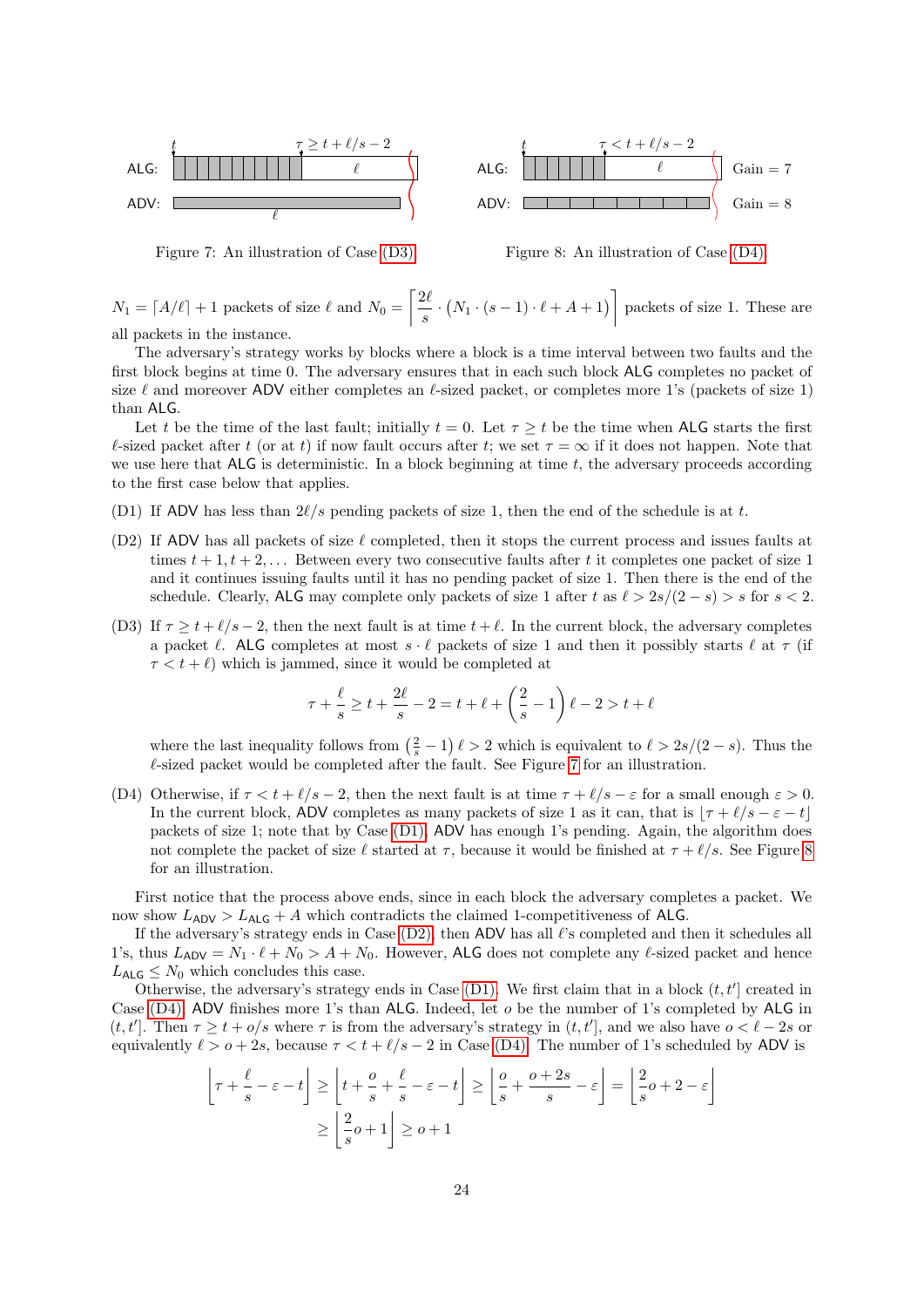and we proved the claim.

Let  $\alpha$  be the number of blocks created in Case [\(D3\);](#page-23-0) note that  $\alpha \leq N_1$ , since in each such block ADV finishes one  $\ell$ -sized packet. ALG completes at most  $s\ell$  packets of size 1 in such a block, thus  $L_{\text{ADV}}((u, v]) - L_{\text{ALG}}((u, v]) \ge (1 - s) \cdot \ell$  for a block  $(u, v]$  created in Case [\(D3\).](#page-23-0)

Let  $\beta$  be the number of blocks created in Case [\(D4\).](#page-23-1) We have

$$
\beta > \frac{s}{2\ell} \cdot \left( N_0 - \frac{2\ell}{s} \right) = \frac{s \cdot N_0}{2\ell} - 1 = N_1 \cdot (s - 1) \cdot \ell + A,
$$

because in each such block ADV schedules less than  $2\ell/s$  packets of size 1 and less than  $2\ell/s$  of these packets are pending at the end. By the claim above, we have  $L_{ADV}((u, v)) - L_{ALG}((u, v)) \ge 1$  for a block  $(u, v]$  created in Case [\(D4\).](#page-23-1)

Summing over all blocks and using the value of  $N_0$  we get

$$
L_{\mathsf{ADV}} - L_{\mathsf{ALG}} \ge \alpha \cdot (1 - s) \cdot \ell + \beta > N_1 \cdot (1 - s) \cdot \ell + N_1 \cdot (s - 1) \cdot \ell + A = A
$$

where we used  $s \geq 1$  which we may suppose w.l.o.g. This concludes the proof.

 $\Box$ 

## 5.2 Lower Bound for General Packet Sizes

Our main lower bound of  $\phi + 1 = \phi^2 \approx 2.618$  (where  $\phi = (\sqrt{5} + 1)/2$  is the golden ratio) generalizes the construction of Theorem [5.1](#page-22-1) for more packet sizes, which are no longer divisible. Still, we make no use of release times.

<span id="page-24-0"></span>**Theorem 5.2.** There is no 1-competitive deterministic online algorithm running with speed  $s < \phi + 1$ , even if all packets are released at time 0.

Outline of the proof We start by describing the adversary's strategy which works against an algorithm running at speed  $s < \phi + 1$ , i.e., it shows that it is not 1-competitive. It can be seen as a generalization of the strategy with two packet sizes above, but at the end the adversary sometimes needs a new strategy how to complete all short packets (of size less than  $\ell_i$  for some i), preventing the algorithm to complete a long packet (of size at least  $\ell_i$ ).

Then we show a few lemmata about the behavior of the algorithm. Finally, we prove that the gain of the adversary, i.e., the total size of its completed packets, is substantially larger than the gain of the algorithm.

Adversary's strategy The adversary chooses  $\varepsilon > 0$  small enough and  $k \in \mathbb{N}$  large enough so that  $s < \phi + 1 - 1/\phi^{k-1}$ . For convenience, the smallest size in the instance is  $\varepsilon$  instead of 1. There will be  $k + 1$  packet sizes in the instance, namely  $\ell_0 = \varepsilon$ , and  $\ell_i = \phi^{i-1}$  for  $i = 1, ..., k$ .

Suppose for a contradiction that there is an algorithm ALG running with speed  $s < \phi + 1$  that is claimed to be 1-competitive with an additive constant A where A may depend on  $\ell_i$ 's, in particular on  $\varepsilon$  and k. The adversary issues  $N_i$  packets of size  $\ell_i$  at time 0, for  $i = 0, \ldots, k; N_i$ 's are chosen so that  $N_0 \gg N_1 \gg \cdots \gg N_k$ . These are all packets in the instance.

More precisely,  $N_i$ 's are defined inductively so that it holds that  $N_k > A/\ell_k$ ,  $N_i > \phi s\ell_k \sum_{j=i+1}^k N_j$  +  $A/\ell_i$  for  $i = k - 1, \ldots, 1$ , and finally

$$
N_0 > \frac{A + 1 + \phi \ell_k}{\varepsilon^2} \cdot \left( \phi s \ell_k \sum_{i=1}^k N_i \right).
$$

The adversary's strategy works by blocks where a block is again a time interval between two faults and the first block begins at time 0. Let t be the time of the last fault; initially  $t = 0$ . Let  $\tau_i \geq t$  be the time when ALG starts the first packet of size  $\ell_i$  after t (or at t) if no fault occurs after t; we set  $\tau_i = \infty$  if it does not happen. Again, we use here that **ALG** is deterministic. Let  $\tau_{\geq i} = \min_{j>i} \tau_j$  be the time when ALG starts the first packet of size at least  $\ell_i$  after t. Let  $P_{ADV}(i)$  be the total size of  $\ell_i$ 's (packets of size  $\ell_i$ ) pending for the adversary at time t.

In a block beginning at time  $t$ , the adversary proceeds according to the first case below that applies. Each case has an intuitive explanation which we make precise later.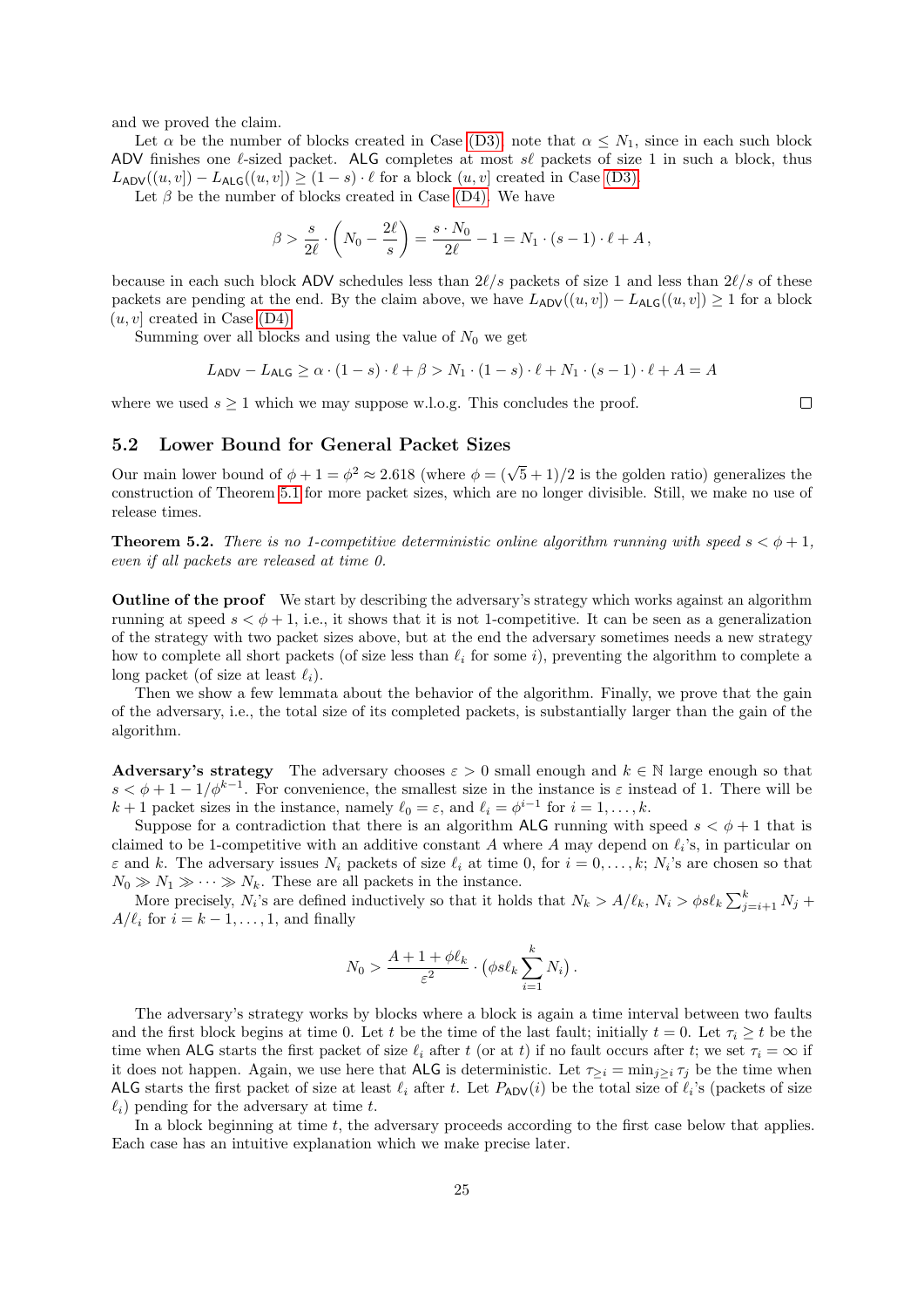

<span id="page-25-2"></span>Figure 9: An illustration of Case [\(B5\).](#page-25-0)

<span id="page-25-3"></span>Figure 10: An illustration of Case [\(B6\).](#page-25-1)

<span id="page-25-4"></span>(B1) If there are less than  $\phi \ell_k/\varepsilon$  packets of size  $\varepsilon$  pending for ADV, then the end of the schedule is at time t.

Lemma [5.3](#page-26-0) below shows that in blocks in which ADV schedules  $\varepsilon$ 's it completes more than ALG in terms of total size. It follows that the schedule of ADV has much larger total completed size for  $N_0$ large enough, since the adversary scheduled nearly all packets of size  $\varepsilon$ ; see Lemma [5.8.](#page-27-0)

- <span id="page-25-5"></span>(B2) If there is  $i \geq 1$  such that  $P_{ADV}(i) = 0$ , then ADV stops the current process and continues by Strategy Finish described below.
- <span id="page-25-6"></span>(B3) If  $\tau_1 < t + \ell_1/(\phi \cdot s)$ , then the next fault occurs at time  $\tau_1 + \ell_1/s - \varepsilon$ , so that ALG does not finish the first  $\ell_1$ -sized packet. ADV schedules as many  $\varepsilon$ 's as it can.

In this case,  $ALG$  schedules  $\ell_1$  too early and in Lemma [5.3](#page-26-0) we show that the total size of packets completed by ADV is larger than the total size of packets completed by ALG.

- <span id="page-25-7"></span>(B4) If  $\tau_{\geq 2} < t + \ell_2/(\phi \cdot s)$ , then the next fault is at time  $\tau_{\geq 2} + \ell_2/s - \varepsilon$ , so that ALG does not finish the first packet of size at least  $\ell_2$ . ADV again schedules as many  $\varepsilon$ 's as it can. Similarly as in the previous case, ALG starts  $\ell_2$  or a larger packet too early and we show that ADV completes more in terms of size than ALG, again using Lemma [5.3.](#page-26-0)
- <span id="page-25-0"></span>(B5) If there is  $1 \leq i < k$  such that  $\tau_{\geq i+1} < \tau_i$ , then we choose the smallest such i and the next fault is at time  $t + \ell_i$ . ADV schedules a packet of size  $\ell_i$ . See Figure [9](#page-25-2) for an illustration. Intuitively, this case means that ALG skips  $\ell_i$  and schedules  $\ell_{i+1}$  (or a larger packet) earlier. Lemma [5.5](#page-26-1) shows that the algorithm cannot finish its first packet of size at least  $\ell_{i+1}$  (thus it also does not schedule  $\ell_i$ ) provided that this case is not triggered for a smaller i, or previous cases are not triggered.
- <span id="page-25-1"></span>(B6) Otherwise, the next fault occurs at  $t + \ell_k$  and ADV schedules a packet of size  $\ell_k$  in this block. Lemma [5.6](#page-27-1) shows that ALG cannot complete an  $\ell_k$ -sized packet in this block. See Figure [10](#page-25-3) for an illustration.

We remark that the process above eventually ends either in Case  $(B1)$ , or in Case  $(B2)$ , since in each block ADV schedules a packet. Also note that the length of each block is at most  $\phi \ell_k$ .

We describe Strategy FINISH, started in Case [\(B2\).](#page-25-5) Let i be the smallest index  $i' \geq 1$  such that  $P_{ADV}(i') = 0$ . For brevity, we call a packet of size at least  $\ell_i$  long, and a packet of size  $\ell_j$  with  $1 \leq j < i$ short; note that  $\varepsilon$ 's are not short packets. In a nutshell, ADV tries to schedule all short packets, while preventing the algorithm from completing any long packet. Similarly to Cases [\(B3\)](#page-25-6) and [\(B4\),](#page-25-7) if ALG is starting a long packet too early, ADV schedules  $\varepsilon$ 's and gains in terms of total size.

Adversary's Strategy FINISH works again by blocks. Let t be the time of the last fault. Let  $\tau \geq t$  be the time when ALG starts the first long packet after t; we set  $\tau = \infty$  if it does not happen. The adversary proceeds according to the first case below that applies:

- <span id="page-25-8"></span>(F1) If  $P_{ADV}(0) < \phi \ell_k$ , then the end of the schedule is at time t.
- <span id="page-25-9"></span>(F2) If ADV has no pending short packet, then the strategy Finish ends and ADV issues faults at times  $t + \varepsilon, t + 2\varepsilon, \ldots$  Between every two consecutive faults after t it completes one packet of size  $\varepsilon$  and it continues issuing faults until it has no pending  $\varepsilon$ . Then there is the end of the schedule. Clearly, ALG may complete only  $\varepsilon$ 's after t if  $\varepsilon$  is small enough. Note that for  $i = 1$  this case is immediately triggered, as  $\ell_0$ -sized packets are not short, hence there are no short packets whatsoever.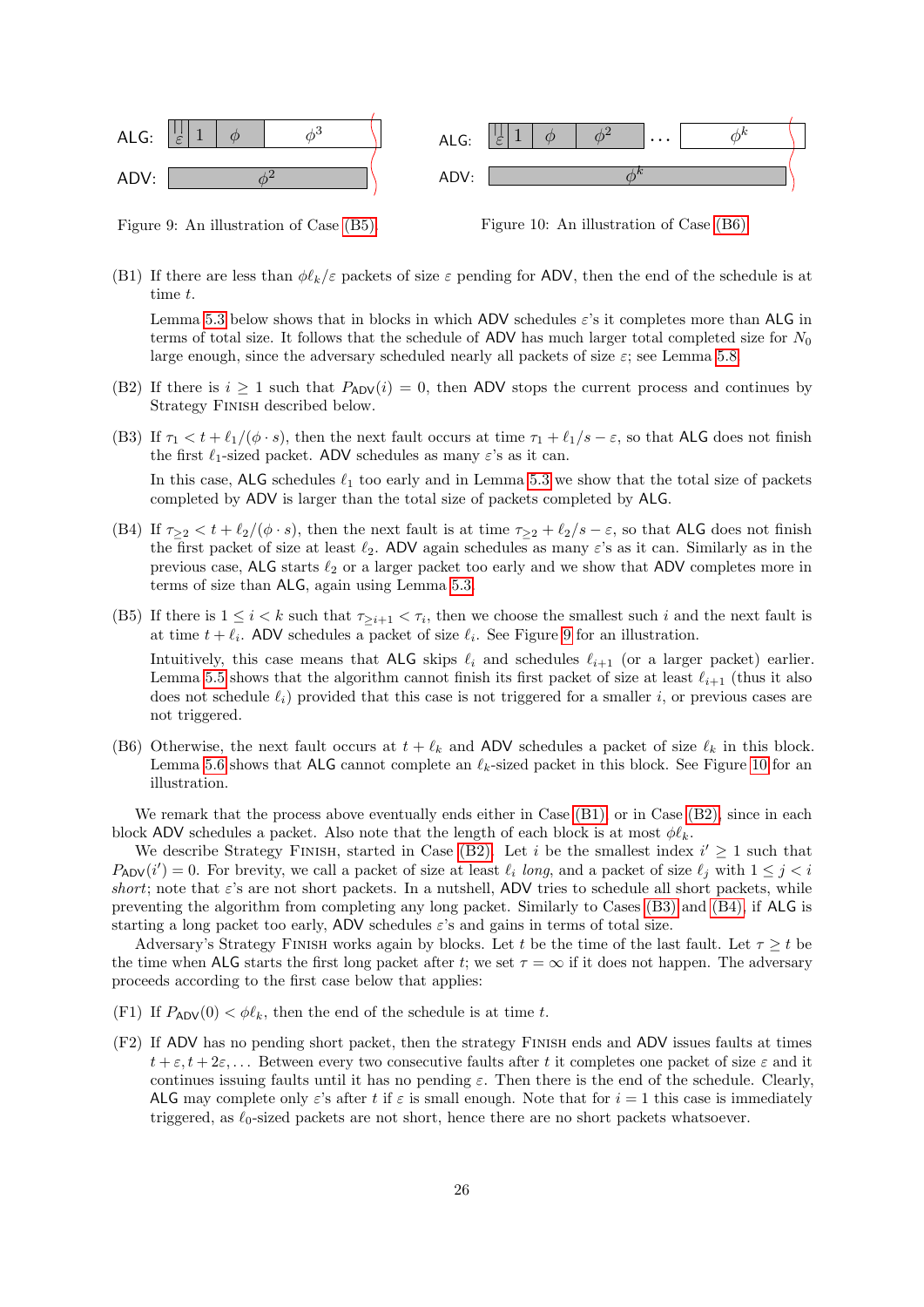- <span id="page-26-2"></span>(F3) If  $\tau < t + \ell_i/(\phi \cdot s)$ , then the next fault is at time  $\tau + \ell_i/s - \varepsilon$ , so that ALG does not finish the first long packet. ADV schedules as many  $\varepsilon$ 's as it can. Note that the length of this block is less than  $\ell_i/(\phi \cdot s) + \ell_i/s \leq \phi \ell_k$ . Again, we show that ADV completes more in terms of size using Lemma [5.3.](#page-26-0)
- <span id="page-26-5"></span>(F4) Otherwise,  $\tau \geq t + \ell_i/(\phi \cdot s)$ . ADV issues the next fault at time  $t + \ell_{i-1}$ . Let j be the largest  $j' < i$  such that  $P_{ADV}(j') > 0$ . ADV schedules a packet of size  $\ell_j$  which is completed as  $j \leq i - 1$ . Lemma [5.7](#page-27-2) shows that ALG does not complete the long packet started at  $\tau$ .

Again, in each block ADV completes a packet, thus Strategy Finish eventually ends. Note that the length of each block is less than  $\phi \ell_k$ .

Properties of the adversary's strategy We now prove the lemmata mentioned above. In the following,  $t$  is the beginning of the considered block and  $t'$  is the end of the block, i.e., the time of the next fault after t. Recall that  $L_{\text{ALG}}((t, t'])$  is the total size of packets completed by ALG in  $(t, t']$ . We start with a general lemma that covers all cases in which ADV schedules many  $\varepsilon$ 's.

<span id="page-26-0"></span>**Lemma 5.3.** In Cases [\(B3\)](#page-25-6), [\(B4\)](#page-25-7), and [\(F3\)](#page-26-2),  $L_{ADV}((t, t']) \ge L_{ALG}((t, t']) + \varepsilon$  holds.

*Proof.* Let i and  $\tau$  be as in Case [\(F3\);](#page-26-2) we set  $i = 1$  and  $\tau = \tau_1$  in Case [\(B3\),](#page-25-6) and  $i = 2$  and  $\tau = \tau_{\geq 2}$  in Case [\(B4\).](#page-25-7) Note that the first packet of size (at least)  $\ell_i$  is started at  $\tau$  with  $\tau < t + \ell_i/(\phi \cdot s)$  and that the next fault occurs at time  $\tau + \ell_i/s - \varepsilon$ . Furthermore,  $P_{ADV}(0, t) \ge \phi \ell_k$  by Cases [\(B1\)](#page-25-4) and [\(F1\).](#page-25-8) As  $t'-t \leq \phi \ell_k$  it follows that ADV has enough  $\varepsilon$ 's to fill nearly the whole block with them, so in particular  $L_{\sf ADV}((t, t']) > t' - t - \varepsilon.$ 

Let  $a = L_{\text{ALG}}((t, t'])$ . Since ALG does not complete the  $\ell_i$ -sized packet we have  $\tau \geq t + a/s$  and thus also  $a < \ell_i/\phi$  as  $\tau < t + \ell_i/(\phi \cdot s)$ .

If  $a < \ell_i/\phi - 3s\epsilon/\phi$  which is equivalent to  $\ell_i > \phi \cdot a + 3s\epsilon$ , then we show the required inequality by the following calculation:

$$
L_{\sf ADV}((t,t'])+\varepsilon > t'-t = \tau + \frac{\ell_i}{s} - \varepsilon - t \geq \frac{a}{s} + \frac{\ell_i}{s} - \varepsilon > \frac{a+\phi\cdot a + 3s\varepsilon}{s} - \varepsilon > a + 2\varepsilon,
$$

where the last inequality follows from  $s < \phi + 1$ .

Otherwise, a is nearly  $\ell_i/\phi$  and thus large enough. Then we get

$$
L_{\sf ADV}((t,t'])+\varepsilon > t'-t = \tau + \frac{\ell_i}{s} - \varepsilon - t \geq \frac{a}{s} + \frac{\ell_i}{s} - \varepsilon > \frac{a}{s} + \frac{\phi a}{s} - \varepsilon > a + 2\varepsilon
$$

where the penultimate inequality follows by  $\ell_i > \phi a$ , and the last inequality holds as  $(1 + \phi)a/s > a + 3\varepsilon$ for  $\varepsilon$  small enough and  $a \geq \ell_i/\phi - 3s \varepsilon/\phi$ .  $\Box$ 

 $\sum$ For brevity, we inductively define  $S_0 = \phi - 1$  and  $S_i = S_{i-1} + \ell_i$  for  $i = 1, ..., k$ . Thus  $S_i = i \ell_i + \phi - 1$  and a calculation shows  $S_i = \phi^{i+1} - 1$ . We prove a useful observation.

<span id="page-26-4"></span>**Lemma 5.4.** Fix  $j \geq 2$ . If Case [\(B3\)](#page-25-6) and Case [\(B5\)](#page-25-0) for  $i < j$  are not triggered in the block, then  $\tau_{i'+1} \geq t + S_{i'}/s$  for each  $i' < j$ .

*Proof.* We have  $\tau_1 \geq t + \ell_1/(\phi \cdot s) = t + (\phi - 1)/s$  by Case [\(B3\)](#page-25-6) and  $\tau_{i+1} \geq \tau_i + \ell_i/s$  for any  $i < j$ , since Case [\(B5\)](#page-25-0) was not triggered for  $i < j$  and the first  $\ell_i$ -sized packet needs to be finished before starting the next packet. Summing the bounds gives the inequalities in the lemma.  $\Box$ 

<span id="page-26-1"></span>**Lemma 5.5.** In Case [\(B5\)](#page-25-0), the algorithm does not complete any packet of size  $\ell_i$  or larger.

*Proof.* Recall that we have  $\tau_{\geq i+1} < \tau_i$ , thus the first started packet p of size at least  $\ell_i$  has size at least  $\ell_{i+1}$ . It suffices to prove

<span id="page-26-3"></span>
$$
\tau_{\geq i+1} + \frac{\ell_{i+1}}{s} - t > \ell_i \,,\tag{5.1}
$$

which means that p would be completed after the next fault at time  $t + \ell_i$ .

We start with the case  $i = 1$  in which  $\tau_{\geq 2} < \tau_1$ . Since Case [\(B4\)](#page-25-7) was not triggered, we have  $\tau_{\geq 2} \geq t + \ell_2/(\phi \cdot s) = t + 1/s$ . We show [\(5.1\)](#page-26-3) by the following calculation:

$$
\tau_{\geq 2} + \frac{\ell_2}{s} - t \geq \frac{1}{s} + \frac{\ell_2}{s} = \frac{1 + \phi}{s} > 1 = \ell_1 ,
$$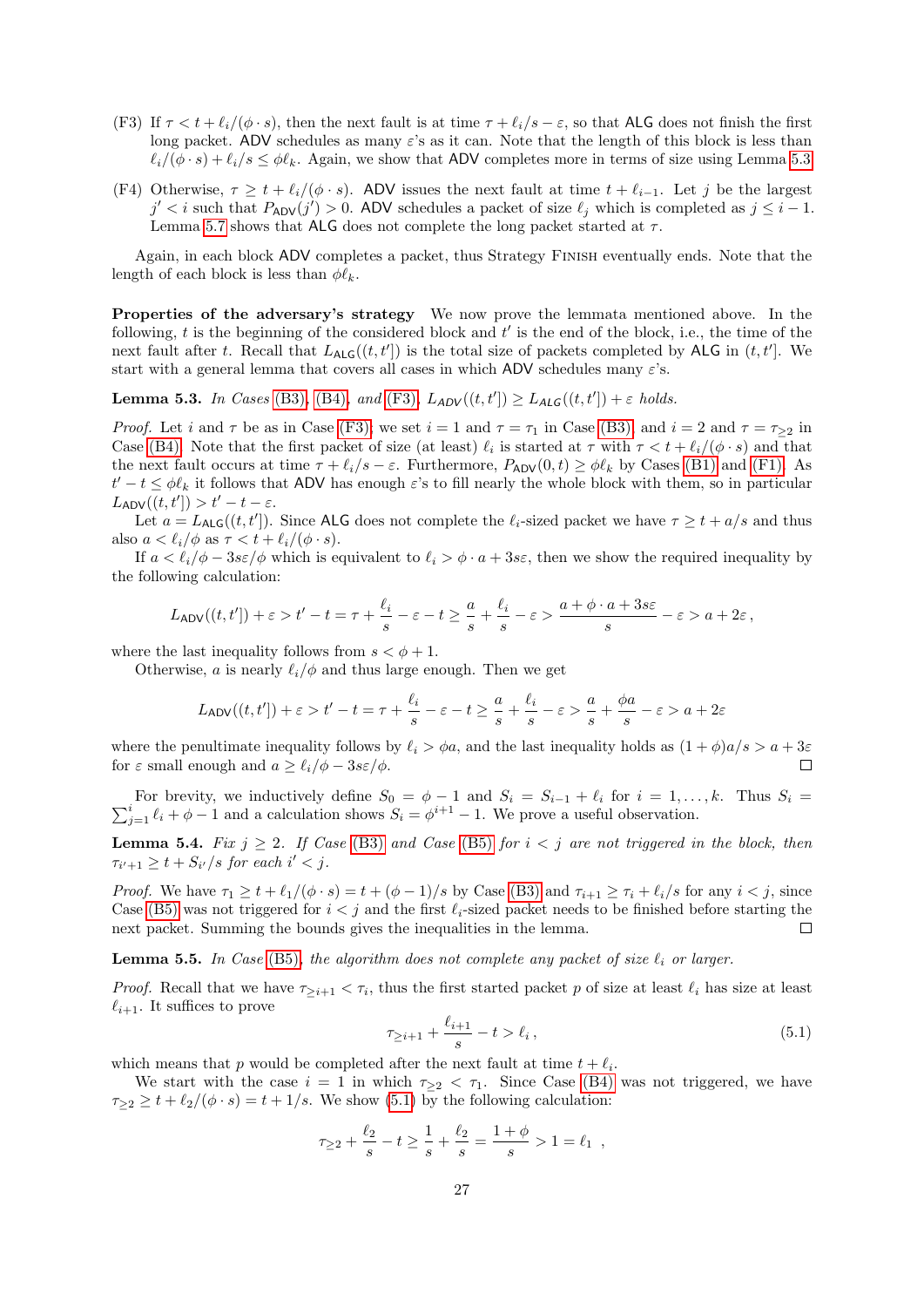where the strict inequality holds by  $s < \phi + 1$ .

Now consider the case  $i \geq 2$ . By the minimality of i satisfying the condition of Case [\(B5\),](#page-25-0) we use Lemma [5.4](#page-26-4) for  $j = i$  and  $i' = i - 2$  to get  $\tau_{i-1} \geq t + S_{i-2}/s$ . Since a packet  $\ell_{i-1}$  is started at  $\tau_{i-1}$  and must be finished by  $\tau_{\geq i+1}$ , it holds  $\tau_{\geq i+1} \geq t + (S_{i-2} + \ell_{i-1})/s = t + S_{i-1}/s$ . Thus

$$
\tau_{\geq i+1} + \frac{\ell_{i+1}}{s} - t \geq \frac{S_{i-1} + \ell_{i+1}}{s} = \frac{\phi^i - 1 + \phi^i}{s}
$$

$$
= \frac{\phi^{i+1} + \phi^{i-2} - 1}{s} \geq \frac{\phi^{i+1}}{s} > \phi^{i-1} = \ell_i,
$$

where the penultimate inequality holds by  $i \geq 2$  and the last inequality by  $s < \phi + 1$ . (We remark that the penultimate inequality has a significant slack for  $i > 2$ .  $\Box$ 

<span id="page-27-1"></span>**Lemma 5.6.** In Case [\(B6\)](#page-25-1), ALG does not complete a packet of size  $\ell_k$ .

Proof. It suffices to prove

<span id="page-27-4"></span>
$$
\tau_k > t + \left(1 - \frac{1}{s}\right) \ell_k \,,\tag{5.2}
$$

since then ALG completes the first  $\ell_k$ -sized packet at

$$
\tau_k + \frac{\ell_k}{s} > t + \left(1 - \frac{1}{s}\right)\ell_k + \frac{\ell_k}{s} = t + \ell_k,
$$

i.e., after the next fault at time  $t + \ell_k$ .

Recall that we choose k large enough so that  $s < \phi + 1 - 1/\phi^{k-1}$  or equivalently  $\phi - 1/\phi^{k-1} > s - 1$ . We multiply the inequality by  $\phi^{k-1}$ , divide it by s and add t to both sides and we get

<span id="page-27-3"></span>
$$
t + \frac{\phi^k - 1}{s} > t + \left(1 - \frac{1}{s}\right)\phi^{k-1} = t + \left(1 - \frac{1}{s}\right)\ell_k. \tag{5.3}
$$

Since Cases [\(B3\)](#page-25-6) and [\(B5\)](#page-25-0) are not triggered, we use Lemma [5.4](#page-26-4) for  $j = k$  to show  $\tau_k \geq t + S_{k-1}/s =$  $t+(\phi^k-1)/s$ . We combine this with [\(5.3\)](#page-27-3) and we have

$$
\tau_k \ge t + \frac{\phi^k - 1}{s} > t + \left(1 - \frac{1}{s}\right)\ell_k \,,\tag{5.4}
$$

 $\Box$ 

which shows  $(5.2)$  and concludes the proof of the lemma.

<span id="page-27-2"></span>Lemma 5.7. In Case [\(F4\)](#page-26-5), ALG does not complete any long packet.

*Proof.* Recall that the first long packet p is started at  $\tau$  and it has size of at least  $\ell_i$ , thus it would be completed at  $\tau + \ell_i/s$  or later. We show  $\tau + \ell_i/s - t > \ell_{i-1}$  by the following calculation:

$$
\tau+\frac{\ell_i}{s}-t\geq \frac{\ell_i}{\phi\cdot s}+\frac{\ell_i}{s}=\frac{\phi\ell_i}{s}>\frac{\ell_i}{\phi}=\ell_{i-1}\,,
$$

where the strict inequality holds by  $s < \phi + 1$ . This implies that the long packet p would be completed after the next fault at time  $t + \ell_{i-1}$ .  $\Box$ 

**Analysis of the gains** We are ready to prove that at the end of the schedule  $L_{ADV} > L_{ALG} + A$  holds, which contradicts the claimed 1-competitiveness of ALG and proves Theorem [5.2.](#page-24-0) We inspect all the cases in which the instances may end, starting with Cases [\(B1\)](#page-25-4) and [\(F1\).](#page-25-8) We remark that we use only crude bounds to keep the analysis simple.

<span id="page-27-0"></span>**Lemma 5.8.** If the schedule ends in Case [\(B1\)](#page-25-4) or [\(F1\)](#page-25-8), we have  $L_{ADV} > L_{ALG} + A$ .

Proof. Recall that each block  $(t, t']$  has length of at most  $\phi \ell_k$ , thus  $L_{\text{ALG}}((t, t']) \leq s \phi \ell_k$  and  $L_{\text{ADV}}((t, t']) \leq$  $\phi \ell_k$ .

We call a block in which ADV schedules many  $\varepsilon$ 's small, other blocks are big. Recall that ADV schedules no  $\varepsilon$  in a big block. Note that Cases [\(B3\),](#page-25-6) [\(B4\),](#page-25-7) and [\(F3\)](#page-26-2) concern small blocks, whereas Cases [\(B5\),](#page-25-0) [\(B6\),](#page-25-1) and [\(F4\)](#page-26-5) concern big blocks.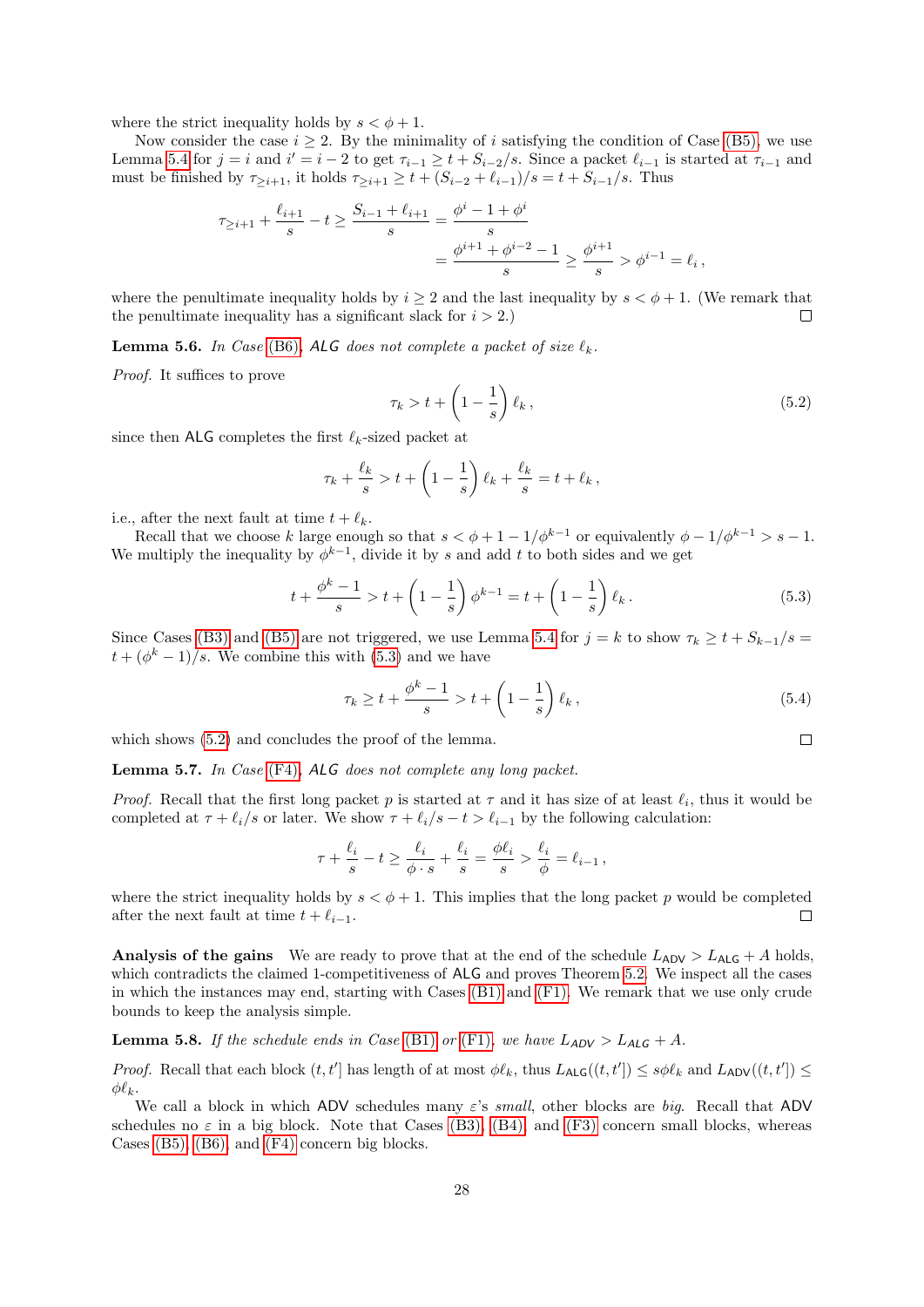By Lemma [5.3,](#page-26-0) in each small block  $(t, t')$  it holds that  $L_{ADV}((t, t']) \geq L_{ALG}((t, t']) + \varepsilon$ . Let  $\beta$  be the number of small blocks. We observe that

$$
\beta \ge \frac{\left(N_0 - \frac{\phi \ell_k}{\varepsilon}\right)\varepsilon}{\phi \ell_k},
$$

because in each such block ADV schedules at most  $\phi \ell_k/\varepsilon$  packets of size  $\varepsilon$  and  $P_{ADV}(0) < \phi \ell_k$  at the end in Cases [\(B1\)](#page-25-4) and [\(F1\).](#page-25-8)

The number of big blocks is at most  $\sum_{i=1}^{k} N_i$ , since in each such block ADV schedules a packet of size at least  $\ell_1$ . For each such block we have  $L_{ADV}((t, t']) - L_{ALG}((t, t']) \ge -s\phi\ell_k$  which is only a crude bound, but it suffices for  $N_0$  large enough.

Summing over all blocks we obtain

$$
L_{\text{ADV}} - L_{\text{ALG}} \ge \beta \varepsilon - \phi s \ell_k \sum_{i=1}^k N_i \ge \frac{\left(N_0 - \frac{\phi \ell_k}{\varepsilon}\right) \varepsilon^2}{\phi \ell_k} - \phi s \ell_k \sum_{i=1}^k N_i
$$
  
> A + \phi s \ell\_k \sum\_{i=1}^k N\_i - \phi s \ell\_k \sum\_{i=1}^k N\_i = A , (5.5)

where [\(5.5\)](#page-28-3) follows from  $N_0 > \phi \ell_k (A + 1 + \phi s \ell_k \sum_{i=1}^k N_i)/\varepsilon^2$ .

It remains to prove the same for termination by Case [\(F2\),](#page-25-9) since there is no other case in which the strategy may end.

**Lemma 5.9.** If Strategy FINISH ends in Case [\(F2\)](#page-25-9), then  $L_{ADV} > L_{ALG} + A$ .

*Proof.* Note that ADV schedules all short packets and all  $\varepsilon$ 's, i.e., those of size less than  $\ell_i$ . In particular, we have  $L_{\text{ADV}}(< i) \geq L_{\text{ALG}}(< i).$ 

Call a block in which ALG completes a packet of size at least  $\ell_i$  bad. As the length of any block is at most  $\phi \ell_k$  we get that  $L_{\text{ALG}}(\geq i, (t, t']) \leq s\phi \ell_k$  for a bad block  $(t, t']$ . Bad blocks are created only in Cases [\(B5\)](#page-25-0) and [\(B6\),](#page-25-1) but in each bad block ADV finishes a packet strictly larger than  $\ell_i$ ; note that here we use Lemmata [5.5](#page-26-1) and [5.6.](#page-27-1) Hence the number of bad blocks is bounded by  $\sum_{j=i+1}^{k} N_j$ . As ADV completes all  $\ell_i$ 's we obtain

$$
L_{\text{ADV}}(\geq i) - L_{\text{ALG}}(\geq i) \geq \ell_i N_i - \phi s \ell_k \sum_{j=i+1}^k N_j
$$
  
>  $\ell_i \phi s \ell_k \sum_{j=i+1}^k N_j + A - \phi s \ell_k \sum_{j=i+1}^k N_j \geq A$ ,

where the strict inequality follows from  $N_k > A/\ell_k$  for  $i = k$  and from  $N_i > \phi s\ell_k \sum_{j=i+1}^k N_j + A/\ell_i$  for  $i < k$ . By summing it with  $L_{ADV}(< i) \ge L_{ALG}(< i)$  we conclude that  $L_{ADV} > L_{ALG} + A$ .

## References

- <span id="page-28-0"></span>[1] Antonio Fernández Anta, Chryssis Georgiou, Dariusz R. Kowalski, Joerg Widmer, and Elli Zavou. Measuring the impact of adversarial errors on packet scheduling strategies. J. Scheduling, 19(2):135– 152, 2016. Also appeared in Proc. of SIROCCO 2013: 261–273. [doi:10.1007/s10951-015-0451-z](http://dx.doi.org/10.1007/s10951-015-0451-z).
- <span id="page-28-2"></span>[2] Antonio Fern´andez Anta, Chryssis Georgiou, Dariusz R. Kowalski, and Elli Zavou. Online parallel scheduling of non-uniform tasks: Trading failures for energy. *Theor. Comput. Sci.*, 590:129–146, 2015. Also appeared in Proc. of FCT 2013: 145-158. [doi:10.1016/j.tcs.2015.01.027](http://dx.doi.org/10.1016/j.tcs.2015.01.027).
- <span id="page-28-1"></span>[3] Antonio Fern´andez Anta, Chryssis Georgiou, Dariusz R. Kowalski, and Elli Zavou. Competitive analysis of fundamental scheduling algorithms on a fault-prone machine and the impact of resource augmentation. Future Generation Comp. Syst., 78:245–256, 2018. Also appeared in Proc. of ARMS-CC@PODC 2015, LNCS 9438: 1–16. [doi:10.1016/j.future.2016.05.042](http://dx.doi.org/10.1016/j.future.2016.05.042).

<span id="page-28-3"></span> $\Box$